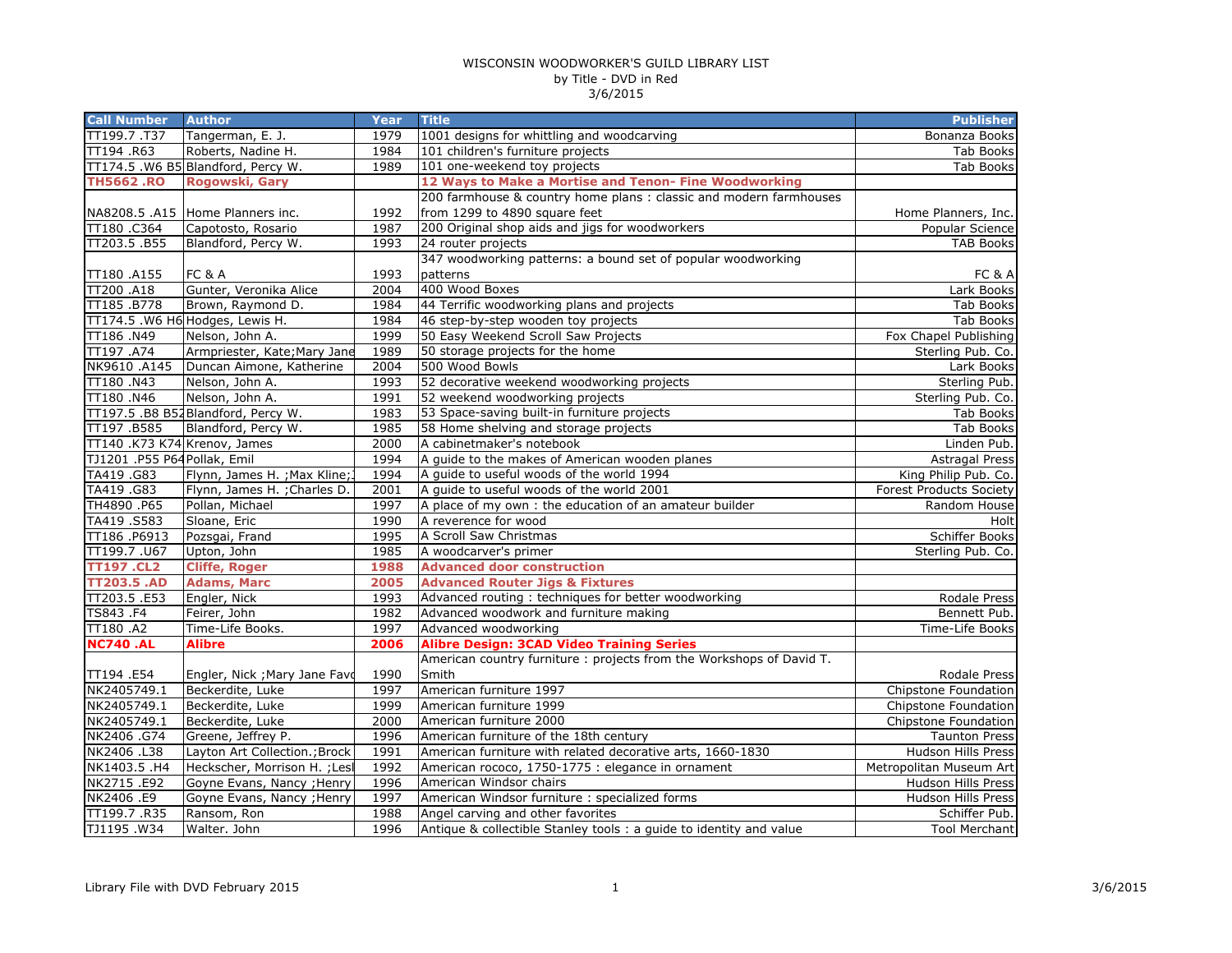| TT199.7 .SO2<br><b>Sommerfeld, Marc</b><br>2007<br><b>Arched raised panels made easy</b><br>Architectural hardware: ideas, inspiration and practical advice<br>TH6010 .B47<br>Berry, Nancy E.<br>2006<br>Quarry Books<br>Architectural Woodwork Inst<br>TH1151 .A73<br>1997<br>Architectural woodwork quality standards : illustrated<br>The Institute<br>NK9704 .A77<br><b>Walnut Hollow Farm</b><br>1983<br>Artist's portfolio of wooden ducks: 12 patterns and instructions<br>Walnut Hollow Farm<br>TT186.S6636<br>Spielman, Patrick E.; Dan Kih<br>1997<br>Artistic scroll saw patterns & projects<br>Sterling<br>NK2394 .A77 R6 Rodel, Kevin P.; Johnathan<br>2003<br><b>Taunton Press</b><br>Arts & Crafts furniture from classic to contemporary<br>Strombeck, Janet ; Richard S<br>1984<br>TH4975.S79<br>Backyard Structures: designs and plans<br>1988<br>TT185.C77<br>Crabb, Tom<br>Band saw projects<br>Sterling Pub. Co.<br><b>Duginske, Mark</b><br><b>Bandsaw Tune-Up Tips</b><br><b>TT186.DU1</b><br>1984<br>Basic bowl turning with Judy Ditmer<br>1994<br>TT201.D94<br>Ditmer, Judith Anne<br><b>TT197. CL1</b><br><b>Cliffe, Roger</b><br><b>Basic door construction</b><br>1988<br><b>Basic Drawer Construction</b><br><b>Cliffe, Roger</b><br>1988<br><b>TT197.CL</b><br><b>TT197.CL3</b><br><b>Cliffe, Roger</b><br>1988<br><b>Basic drawer construction</b><br>Basic wood projects with portable power tools: maximizing minimal<br>1996<br>space<br>TT195.M367<br>Currie, Paul, Editor<br>Regester, David<br>Basic woodturning techniques<br>TT201.R93<br>1993<br>Be your own house contractor : how to save 25% without lifting a<br>1995<br>TH4815.H45<br>Heldmann, Carl<br>hammer<br><b>Beading with Scratch Stock Moulding Plane and Router - Fine</b><br><b>Woodworking</b><br><b>TT203.5 .HA</b><br><b>Hack, Garrett</b><br>1999<br>Beds: with plans and complete instructions for building 9 classic beds<br>TT197.5 .B4 M5! Miller, Jeff<br>Beiderman, Charles<br>1988<br>Beginner's handbook of woodcarving<br>TT199.7.B44<br>ISBN 069600074 Meredith Corporation<br>1994<br>Better Homes & Gardens Wood Shop Library<br>TT199.7.B54<br>Scroll Saw Woodworking & C<br>2009<br>Big book of scroll saw woodworking<br>1995<br>Foster, Hugh<br>Biscuit joiner handbook<br>TT186.F67<br>TT174.5 .W6 B5 Blizzard, Richard E.<br>1987<br><b>Blizzard's Dazzling Wooden Toys</b><br>TT174.5 .W6 B5 Blizzard, Richard E.<br>1983<br>Blizzard's Wonderful wooden toys<br>Sterling Pub. Co.<br>TH4816 .V538<br>Vila, Bob ; Anne Henry<br>1981<br>Bob Vila's This old house<br>Bob Vila's toolbox : the ultimate illustrated guide to portable hand and<br>TJ1195.V53<br>Vila, Bob<br>1993<br>power tools<br><b>Bowl Turning</b><br>Jordan, John<br>1993<br>TT202.JO1<br>2003<br><b>Bowl Turning</b><br><b>TT202.ST</b><br><b>Stubbs, Del</b><br>TG428.S77<br>Strombeck, Janet ; Richard S<br>1981<br>Bridges & cupolas<br>Build 4 ulitimate wooden wagons<br>TT174.5 .W6 B8 ENDesigns, Inc.<br>1991<br>ENDesigns, Inc.<br>Build a classic poster canopy doll bed and table<br>TT197.5 .H43D Hampton, Chuck<br>1997<br><b>Build a Shaker Table</b><br><b>TT195.ME2</b><br><b>Mehler, Kelly</b><br>2003<br>Lang, Robert W.<br>2008<br>Build the 21st century workbench with Robert W. Lang<br><b>TT186.LA</b><br>TT194.B85<br>Rodale Books.<br>1987<br>Build-it-better-yourself country furniture<br>Building a strip canoe<br>VM353.G54<br>1993<br>Gilpatrick, Gil<br>TH4970.S39<br>Schuttner, Scott<br>1993<br>Building and designing decks<br>Building Classic Small Craft: Complete plans and instructions for 47<br>1996<br>VM351.G35<br>Gardner, John<br>boats<br>TH4970.D388<br>Day, Richard<br>1992<br>Building decks, patios and fences<br><b>Building drawers</b><br>2009<br><b>TT197.RA</b><br>Rae, Andy<br>TT195.S23<br>Sadler, Kenneth<br>1994<br>Building fine furniture from solid wood | <b>Call Number</b> | <b>Author</b> | <b>Year</b> | <b>Title</b> | <b>Publisher</b> |
|-----------------------------------------------------------------------------------------------------------------------------------------------------------------------------------------------------------------------------------------------------------------------------------------------------------------------------------------------------------------------------------------------------------------------------------------------------------------------------------------------------------------------------------------------------------------------------------------------------------------------------------------------------------------------------------------------------------------------------------------------------------------------------------------------------------------------------------------------------------------------------------------------------------------------------------------------------------------------------------------------------------------------------------------------------------------------------------------------------------------------------------------------------------------------------------------------------------------------------------------------------------------------------------------------------------------------------------------------------------------------------------------------------------------------------------------------------------------------------------------------------------------------------------------------------------------------------------------------------------------------------------------------------------------------------------------------------------------------------------------------------------------------------------------------------------------------------------------------------------------------------------------------------------------------------------------------------------------------------------------------------------------------------------------------------------------------------------------------------------------------------------------------------------------------------------------------------------------------------------------------------------------------------------------------------------------------------------------------------------------------------------------------------------------------------------------------------------------------------------------------------------------------------------------------------------------------------------------------------------------------------------------------------------------------------------------------------------------------------------------------------------------------------------------------------------------------------------------------------------------------------------------------------------------------------------------------------------------------------------------------------------------------------------------------------------------------------------------------------------------------------------------------------------------------------------------------------------------------------------------------------------------------------------------------------------------------------------------------------------------------------------------------------------------------------------------------------------------------------------------------------------------------------------------------------------------------------------------------------------------------------------------------------------------------------------------------------------------------------------------------------------------------------------------------------------------------------------------------------------------------------------------------------------------------------|--------------------|---------------|-------------|--------------|------------------|
|                                                                                                                                                                                                                                                                                                                                                                                                                                                                                                                                                                                                                                                                                                                                                                                                                                                                                                                                                                                                                                                                                                                                                                                                                                                                                                                                                                                                                                                                                                                                                                                                                                                                                                                                                                                                                                                                                                                                                                                                                                                                                                                                                                                                                                                                                                                                                                                                                                                                                                                                                                                                                                                                                                                                                                                                                                                                                                                                                                                                                                                                                                                                                                                                                                                                                                                                                                                                                                                                                                                                                                                                                                                                                                                                                                                                                                                                                                                             |                    |               |             |              |                  |
|                                                                                                                                                                                                                                                                                                                                                                                                                                                                                                                                                                                                                                                                                                                                                                                                                                                                                                                                                                                                                                                                                                                                                                                                                                                                                                                                                                                                                                                                                                                                                                                                                                                                                                                                                                                                                                                                                                                                                                                                                                                                                                                                                                                                                                                                                                                                                                                                                                                                                                                                                                                                                                                                                                                                                                                                                                                                                                                                                                                                                                                                                                                                                                                                                                                                                                                                                                                                                                                                                                                                                                                                                                                                                                                                                                                                                                                                                                                             |                    |               |             |              |                  |
|                                                                                                                                                                                                                                                                                                                                                                                                                                                                                                                                                                                                                                                                                                                                                                                                                                                                                                                                                                                                                                                                                                                                                                                                                                                                                                                                                                                                                                                                                                                                                                                                                                                                                                                                                                                                                                                                                                                                                                                                                                                                                                                                                                                                                                                                                                                                                                                                                                                                                                                                                                                                                                                                                                                                                                                                                                                                                                                                                                                                                                                                                                                                                                                                                                                                                                                                                                                                                                                                                                                                                                                                                                                                                                                                                                                                                                                                                                                             |                    |               |             |              |                  |
|                                                                                                                                                                                                                                                                                                                                                                                                                                                                                                                                                                                                                                                                                                                                                                                                                                                                                                                                                                                                                                                                                                                                                                                                                                                                                                                                                                                                                                                                                                                                                                                                                                                                                                                                                                                                                                                                                                                                                                                                                                                                                                                                                                                                                                                                                                                                                                                                                                                                                                                                                                                                                                                                                                                                                                                                                                                                                                                                                                                                                                                                                                                                                                                                                                                                                                                                                                                                                                                                                                                                                                                                                                                                                                                                                                                                                                                                                                                             |                    |               |             |              |                  |
|                                                                                                                                                                                                                                                                                                                                                                                                                                                                                                                                                                                                                                                                                                                                                                                                                                                                                                                                                                                                                                                                                                                                                                                                                                                                                                                                                                                                                                                                                                                                                                                                                                                                                                                                                                                                                                                                                                                                                                                                                                                                                                                                                                                                                                                                                                                                                                                                                                                                                                                                                                                                                                                                                                                                                                                                                                                                                                                                                                                                                                                                                                                                                                                                                                                                                                                                                                                                                                                                                                                                                                                                                                                                                                                                                                                                                                                                                                                             |                    |               |             |              |                  |
|                                                                                                                                                                                                                                                                                                                                                                                                                                                                                                                                                                                                                                                                                                                                                                                                                                                                                                                                                                                                                                                                                                                                                                                                                                                                                                                                                                                                                                                                                                                                                                                                                                                                                                                                                                                                                                                                                                                                                                                                                                                                                                                                                                                                                                                                                                                                                                                                                                                                                                                                                                                                                                                                                                                                                                                                                                                                                                                                                                                                                                                                                                                                                                                                                                                                                                                                                                                                                                                                                                                                                                                                                                                                                                                                                                                                                                                                                                                             |                    |               |             |              |                  |
| Schiffer Publishing<br><b>Cowles Creative Publishing</b><br>B.T. Batsford<br><b>Storey Communications</b><br><b>Taunton Press</b><br><b>Dover Publications</b><br>Meredith Corp<br>Fox Chapel<br>Sterling Pub. Co.<br>Sterling<br>Dutton<br>W. Morrow<br>Sun Designs<br>Endesigns<br>Rodale Press<br>Delorme Pub. Co.<br><b>Taunton Press</b><br>McGraw Hill<br><b>Meredith Press</b><br><b>Betterway Books</b>                                                                                                                                                                                                                                                                                                                                                                                                                                                                                                                                                                                                                                                                                                                                                                                                                                                                                                                                                                                                                                                                                                                                                                                                                                                                                                                                                                                                                                                                                                                                                                                                                                                                                                                                                                                                                                                                                                                                                                                                                                                                                                                                                                                                                                                                                                                                                                                                                                                                                                                                                                                                                                                                                                                                                                                                                                                                                                                                                                                                                                                                                                                                                                                                                                                                                                                                                                                                                                                                                                             |                    |               |             |              | Sun Designs      |
|                                                                                                                                                                                                                                                                                                                                                                                                                                                                                                                                                                                                                                                                                                                                                                                                                                                                                                                                                                                                                                                                                                                                                                                                                                                                                                                                                                                                                                                                                                                                                                                                                                                                                                                                                                                                                                                                                                                                                                                                                                                                                                                                                                                                                                                                                                                                                                                                                                                                                                                                                                                                                                                                                                                                                                                                                                                                                                                                                                                                                                                                                                                                                                                                                                                                                                                                                                                                                                                                                                                                                                                                                                                                                                                                                                                                                                                                                                                             |                    |               |             |              |                  |
|                                                                                                                                                                                                                                                                                                                                                                                                                                                                                                                                                                                                                                                                                                                                                                                                                                                                                                                                                                                                                                                                                                                                                                                                                                                                                                                                                                                                                                                                                                                                                                                                                                                                                                                                                                                                                                                                                                                                                                                                                                                                                                                                                                                                                                                                                                                                                                                                                                                                                                                                                                                                                                                                                                                                                                                                                                                                                                                                                                                                                                                                                                                                                                                                                                                                                                                                                                                                                                                                                                                                                                                                                                                                                                                                                                                                                                                                                                                             |                    |               |             |              |                  |
|                                                                                                                                                                                                                                                                                                                                                                                                                                                                                                                                                                                                                                                                                                                                                                                                                                                                                                                                                                                                                                                                                                                                                                                                                                                                                                                                                                                                                                                                                                                                                                                                                                                                                                                                                                                                                                                                                                                                                                                                                                                                                                                                                                                                                                                                                                                                                                                                                                                                                                                                                                                                                                                                                                                                                                                                                                                                                                                                                                                                                                                                                                                                                                                                                                                                                                                                                                                                                                                                                                                                                                                                                                                                                                                                                                                                                                                                                                                             |                    |               |             |              |                  |
|                                                                                                                                                                                                                                                                                                                                                                                                                                                                                                                                                                                                                                                                                                                                                                                                                                                                                                                                                                                                                                                                                                                                                                                                                                                                                                                                                                                                                                                                                                                                                                                                                                                                                                                                                                                                                                                                                                                                                                                                                                                                                                                                                                                                                                                                                                                                                                                                                                                                                                                                                                                                                                                                                                                                                                                                                                                                                                                                                                                                                                                                                                                                                                                                                                                                                                                                                                                                                                                                                                                                                                                                                                                                                                                                                                                                                                                                                                                             |                    |               |             |              |                  |
|                                                                                                                                                                                                                                                                                                                                                                                                                                                                                                                                                                                                                                                                                                                                                                                                                                                                                                                                                                                                                                                                                                                                                                                                                                                                                                                                                                                                                                                                                                                                                                                                                                                                                                                                                                                                                                                                                                                                                                                                                                                                                                                                                                                                                                                                                                                                                                                                                                                                                                                                                                                                                                                                                                                                                                                                                                                                                                                                                                                                                                                                                                                                                                                                                                                                                                                                                                                                                                                                                                                                                                                                                                                                                                                                                                                                                                                                                                                             |                    |               |             |              |                  |
|                                                                                                                                                                                                                                                                                                                                                                                                                                                                                                                                                                                                                                                                                                                                                                                                                                                                                                                                                                                                                                                                                                                                                                                                                                                                                                                                                                                                                                                                                                                                                                                                                                                                                                                                                                                                                                                                                                                                                                                                                                                                                                                                                                                                                                                                                                                                                                                                                                                                                                                                                                                                                                                                                                                                                                                                                                                                                                                                                                                                                                                                                                                                                                                                                                                                                                                                                                                                                                                                                                                                                                                                                                                                                                                                                                                                                                                                                                                             |                    |               |             |              |                  |
|                                                                                                                                                                                                                                                                                                                                                                                                                                                                                                                                                                                                                                                                                                                                                                                                                                                                                                                                                                                                                                                                                                                                                                                                                                                                                                                                                                                                                                                                                                                                                                                                                                                                                                                                                                                                                                                                                                                                                                                                                                                                                                                                                                                                                                                                                                                                                                                                                                                                                                                                                                                                                                                                                                                                                                                                                                                                                                                                                                                                                                                                                                                                                                                                                                                                                                                                                                                                                                                                                                                                                                                                                                                                                                                                                                                                                                                                                                                             |                    |               |             |              |                  |
|                                                                                                                                                                                                                                                                                                                                                                                                                                                                                                                                                                                                                                                                                                                                                                                                                                                                                                                                                                                                                                                                                                                                                                                                                                                                                                                                                                                                                                                                                                                                                                                                                                                                                                                                                                                                                                                                                                                                                                                                                                                                                                                                                                                                                                                                                                                                                                                                                                                                                                                                                                                                                                                                                                                                                                                                                                                                                                                                                                                                                                                                                                                                                                                                                                                                                                                                                                                                                                                                                                                                                                                                                                                                                                                                                                                                                                                                                                                             |                    |               |             |              |                  |
|                                                                                                                                                                                                                                                                                                                                                                                                                                                                                                                                                                                                                                                                                                                                                                                                                                                                                                                                                                                                                                                                                                                                                                                                                                                                                                                                                                                                                                                                                                                                                                                                                                                                                                                                                                                                                                                                                                                                                                                                                                                                                                                                                                                                                                                                                                                                                                                                                                                                                                                                                                                                                                                                                                                                                                                                                                                                                                                                                                                                                                                                                                                                                                                                                                                                                                                                                                                                                                                                                                                                                                                                                                                                                                                                                                                                                                                                                                                             |                    |               |             |              |                  |
|                                                                                                                                                                                                                                                                                                                                                                                                                                                                                                                                                                                                                                                                                                                                                                                                                                                                                                                                                                                                                                                                                                                                                                                                                                                                                                                                                                                                                                                                                                                                                                                                                                                                                                                                                                                                                                                                                                                                                                                                                                                                                                                                                                                                                                                                                                                                                                                                                                                                                                                                                                                                                                                                                                                                                                                                                                                                                                                                                                                                                                                                                                                                                                                                                                                                                                                                                                                                                                                                                                                                                                                                                                                                                                                                                                                                                                                                                                                             |                    |               |             |              |                  |
|                                                                                                                                                                                                                                                                                                                                                                                                                                                                                                                                                                                                                                                                                                                                                                                                                                                                                                                                                                                                                                                                                                                                                                                                                                                                                                                                                                                                                                                                                                                                                                                                                                                                                                                                                                                                                                                                                                                                                                                                                                                                                                                                                                                                                                                                                                                                                                                                                                                                                                                                                                                                                                                                                                                                                                                                                                                                                                                                                                                                                                                                                                                                                                                                                                                                                                                                                                                                                                                                                                                                                                                                                                                                                                                                                                                                                                                                                                                             |                    |               |             |              |                  |
|                                                                                                                                                                                                                                                                                                                                                                                                                                                                                                                                                                                                                                                                                                                                                                                                                                                                                                                                                                                                                                                                                                                                                                                                                                                                                                                                                                                                                                                                                                                                                                                                                                                                                                                                                                                                                                                                                                                                                                                                                                                                                                                                                                                                                                                                                                                                                                                                                                                                                                                                                                                                                                                                                                                                                                                                                                                                                                                                                                                                                                                                                                                                                                                                                                                                                                                                                                                                                                                                                                                                                                                                                                                                                                                                                                                                                                                                                                                             |                    |               |             |              |                  |
|                                                                                                                                                                                                                                                                                                                                                                                                                                                                                                                                                                                                                                                                                                                                                                                                                                                                                                                                                                                                                                                                                                                                                                                                                                                                                                                                                                                                                                                                                                                                                                                                                                                                                                                                                                                                                                                                                                                                                                                                                                                                                                                                                                                                                                                                                                                                                                                                                                                                                                                                                                                                                                                                                                                                                                                                                                                                                                                                                                                                                                                                                                                                                                                                                                                                                                                                                                                                                                                                                                                                                                                                                                                                                                                                                                                                                                                                                                                             |                    |               |             |              |                  |
|                                                                                                                                                                                                                                                                                                                                                                                                                                                                                                                                                                                                                                                                                                                                                                                                                                                                                                                                                                                                                                                                                                                                                                                                                                                                                                                                                                                                                                                                                                                                                                                                                                                                                                                                                                                                                                                                                                                                                                                                                                                                                                                                                                                                                                                                                                                                                                                                                                                                                                                                                                                                                                                                                                                                                                                                                                                                                                                                                                                                                                                                                                                                                                                                                                                                                                                                                                                                                                                                                                                                                                                                                                                                                                                                                                                                                                                                                                                             |                    |               |             |              |                  |
|                                                                                                                                                                                                                                                                                                                                                                                                                                                                                                                                                                                                                                                                                                                                                                                                                                                                                                                                                                                                                                                                                                                                                                                                                                                                                                                                                                                                                                                                                                                                                                                                                                                                                                                                                                                                                                                                                                                                                                                                                                                                                                                                                                                                                                                                                                                                                                                                                                                                                                                                                                                                                                                                                                                                                                                                                                                                                                                                                                                                                                                                                                                                                                                                                                                                                                                                                                                                                                                                                                                                                                                                                                                                                                                                                                                                                                                                                                                             |                    |               |             |              |                  |
|                                                                                                                                                                                                                                                                                                                                                                                                                                                                                                                                                                                                                                                                                                                                                                                                                                                                                                                                                                                                                                                                                                                                                                                                                                                                                                                                                                                                                                                                                                                                                                                                                                                                                                                                                                                                                                                                                                                                                                                                                                                                                                                                                                                                                                                                                                                                                                                                                                                                                                                                                                                                                                                                                                                                                                                                                                                                                                                                                                                                                                                                                                                                                                                                                                                                                                                                                                                                                                                                                                                                                                                                                                                                                                                                                                                                                                                                                                                             |                    |               |             |              |                  |
|                                                                                                                                                                                                                                                                                                                                                                                                                                                                                                                                                                                                                                                                                                                                                                                                                                                                                                                                                                                                                                                                                                                                                                                                                                                                                                                                                                                                                                                                                                                                                                                                                                                                                                                                                                                                                                                                                                                                                                                                                                                                                                                                                                                                                                                                                                                                                                                                                                                                                                                                                                                                                                                                                                                                                                                                                                                                                                                                                                                                                                                                                                                                                                                                                                                                                                                                                                                                                                                                                                                                                                                                                                                                                                                                                                                                                                                                                                                             |                    |               |             |              |                  |
|                                                                                                                                                                                                                                                                                                                                                                                                                                                                                                                                                                                                                                                                                                                                                                                                                                                                                                                                                                                                                                                                                                                                                                                                                                                                                                                                                                                                                                                                                                                                                                                                                                                                                                                                                                                                                                                                                                                                                                                                                                                                                                                                                                                                                                                                                                                                                                                                                                                                                                                                                                                                                                                                                                                                                                                                                                                                                                                                                                                                                                                                                                                                                                                                                                                                                                                                                                                                                                                                                                                                                                                                                                                                                                                                                                                                                                                                                                                             |                    |               |             |              |                  |
|                                                                                                                                                                                                                                                                                                                                                                                                                                                                                                                                                                                                                                                                                                                                                                                                                                                                                                                                                                                                                                                                                                                                                                                                                                                                                                                                                                                                                                                                                                                                                                                                                                                                                                                                                                                                                                                                                                                                                                                                                                                                                                                                                                                                                                                                                                                                                                                                                                                                                                                                                                                                                                                                                                                                                                                                                                                                                                                                                                                                                                                                                                                                                                                                                                                                                                                                                                                                                                                                                                                                                                                                                                                                                                                                                                                                                                                                                                                             |                    |               |             |              |                  |
|                                                                                                                                                                                                                                                                                                                                                                                                                                                                                                                                                                                                                                                                                                                                                                                                                                                                                                                                                                                                                                                                                                                                                                                                                                                                                                                                                                                                                                                                                                                                                                                                                                                                                                                                                                                                                                                                                                                                                                                                                                                                                                                                                                                                                                                                                                                                                                                                                                                                                                                                                                                                                                                                                                                                                                                                                                                                                                                                                                                                                                                                                                                                                                                                                                                                                                                                                                                                                                                                                                                                                                                                                                                                                                                                                                                                                                                                                                                             |                    |               |             |              |                  |
|                                                                                                                                                                                                                                                                                                                                                                                                                                                                                                                                                                                                                                                                                                                                                                                                                                                                                                                                                                                                                                                                                                                                                                                                                                                                                                                                                                                                                                                                                                                                                                                                                                                                                                                                                                                                                                                                                                                                                                                                                                                                                                                                                                                                                                                                                                                                                                                                                                                                                                                                                                                                                                                                                                                                                                                                                                                                                                                                                                                                                                                                                                                                                                                                                                                                                                                                                                                                                                                                                                                                                                                                                                                                                                                                                                                                                                                                                                                             |                    |               |             |              |                  |
|                                                                                                                                                                                                                                                                                                                                                                                                                                                                                                                                                                                                                                                                                                                                                                                                                                                                                                                                                                                                                                                                                                                                                                                                                                                                                                                                                                                                                                                                                                                                                                                                                                                                                                                                                                                                                                                                                                                                                                                                                                                                                                                                                                                                                                                                                                                                                                                                                                                                                                                                                                                                                                                                                                                                                                                                                                                                                                                                                                                                                                                                                                                                                                                                                                                                                                                                                                                                                                                                                                                                                                                                                                                                                                                                                                                                                                                                                                                             |                    |               |             |              |                  |
|                                                                                                                                                                                                                                                                                                                                                                                                                                                                                                                                                                                                                                                                                                                                                                                                                                                                                                                                                                                                                                                                                                                                                                                                                                                                                                                                                                                                                                                                                                                                                                                                                                                                                                                                                                                                                                                                                                                                                                                                                                                                                                                                                                                                                                                                                                                                                                                                                                                                                                                                                                                                                                                                                                                                                                                                                                                                                                                                                                                                                                                                                                                                                                                                                                                                                                                                                                                                                                                                                                                                                                                                                                                                                                                                                                                                                                                                                                                             |                    |               |             |              |                  |
|                                                                                                                                                                                                                                                                                                                                                                                                                                                                                                                                                                                                                                                                                                                                                                                                                                                                                                                                                                                                                                                                                                                                                                                                                                                                                                                                                                                                                                                                                                                                                                                                                                                                                                                                                                                                                                                                                                                                                                                                                                                                                                                                                                                                                                                                                                                                                                                                                                                                                                                                                                                                                                                                                                                                                                                                                                                                                                                                                                                                                                                                                                                                                                                                                                                                                                                                                                                                                                                                                                                                                                                                                                                                                                                                                                                                                                                                                                                             |                    |               |             |              |                  |
|                                                                                                                                                                                                                                                                                                                                                                                                                                                                                                                                                                                                                                                                                                                                                                                                                                                                                                                                                                                                                                                                                                                                                                                                                                                                                                                                                                                                                                                                                                                                                                                                                                                                                                                                                                                                                                                                                                                                                                                                                                                                                                                                                                                                                                                                                                                                                                                                                                                                                                                                                                                                                                                                                                                                                                                                                                                                                                                                                                                                                                                                                                                                                                                                                                                                                                                                                                                                                                                                                                                                                                                                                                                                                                                                                                                                                                                                                                                             |                    |               |             |              |                  |
|                                                                                                                                                                                                                                                                                                                                                                                                                                                                                                                                                                                                                                                                                                                                                                                                                                                                                                                                                                                                                                                                                                                                                                                                                                                                                                                                                                                                                                                                                                                                                                                                                                                                                                                                                                                                                                                                                                                                                                                                                                                                                                                                                                                                                                                                                                                                                                                                                                                                                                                                                                                                                                                                                                                                                                                                                                                                                                                                                                                                                                                                                                                                                                                                                                                                                                                                                                                                                                                                                                                                                                                                                                                                                                                                                                                                                                                                                                                             |                    |               |             |              |                  |
|                                                                                                                                                                                                                                                                                                                                                                                                                                                                                                                                                                                                                                                                                                                                                                                                                                                                                                                                                                                                                                                                                                                                                                                                                                                                                                                                                                                                                                                                                                                                                                                                                                                                                                                                                                                                                                                                                                                                                                                                                                                                                                                                                                                                                                                                                                                                                                                                                                                                                                                                                                                                                                                                                                                                                                                                                                                                                                                                                                                                                                                                                                                                                                                                                                                                                                                                                                                                                                                                                                                                                                                                                                                                                                                                                                                                                                                                                                                             |                    |               |             |              |                  |
|                                                                                                                                                                                                                                                                                                                                                                                                                                                                                                                                                                                                                                                                                                                                                                                                                                                                                                                                                                                                                                                                                                                                                                                                                                                                                                                                                                                                                                                                                                                                                                                                                                                                                                                                                                                                                                                                                                                                                                                                                                                                                                                                                                                                                                                                                                                                                                                                                                                                                                                                                                                                                                                                                                                                                                                                                                                                                                                                                                                                                                                                                                                                                                                                                                                                                                                                                                                                                                                                                                                                                                                                                                                                                                                                                                                                                                                                                                                             |                    |               |             |              |                  |
|                                                                                                                                                                                                                                                                                                                                                                                                                                                                                                                                                                                                                                                                                                                                                                                                                                                                                                                                                                                                                                                                                                                                                                                                                                                                                                                                                                                                                                                                                                                                                                                                                                                                                                                                                                                                                                                                                                                                                                                                                                                                                                                                                                                                                                                                                                                                                                                                                                                                                                                                                                                                                                                                                                                                                                                                                                                                                                                                                                                                                                                                                                                                                                                                                                                                                                                                                                                                                                                                                                                                                                                                                                                                                                                                                                                                                                                                                                                             |                    |               |             |              |                  |
|                                                                                                                                                                                                                                                                                                                                                                                                                                                                                                                                                                                                                                                                                                                                                                                                                                                                                                                                                                                                                                                                                                                                                                                                                                                                                                                                                                                                                                                                                                                                                                                                                                                                                                                                                                                                                                                                                                                                                                                                                                                                                                                                                                                                                                                                                                                                                                                                                                                                                                                                                                                                                                                                                                                                                                                                                                                                                                                                                                                                                                                                                                                                                                                                                                                                                                                                                                                                                                                                                                                                                                                                                                                                                                                                                                                                                                                                                                                             |                    |               |             |              |                  |
|                                                                                                                                                                                                                                                                                                                                                                                                                                                                                                                                                                                                                                                                                                                                                                                                                                                                                                                                                                                                                                                                                                                                                                                                                                                                                                                                                                                                                                                                                                                                                                                                                                                                                                                                                                                                                                                                                                                                                                                                                                                                                                                                                                                                                                                                                                                                                                                                                                                                                                                                                                                                                                                                                                                                                                                                                                                                                                                                                                                                                                                                                                                                                                                                                                                                                                                                                                                                                                                                                                                                                                                                                                                                                                                                                                                                                                                                                                                             |                    |               |             |              |                  |
|                                                                                                                                                                                                                                                                                                                                                                                                                                                                                                                                                                                                                                                                                                                                                                                                                                                                                                                                                                                                                                                                                                                                                                                                                                                                                                                                                                                                                                                                                                                                                                                                                                                                                                                                                                                                                                                                                                                                                                                                                                                                                                                                                                                                                                                                                                                                                                                                                                                                                                                                                                                                                                                                                                                                                                                                                                                                                                                                                                                                                                                                                                                                                                                                                                                                                                                                                                                                                                                                                                                                                                                                                                                                                                                                                                                                                                                                                                                             |                    |               |             |              |                  |
|                                                                                                                                                                                                                                                                                                                                                                                                                                                                                                                                                                                                                                                                                                                                                                                                                                                                                                                                                                                                                                                                                                                                                                                                                                                                                                                                                                                                                                                                                                                                                                                                                                                                                                                                                                                                                                                                                                                                                                                                                                                                                                                                                                                                                                                                                                                                                                                                                                                                                                                                                                                                                                                                                                                                                                                                                                                                                                                                                                                                                                                                                                                                                                                                                                                                                                                                                                                                                                                                                                                                                                                                                                                                                                                                                                                                                                                                                                                             |                    |               |             |              |                  |
|                                                                                                                                                                                                                                                                                                                                                                                                                                                                                                                                                                                                                                                                                                                                                                                                                                                                                                                                                                                                                                                                                                                                                                                                                                                                                                                                                                                                                                                                                                                                                                                                                                                                                                                                                                                                                                                                                                                                                                                                                                                                                                                                                                                                                                                                                                                                                                                                                                                                                                                                                                                                                                                                                                                                                                                                                                                                                                                                                                                                                                                                                                                                                                                                                                                                                                                                                                                                                                                                                                                                                                                                                                                                                                                                                                                                                                                                                                                             |                    |               |             |              |                  |
|                                                                                                                                                                                                                                                                                                                                                                                                                                                                                                                                                                                                                                                                                                                                                                                                                                                                                                                                                                                                                                                                                                                                                                                                                                                                                                                                                                                                                                                                                                                                                                                                                                                                                                                                                                                                                                                                                                                                                                                                                                                                                                                                                                                                                                                                                                                                                                                                                                                                                                                                                                                                                                                                                                                                                                                                                                                                                                                                                                                                                                                                                                                                                                                                                                                                                                                                                                                                                                                                                                                                                                                                                                                                                                                                                                                                                                                                                                                             |                    |               |             |              |                  |
|                                                                                                                                                                                                                                                                                                                                                                                                                                                                                                                                                                                                                                                                                                                                                                                                                                                                                                                                                                                                                                                                                                                                                                                                                                                                                                                                                                                                                                                                                                                                                                                                                                                                                                                                                                                                                                                                                                                                                                                                                                                                                                                                                                                                                                                                                                                                                                                                                                                                                                                                                                                                                                                                                                                                                                                                                                                                                                                                                                                                                                                                                                                                                                                                                                                                                                                                                                                                                                                                                                                                                                                                                                                                                                                                                                                                                                                                                                                             |                    |               |             |              |                  |
|                                                                                                                                                                                                                                                                                                                                                                                                                                                                                                                                                                                                                                                                                                                                                                                                                                                                                                                                                                                                                                                                                                                                                                                                                                                                                                                                                                                                                                                                                                                                                                                                                                                                                                                                                                                                                                                                                                                                                                                                                                                                                                                                                                                                                                                                                                                                                                                                                                                                                                                                                                                                                                                                                                                                                                                                                                                                                                                                                                                                                                                                                                                                                                                                                                                                                                                                                                                                                                                                                                                                                                                                                                                                                                                                                                                                                                                                                                                             |                    |               |             |              |                  |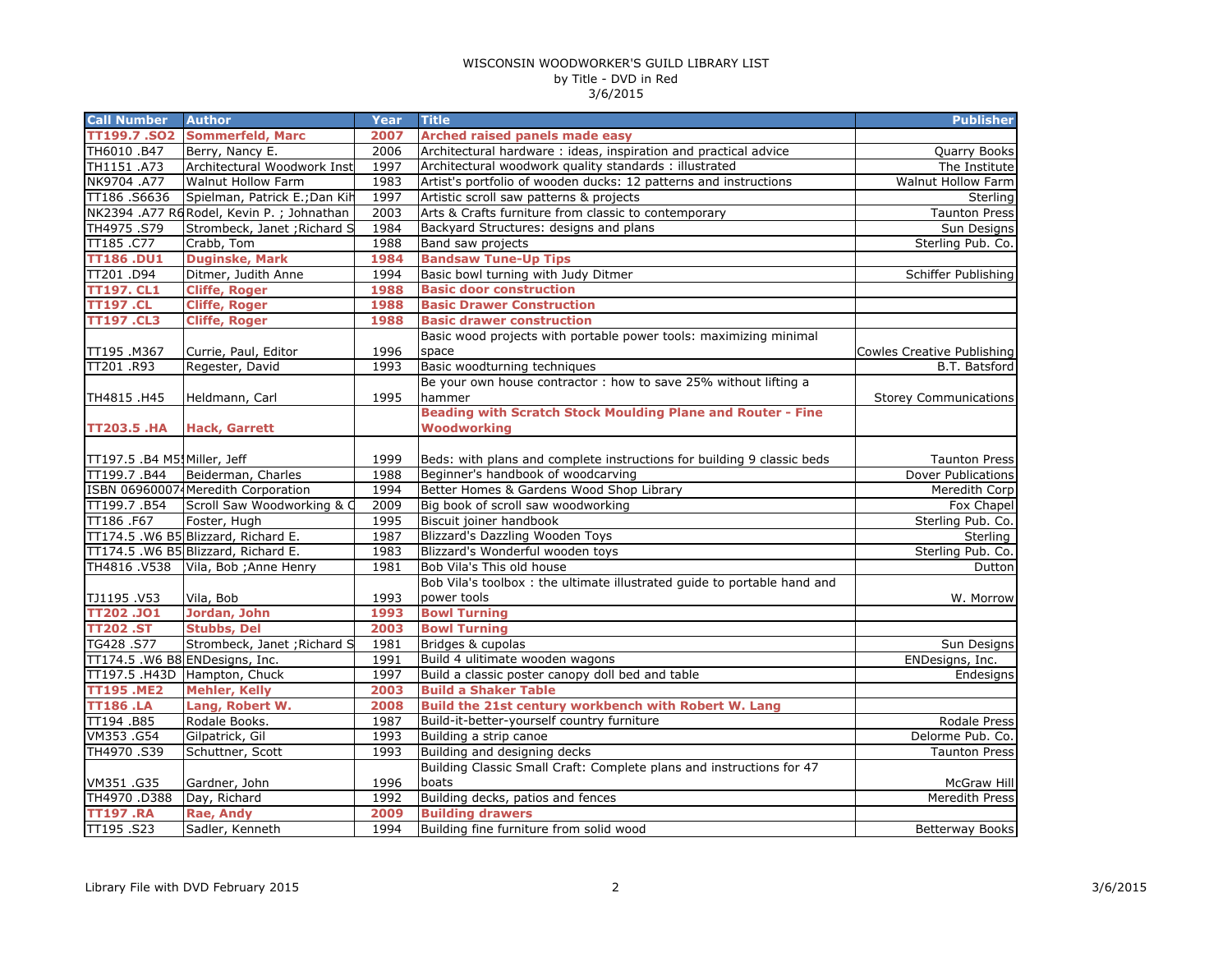| <b>Call Number</b>           | <b>Author</b>                               | <b>Year</b> | <b>Title</b>                                                                | <b>Publisher</b>          |
|------------------------------|---------------------------------------------|-------------|-----------------------------------------------------------------------------|---------------------------|
| TT195 .H8397                 | Huey, Glen                                  | 2003        | Building Fine Furniture: a woodworker's guide to 12 elegant projects        | Popular Wood Working      |
| TH2288 .R63                  | Rodriguez, Mario                            | 2002        | Building fireplace mantels : distinctive projects for any style home        | Taunton Press             |
|                              | TT197.5 .09 M3 Martin, Ray ; Lee Rankin     | 1993        | Building garden furniture : more than 30 beautiful outdoor projects         | Sterling Pub. Co.         |
| TH4955.B87                   | Burch, Monte                                | 1983        | Building small barns, sheds & shelters                                      | Garden Way Pub.           |
| <b>TT197.CL4</b>             | <b>Cliffe, Roger</b>                        | 1988        | <b>Building the cabinet</b>                                                 |                           |
|                              |                                             |             | Building your own kitchen cabinets : layout, materials, construction,       |                           |
| TT197.C293                   | Cary, Jere                                  | 1983        | installation                                                                | <b>Taunton Press</b>      |
|                              | TT197.5 .B8 B85DeCosse, Cy Incorporated     | 1993        | Built-in projects for the home                                              | Cy DeCosse Inc            |
| <b>TT197.AD</b>              | <b>Adams, Marc</b>                          | 2005        | <b>Cabinet Making (2 copies)</b>                                            |                           |
| TT197 .H38                   | Hayward, Charles Harold                     | 1948        | Cabinet making for beginners                                                | J.B. Lippincott Co.       |
| TT197.C24                    | Calhoun, Ken                                | 1984        | Cabinetmaking                                                               | Prentice-Hall             |
| TT197.F4                     | Feirer, John L.                             | 1988        | Cabinetmaking and millwork 5th Ed                                           | Glencoe                   |
| <b>TT199.7.SO1</b>           | <b>Sommerfeld, Marc</b>                     | 2003        | <b>Cabinetmaking made easy</b>                                              |                           |
|                              |                                             |             | Cabinetry: the woodworkers guide to building professional-looking           |                           |
| TT197.C215                   | Yoder, Rob                                  | 1992        | cabinets and shelves                                                        | Rodale Press              |
|                              |                                             |             | Cabinets and built-ins : a practical guide to building professional-quality |                           |
| TT197 .L467                  | Levine, Paul                                | 1994        | cabinetry                                                                   | Rodale Press              |
| TT199.J332                   | Jackson, Albert; David Day                  | 1994        | Care & repair of furniture                                                  | Taunton Press             |
|                              | TH5604 .U44 Vo Ball, John E, Harry F. Ulrey | 1976        | Carpenters and builders library: Layouts, foundation, framing               | T.Audel                   |
|                              | TH5604 .U44 Vo Ball, John E, Harry F. Ulrey | 1976        | Carpenters and builders library: millwork, power tools, painting            | T.Audel                   |
|                              | TH5604 .U44 Vo Ball, John E, Harry F. Ulrey | 1976        | Carpenters and builders library: tools, steel square, joinery               | T.Audel                   |
| <b>TT199.7 .LO</b>           | Lowe, Phil                                  | 1985        | <b>Carve a Ball &amp; Claw Foot</b>                                         |                           |
| NK9704.G73                   | Green. H. D.                                | 1982        | Carving authentic birds: patterns and instructions                          | Dover Publicatons         |
| TT199.7.S65                  | Smith, Billy J.                             | 1993        | Carving clowns & circus wagons                                              | Sterling Pub. Co.         |
| TT199.7.S56                  | Shourds, Harry, Hillman, Ant                | 1981        | Carving duck decoys with full size templates for hollow construction        | Dover Publicatons         |
| TT199.7.Z55                  | Zimmerman, Eric                             | 1983        | Carving horses in wood                                                      | Sterling                  |
| NK9704.S36                   | Schroeder, Roger, Robert G                  | 1988        | Carving miniature wildfowl                                                  | Stackpole Books           |
| TT186.P9                     | Pye, Chris                                  | 1995        | Carving on Turning                                                          | Sterling Publications     |
|                              |                                             |             |                                                                             |                           |
| TT199.7.G72                  | Green. H. D.                                | 1977        | Carving realistic birds : a step-by-step manual with full-size patterns     | Dover Publicatons         |
| TT199.7 .R355                | Ransom, Ron                                 | 1991        | Carving santas with special interests                                       | Schiffer Pub.             |
| TT199.7.S55                  | Shourds, Harry, Hillman, Ant                | 1982        | Carving shorebirds with full size templates                                 | Dover Publicatons         |
| <b>NK9704.SU</b>             | <b>Sundqvist, Jogge</b>                     | 1990        | <b>Carving Swedish Woodware</b>                                             |                           |
| <b>TT199.7 .BU</b>           | <b>Bush/Headley</b>                         | 1986        | <b>Carving Techniques &amp; Projects</b>                                    |                           |
| TT199.7.B73                  | Bridgewater, Alan ; Gill Bridg              | 1991        | Carving totem poles & masks                                                 | Sterling                  |
| TT185.B43                    | Bennett, Glenda                             | 2002        | Celtic woodcraft authentic projects                                         | Guild Master Craftsman    |
| TS835 .M34                   | Malloff, Will ; Beth Erickson               | 1982        | Chainsaw lumbermaking                                                       | <b>Taunton Press</b>      |
| TT197.5 .MI                  | Miller, Jeff                                | 1997        | <b>Chair Making Techniques</b>                                              |                           |
| <b>TT197.5 .UN</b>           | <b>Underhill, Roy</b>                       | 1986        | <b>Chairmaking</b>                                                          |                           |
| TT197.5 .C45 M. Miller, Jeff |                                             | 1997        | Chairmaking & design                                                        | <b>Taunton Press</b>      |
| TT197.5 .C45 M. Miller, Jeff |                                             | 2006        | Chairmaking & design 2nd Edition                                            | <b>Taunton Press</b>      |
| TS880 .P525                  | Pierce, Kerry                               | 2008        | Chairmaking simplified                                                      | Popular Woodworking       |
|                              | NK2438 .C5 B8 Burton, E. Milby              | 1997        | Charleston furniture, 1700-1825                                             | Univ South Carolina Press |
| TT197.5 .C5 M5! Miller, Jeff |                                             | 2002        | Children's furniture projects                                               | <b>Taunton Press</b>      |
|                              | TT174.5 .W6 B8 Burch, Monte ; U-Bild.       | 1983        | Children's toys and furniture                                               | Creative Homeowner Press  |
| TT174.P47                    | Peterson, Franklynn                         | 1978        | Children's toys you can build yourself                                      | Prentice Hall             |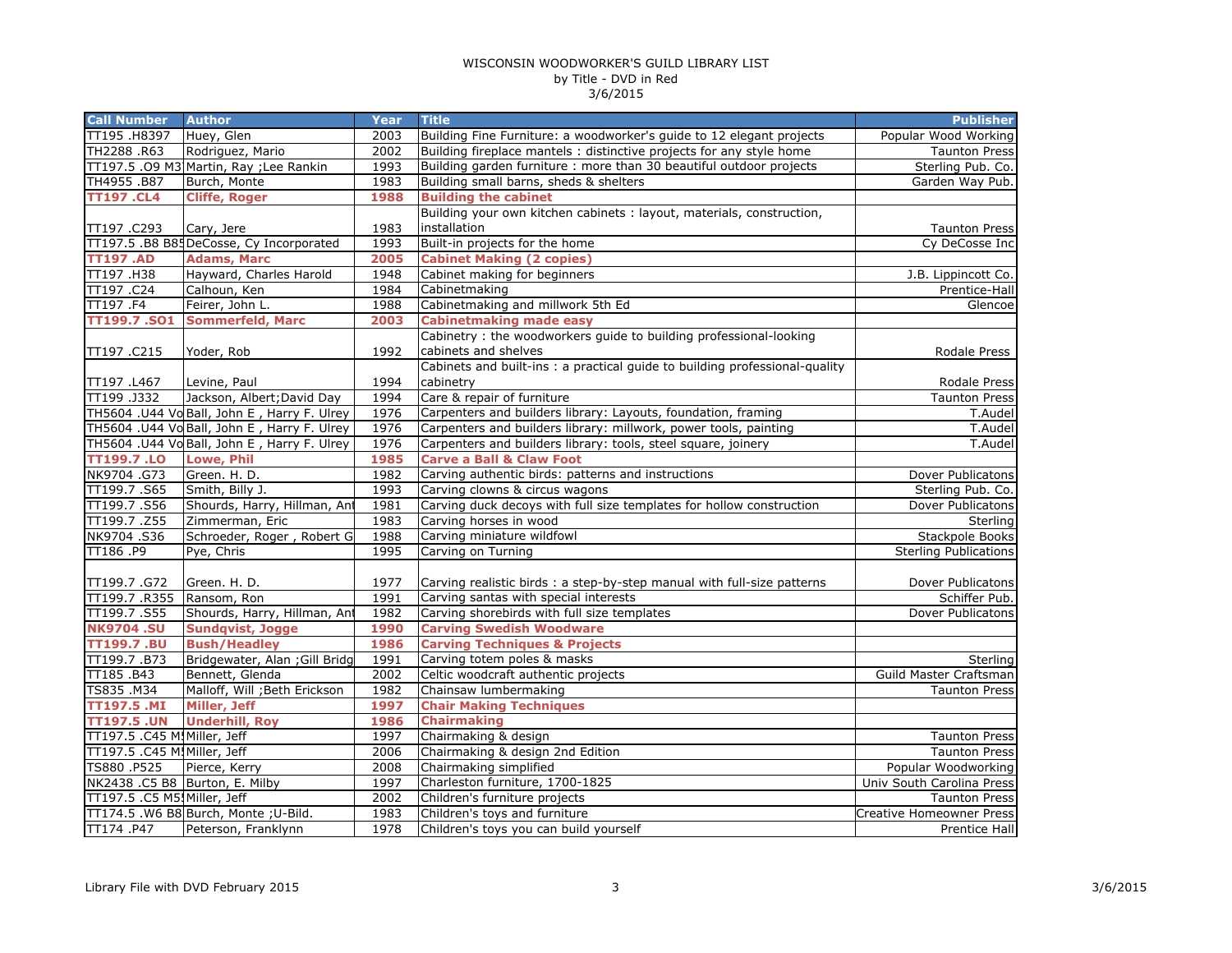| <b>Dover Publications</b><br>NK2669 .E34<br>Ecke, Gustav<br>1986<br>Chinese domestic furniture in photographs and measured drawings<br><b>TT199.7 .BA</b><br><b>Barton, Wayne</b><br>1987<br><b>Chip Carving</b><br>TT199.7.B37<br>Chip carving: techniques and patterns<br>Barton, Wayne<br>1984<br>Sterling Pub. Co.<br>TT199.7.B36<br>Barton, Wayne<br>1990<br>Chip carving patterns<br>Sterling Pub. Co. |          |
|--------------------------------------------------------------------------------------------------------------------------------------------------------------------------------------------------------------------------------------------------------------------------------------------------------------------------------------------------------------------------------------------------------------|----------|
|                                                                                                                                                                                                                                                                                                                                                                                                              |          |
|                                                                                                                                                                                                                                                                                                                                                                                                              |          |
|                                                                                                                                                                                                                                                                                                                                                                                                              |          |
|                                                                                                                                                                                                                                                                                                                                                                                                              |          |
| TT199.7.C76<br>1977<br>Chip carving patterns and designs<br>Crowell, Ivan H<br>Dover Publicatons                                                                                                                                                                                                                                                                                                             |          |
| TT199.7.I75<br>Irish, Lora S.<br>1997<br>Classic carving patterns<br>Taunton Press                                                                                                                                                                                                                                                                                                                           |          |
| Classic clocks for woodworkers : complete patterns for 21 clocks<br>TT200 .H25<br>1994<br>Haigh, Raymond                                                                                                                                                                                                                                                                                                     | Cassell  |
| TJ1195 .H12<br>1999<br>Hack, Garrett<br>Classic hand tools<br><b>Taunton Press</b>                                                                                                                                                                                                                                                                                                                           |          |
| TT174.5 .W6 S7 Strombeck, Janet ; Richard S<br>1994<br>Classic toys in wood : projects & plans<br>Sterling Pub. Co.                                                                                                                                                                                                                                                                                          |          |
| Classics from the new yankee workshop<br>TT194 .A24<br>Abram, Norm<br>1990<br>Little Brown                                                                                                                                                                                                                                                                                                                   |          |
| TJ1195.K42<br>Kean, Herbert, Emil PollacK<br>1990<br><b>Collecting Antique Tools</b><br><b>Astragal Press</b>                                                                                                                                                                                                                                                                                                |          |
| 1975<br>TT180.C36<br>Capotosto, Rosario<br>Complete book of woodworking<br>Outdoor Life                                                                                                                                                                                                                                                                                                                      |          |
| TS545 .N45<br>2000<br>Complete guide to making wooden clocks<br>Nelson, John A.<br>Fox Chapel Publishing                                                                                                                                                                                                                                                                                                     |          |
| TT199.7.T345<br>1984<br>Tangerman, E. J.<br>Complete guide to wood carving<br>Sterling Pub. Co.                                                                                                                                                                                                                                                                                                              |          |
| 1997<br>Complete home storage<br>TX309 .C66<br><b>Sunset Books</b><br>Sunset Books                                                                                                                                                                                                                                                                                                                           |          |
| TT186 .A58<br>Anthony, Paul<br>Complete illustrated guilde to tablesaws<br>2009<br><b>Taunton Press</b>                                                                                                                                                                                                                                                                                                      |          |
| <b>TT203.5 .IN</b><br>1991<br><b>Complete Incra Jig video</b><br><b>Incra Jig</b>                                                                                                                                                                                                                                                                                                                            |          |
| TT180.E619<br>Engler, Nick<br>1996<br>Complete index & shop manual : techniques for better woodworking<br>Rodale Press                                                                                                                                                                                                                                                                                       |          |
| TT325 .H78<br>1993<br>Guild Master Craftsman<br>Hosker, Ian<br>Complete woodfinishing                                                                                                                                                                                                                                                                                                                        |          |
| N714 .P7 A53<br>Landis, Scott; Rhode Island<br>1993<br>Conservation by design<br>Museum of Art RI                                                                                                                                                                                                                                                                                                            |          |
| 1988<br>TH5662 .A97<br>Austin, C. K.<br>Contract joinery<br>Linden Pub.                                                                                                                                                                                                                                                                                                                                      |          |
| Cope & stick router, raised panel doors<br><b>TT203.5 .CL3</b><br><b>Cliffe, Roger</b><br>1988                                                                                                                                                                                                                                                                                                               |          |
| TT180.E62<br>Engler, Nick<br>1989<br>Country accents<br>Rodale Press                                                                                                                                                                                                                                                                                                                                         |          |
| TS880 .W33<br>Watson, Aldren Auld<br>1994<br>Country furniture<br>Lyons & Burford                                                                                                                                                                                                                                                                                                                            |          |
| TT197.E529<br>Country furniture: cupboards, cabinets, and shelves<br>Engler, Nick<br>1990<br>Rodale Press                                                                                                                                                                                                                                                                                                    |          |
| NA7561 .C667<br>Home Planners inc.<br>1996<br>Country houses: 208 unique home plans with country style<br>Home Planners                                                                                                                                                                                                                                                                                      |          |
|                                                                                                                                                                                                                                                                                                                                                                                                              |          |
| TT195.H93<br>Hylton, Bill<br>1999<br>Country pine furniture projects: 36 classic pieces to build for your home<br>Fox Chapel Pub.                                                                                                                                                                                                                                                                            |          |
| TT197 .C68<br><b>Madrigal Pub</b><br>Madrigal Pub. Co.<br>1988<br>Country projects for woodworkers                                                                                                                                                                                                                                                                                                           |          |
| Country woodworker: how to make rustic furniture, utensils, and                                                                                                                                                                                                                                                                                                                                              |          |
| 1995<br>TT200 .H48<br>Hill, Jack<br>decorations<br>Chronicle Books                                                                                                                                                                                                                                                                                                                                           |          |
| NA7208 .C68<br><b>Taunton Press</b><br>1995<br>Craftsman-style houses<br><b>Taunton Press</b>                                                                                                                                                                                                                                                                                                                |          |
| NK835 .W6 W5 Kitchell Whyte, Bertha<br>Craftsmen of Wisconsin<br>1971<br>Western Pub. Co.                                                                                                                                                                                                                                                                                                                    |          |
| NA7208.S88<br>Susanka, Sarah<br>2000<br>Creating the Not So Big House<br><b>Taunton Press</b>                                                                                                                                                                                                                                                                                                                |          |
| TT325 .L45<br>2005<br>Creating the perfect wood finish<br>L'Erario, Joe<br>Popular Woodworking                                                                                                                                                                                                                                                                                                               |          |
| TT186 .S66525 Spielman, Patrick; Frank Dro<br>2002<br>Creative scroll saw segmentation                                                                                                                                                                                                                                                                                                                       | Sterling |
| Creative woodburning book IV: a guide to fundamental and advanced                                                                                                                                                                                                                                                                                                                                            |          |
| techniques<br>TT199.8.W4<br>Walnut Hollow Farm<br>1986<br>Walnut Hollow Farm                                                                                                                                                                                                                                                                                                                                 |          |
| Creative woodburning: a collection of beautiful patterns<br>TT199.8 .W1<br>Walnut Hollow Farm<br>1978<br>Walnut Hollow Farm                                                                                                                                                                                                                                                                                  |          |
| 1975<br>Creative woodturning<br>TT201.N56<br>Nish, Dale L.<br>Brigham Young Univ Press                                                                                                                                                                                                                                                                                                                       |          |
| Crown & arch doors, router made panels<br><b>TT203.5 .CL2</b><br><b>Cliffe, Roger</b><br>1988                                                                                                                                                                                                                                                                                                                |          |
| Custom Tools for Woodworkers: designing and making your own<br>TT186. P47<br>Petrovich, J.<br>1990<br>Stackpole Books                                                                                                                                                                                                                                                                                        |          |
| De Cristoforo's complete book of power tools, both stationary and                                                                                                                                                                                                                                                                                                                                            |          |
| portable<br>1972<br>TT153.5 .D4<br>DeCristoforo, R. J.<br>Popular Science Books                                                                                                                                                                                                                                                                                                                              |          |
| Decks : how to design and build the perfect deck for your home<br>TH4970.S68<br>Snyder, Tim<br>1991<br>Rodale Press                                                                                                                                                                                                                                                                                          |          |
| TT195 .D43<br>1997<br>Cowles Creative Publishing.;<br>Decorative accessories<br>Cowles Creative Publishing                                                                                                                                                                                                                                                                                                   |          |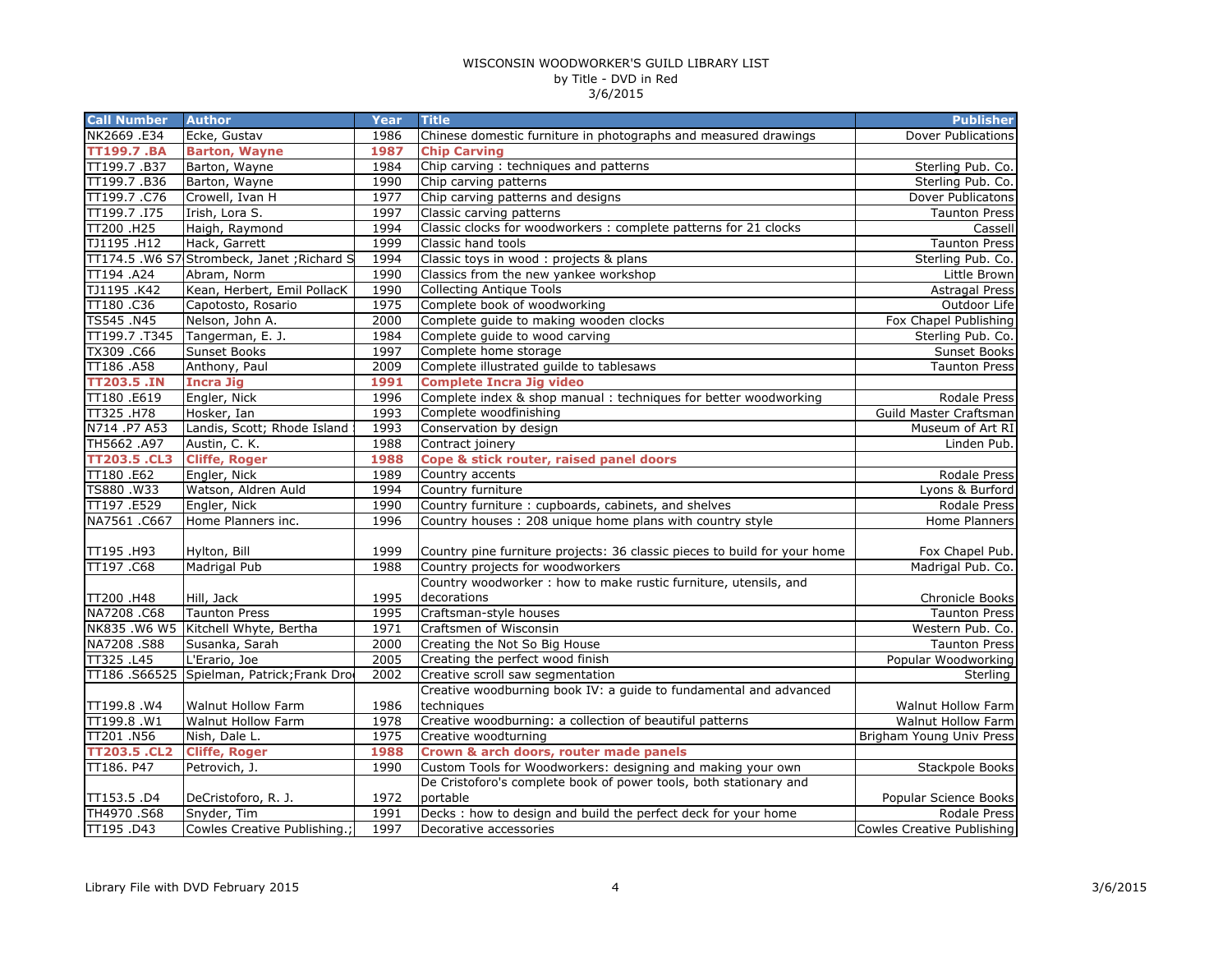| <b>Call Number</b>                             | <b>Author</b>                               | Year         | <b>Title</b>                                                                                                                          | <b>Publisher</b>                            |
|------------------------------------------------|---------------------------------------------|--------------|---------------------------------------------------------------------------------------------------------------------------------------|---------------------------------------------|
| NK9704 .W56                                    | Williams, Jeremy                            | 1994         | Decorative woodcarving                                                                                                                | Guild Master Craftsman                      |
| NK9798 .H36 A4 Haid, Alan G.                   |                                             | 1981         | Decoys of the Mississippi flyway                                                                                                      | Schiffer Ltd.                               |
| NK9704.T26                                     | Tangerman, Elmer J.                         | 1964         | Design and figure carving                                                                                                             | <b>Dover Publications</b>                   |
| TT195.S673                                     | Stack, Jim                                  | 2002         | Design your own furniture                                                                                                             | Popular Woodworking                         |
| TT199.8.G67                                    | Gregory, Norma                              | 2003         | Designs for pyrography and other crafts                                                                                               | Guild Master Craftsman                      |
| TT197.5 .D4 E54 Engler, Nick                   |                                             | 1990         | Desks and bookcases                                                                                                                   | Rodale Press                                |
| TT197.5.D47                                    | <b>Woodsmith Collection</b>                 | 1997         | Desks, tables and chairs                                                                                                              | August Home                                 |
| TJ1195.D48                                     | Sellens, Alvin                              | 1990         | Dictionary of American hand tools : a pictorial synopsis                                                                              | A. Sellens                                  |
| TJ1195.S43                                     | Salaman, R. A.                              | 1997         | Dictionary of woodworking tools                                                                                                       | <b>Astragal Press</b>                       |
| TT197.E53                                      | Engler, Nick                                | 1989         | Display cases, frames, and shelves                                                                                                    | Rodale Press                                |
| <b>TJ1195.BB</b>                               | <b>Boggs, Brian</b>                         | 2005         | Drawknives, spokeshaves & travishers: a chairmaker's tool kit                                                                         | <b>Lie-Nielsen Toolworks</b>                |
|                                                | NK2439 .L2 A4   Davidoff, Donald A.; Robert | 1992         | Early L. & J.G. Stickley furniture : from Onondaga Shops to Handcraft                                                                 | Dover Publications                          |
| TT192 .R63                                     | Roberts, Judy Gale; Jerry Bod               | 1993         | Easy to make inlay wood projects : intarsia : a complete manual with<br>patterns                                                      | Fox Chapel Pub.                             |
|                                                | TT197.5 .C45 DeDodds, Margaret K.           | 1984         | Easy-to-build wooden chairs for children : measured drawings and<br>illustrated step-by-step instructions for five traditional chairs | Dover Publications                          |
| TT199.7.P87                                    | Pye, Chris                                  | 2000         | Elements of woodcarving                                                                                                               | Guild Master Craftsman                      |
| <b>TT202.SP2</b>                               | <b>Springett, David</b>                     | 2008         | <b>Elliptical Turning: an introduction</b>                                                                                            |                                             |
| NK2205.F69                                     | Frankel, Candie                             | 1996         | Encyclopedia of country furniture                                                                                                     | Friedman/Fairfax Pub                        |
| TT194.J69                                      | Joyce, Ernest; Alan Peters                  | 1987         | Encyclopedia of furniture making                                                                                                      | Sterling Pub. Co.                           |
|                                                | TT185 .G76613 Graubner, Wolfram             | 1992         | Encyclopedia of wood joints                                                                                                           | <b>Taunton Press</b>                        |
| <b>TT186.VO2</b>                               | <b>Vondriska, George</b>                    | 2011         | <b>Essentials of woodworking: band saw techniques</b>                                                                                 | <b>vorkers Guild of America</b>             |
| <b>TT194.VO</b>                                | <b>Vondriska, George</b>                    | 2011         | <b>Essentials of woodworking: hand held router</b>                                                                                    | <b>rorkers Guild of America</b>             |
| <b>TT186.VO1</b>                               | <b>Vondriska, George</b>                    | 2011         | <b>Essentials of woodworking: table saw techniques</b>                                                                                | <b>orkers Guild of America</b>              |
|                                                |                                             |              |                                                                                                                                       |                                             |
|                                                |                                             | 2005         |                                                                                                                                       |                                             |
| <b>TS852.AD2</b>                               | <b>Adams, Marc</b>                          |              | <b>Fabricating with Laminates</b>                                                                                                     |                                             |
| TT201 .F32                                     | Hiebert, John, H. Hazeu, T.                 | 2004         | Fabulous Turned - Wood Projects<br>Fantastic flower carts                                                                             | Sterling Publishing                         |
| TT197.5 .H43A                                  | Hampton, Chuck                              | 1992<br>2000 |                                                                                                                                       | Endesigns                                   |
| TT197.P7597                                    | Proulx, Danny                               |              | Fast & easy techniques for building modern cabinetry                                                                                  |                                             |
| TT194 .D86                                     | Dunbar, Michael                             | 1986<br>1986 | Federal furniture                                                                                                                     | Popular Woodworking<br><b>Taunton Press</b> |
| NK2405.B87                                     | Butler, Joseph T.; Kathleen E               | 1992         | Field guide to American antique furniture                                                                                             | H. Holt                                     |
| TJ1201 .P55 P53 Pierce, Cecil E.<br>NK9743.N67 | Norbury, Betty                              | 1990         | Fifty years a planemaker and user<br>Fine craftsmanship in wood                                                                       | Monmouth Press<br>Linden Pub. Co.           |
| TT195.H84                                      | Huey, Glen                                  | 2002         | Fine furniture for a lifetime                                                                                                         | Popular Woodworking                         |
| TT195 .M364                                    |                                             | 1990         |                                                                                                                                       |                                             |
| NK2406.S29                                     | Marlow, A. W.<br>Sack, Albert               | 1950         | Fine furniture for the amateur cabinetmaker<br>Fine Points of Furniture: early American                                               | Scarborough House<br>Crown Publishers       |
| TT200.F48                                      | Fine Woodworking                            | 1977         | Fine woodworking: biennial design book                                                                                                | <b>Taunton Press</b>                        |
| NK9612.F5                                      | Fine Woodworking                            | 1979         | Fine woodworking design book 2: 1,150 photos best work in wood by<br>1,000 craftsmen                                                  | <b>Taunton Press</b>                        |
|                                                |                                             |              | Fine woodworking design book 3: 558 photos best work in wood by 540                                                                   |                                             |
| NK9612.F488                                    | Fine Woodworking                            | 1983         | craftspeople                                                                                                                          | <b>Taunton Press</b>                        |
| TT199.7.F56                                    | Fine Woodworking                            | 1986         | Fine woodworking on carving: 40 articles                                                                                              | <b>Taunton Press</b>                        |
| TT199.4 .F57                                   | Fine Woodworking                            | 1986         | Fine woodworking on finishing and refinishing                                                                                         | <b>Taunton Press</b>                        |
| TH5663 .F56<br>TT186 .F55                      | Fine Woodworking<br>Fine Woodworking        | 1985<br>1986 | Fine woodworking on joinery<br>Fine woodworking on making and modifying machines : 29 articles                                        | Taunton<br>Taunton Press                    |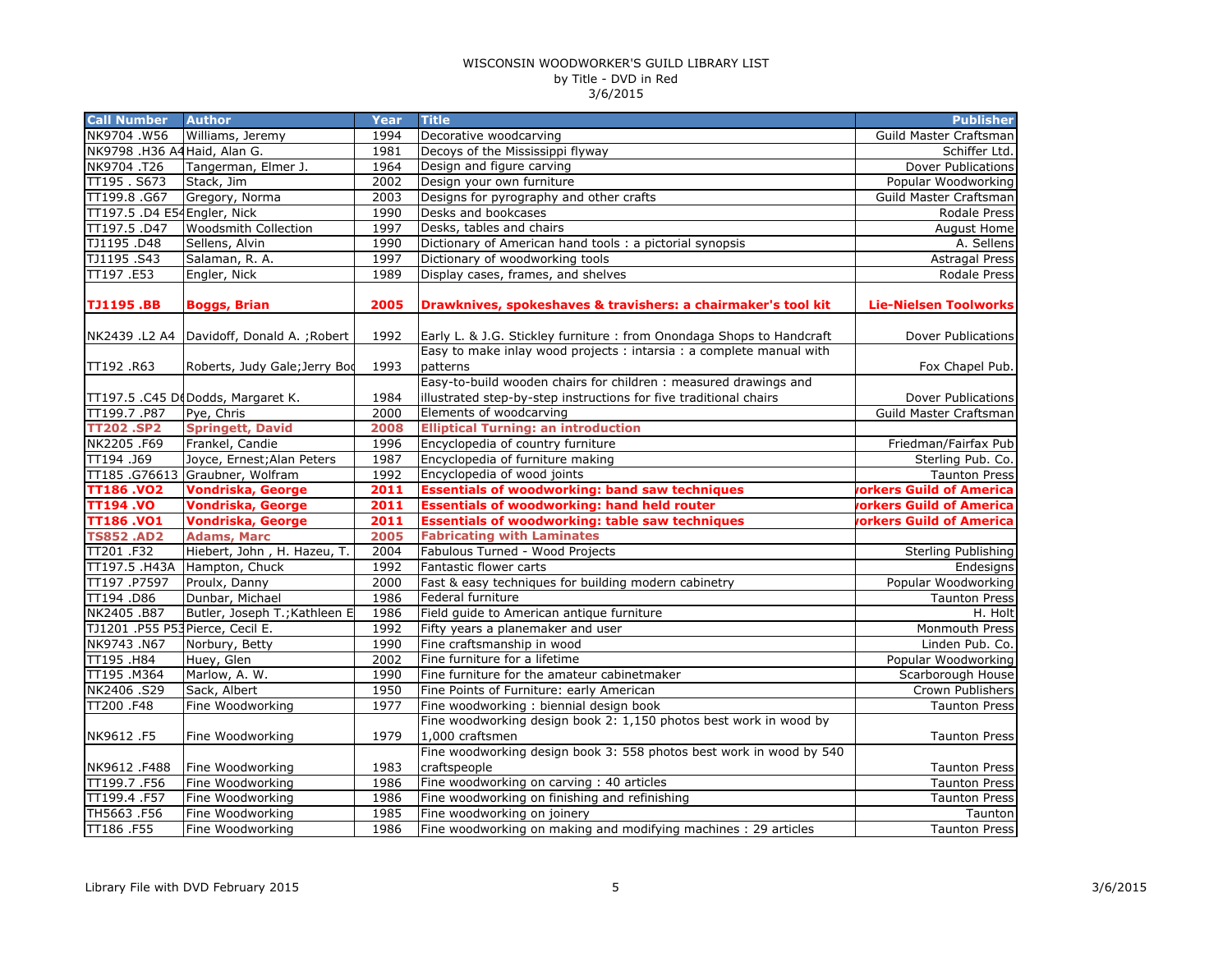| <b>Call Number</b>      | <b>Author</b>                             | <b>Year</b> | <b>Title</b>                                                           | <b>Publisher</b>        |
|-------------------------|-------------------------------------------|-------------|------------------------------------------------------------------------|-------------------------|
| TT180.F5564             | Fine Woodworking                          | 1987        | Fine woodworking on woodshop specialties : 27 articles                 | <b>Taunton Press</b>    |
|                         | TT180 .F56 Vol 1Fine Woodworking          | 1978        | Fine woodworking techniques                                            | <b>Taunton Press</b>    |
|                         | TT180 .F56 Vol 1Fine Woodworking          | 1981        | Fine woodworking techniques                                            | Taunton Press           |
|                         | TT180 .F56 Vol 4Fine Woodworking          | 1982        | Fine woodworking techniques                                            | <b>Taunton Press</b>    |
|                         | TT180 .F56 Vol !Fine Woodworking          | 1983        | Fine woodworking techniques                                            | <b>Taunton Press</b>    |
|                         | TT180 .F56 Vol (Fine Woodworking          | 1984        | Fine woodworking techniques                                            | <b>Taunton Press</b>    |
| TH5640.E53              | Engler, Nick                              | 1994        | Finish carpentry : techniques for better woodworking                   | Rodale Press            |
|                         |                                           |             | Finishes & finishing techniques: professional secrets for simple and   |                         |
| TT325.F5294             | Fine Woodworking                          | 2000        | beautiful finishes from Fine woodworking                               | <b>Taunton Press</b>    |
| TT325.E53               | Engler, Nick                              | 1992        | Finishing: techniques for better woodworking                           | Rodale Press            |
| <b>TT325.CL2</b>        | <b>Cliffe, Roger</b>                      | 1988        | Finishing and polishing the cabinet                                    |                         |
| TT325.A44               | Allen, Sam                                | 1992        | Finishing basics                                                       | Sterling Pub.           |
| <b>TT325.AD</b>         | <b>Adams, Marc</b>                        | 2005        | <b>Finishing Techniques</b>                                            |                         |
|                         | TT199.7 .G7623 Green, Larry; Altman, Mike | 1996        | First projects for woodcarvers                                         | Schiffer Publishing     |
| TT199.7.B48             | Berry, Bob                                | 1999        | Fish carving : an introduction                                         | Stackpole Books         |
| TT200 .N24              | Nagyszalanczy, Sandor                     | 1995        | Fixing and avoiding woodworking mistakes                               | <b>Taunton Press</b>    |
|                         |                                           |             | Flexner on finishing: finally answers to your wood finishing fears &   |                         |
| TT325.F53A              | Flexner, Bob                              | 2010        | frustrations                                                           | Popular Woodworking     |
| NK2405.F58              | Fitzgerald, Oscar P.                      | 1995        | Four centuries of American furniture                                   | Wallace-Homestead Book  |
|                         | NK2435 .P42 C4 Berwind Schiffer, Margaret | 1978        | Furniture and its makers of Chester County, Pennsylvania               | Schiffer Pub.           |
| TT199.M4                | McGiffin, Robert F.                       | 1992        | Furniture care and conservation                                        | <b>AASLH Press</b>      |
| TT194 .F965             | Barrett, Niall et al                      | 2007        | Furniture for all around the house                                     | <b>Taunton Press</b>    |
| <b>TT195.AD2</b>        | <b>Adams, Marc</b>                        | 2005        | <b>Furniture Making Projects Part 2</b>                                |                         |
| <b>TT195.AD1</b>        | <b>Adams, Marc</b>                        | 2005        | <b>Furniture Making Techniques Part 1</b>                              |                         |
|                         |                                           |             | Furniture mouldings : full size sections of moulded details on English |                         |
| TT196.W37               | Warne, E. J.                              | 1991        | furniture from 1574 to 1820                                            | Linden Pub.             |
|                         |                                           |             | Furniture of the Pilgrim century (of American origin) 1620-1720, with  |                         |
|                         |                                           |             | maple and pine to 1800, including colonial utensils and wrought-iron   |                         |
| NK2406 .N7              | Nutting, Wallace                          | 1965        | house hardware into the 19th century                                   | Dover Publications      |
| $\overline{TT}$ 194.W34 | Wales, Rod                                | 1991        | Furniture projects                                                     | Guild Master Craftsman  |
| TT199 .H3               | Hayward, Charles Harold                   | 1967        | Furniture repairs                                                      | Van Nostrand            |
| TT199.B66               | Bonner, Kevin Jan                         | 1994        | Furniture restoration and repair for beginners                         | Guild Master Craftsman  |
| TT199.B663              | Bonner, Kevin Jan                         | 1999        | Furniture restoration workshop                                         | Guild Master Craftsman  |
| NK9704.B86              | Burk, Bruce                               | 1982        | Game bird carving                                                      | <b>Winchester Press</b> |
| TH4975.S43              | Strombeck, Janet                          | 1983        | Gazebos and other garden structures                                    | Sun Designs             |
| TJ1260.R6               | Rockwell Manufacturing Com                | 1954        | Getting the most out of your drill press                               | <b>Barnes</b>           |
| <b>TT199.4.MA</b>       | Marks, D; Baggot, G.                      | 2001        | <b>Gilding &amp; chemical patinations</b>                              |                         |
| TT199.7.SO3             | <b>Sommerfeld, Marc</b>                   | 2003        | <b>Glass panel doors made easy</b>                                     |                         |
| TT180.S64               | Spielman, Patrick E.                      | 1986        | Gluing & clamping : a woodworker's handbook                            | Sterling Pub. Co.       |
| TT185.E53               | Engler, Nick                              | 1993        | Gluing and clamping: techniques for better woodworking                 | Rodale Press            |
| TT200 .T554             | Tolpin, Jim                               | 1995        | Going professional : a woodworker's guide                              | Linden Pub.             |
| TT185 .L26              | Langsner, Drew                            | 1995        | Green woodworking : a hands-on approach                                | Lark Books              |
|                         | NK2439 .G76 M3Makinson, Randell L.        | 1997        | Greene & Greene: furniture and related designs                         | Gibbs Smith             |
|                         | NA737 .G73 A4 Makinson, Randell L.        | 2001        | Greene & Greene: architecture as a fine art                            | Gibbs Smith             |
| TH4815.H38              | Haun, Larry                               | 2002        | Habitat for Humanity: how to build a house                             | Taunton                 |
| TJ1195.W356             | Watson, Aldren Auld                       | 1993        | Hand tools: their ways and workings                                    | Lyons & Burford         |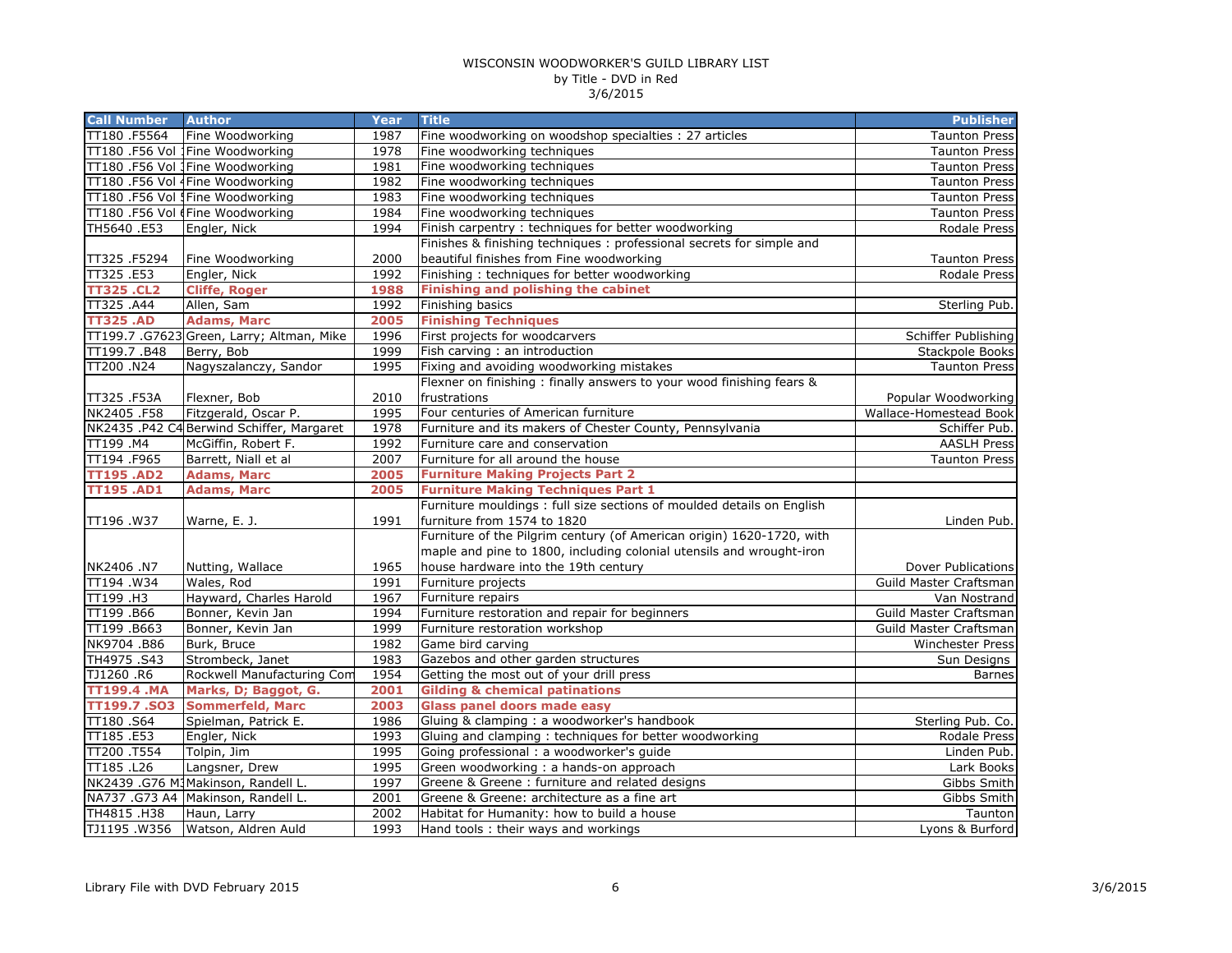| <b>Call Number</b>            | <b>Author</b>                                | Year | <b>Title</b>                                                            | <b>Publisher</b>              |
|-------------------------------|----------------------------------------------|------|-------------------------------------------------------------------------|-------------------------------|
| TT325.J42                     | Jewitt, Jeff                                 | 1997 | Hand-applied finishes                                                   | <b>Taunton Press</b>          |
| SB436 .S52                    | Sherrill, Sam                                | 2003 | Harvesting Urban Timber: a complete guide                               | Linden Publishing             |
| <b>TT202.JO2</b>              | Jordan, John                                 | 1993 | Hollow Turning: shear cutting, tools, grain orientation                 |                               |
| TJ1280.W3                     | Walton, Harry                                | 1976 | Home and workshop guide to sharpening                                   | <b>Times Mirror Magazines</b> |
| NA7208.S884                   | Susanka, Sarah                               | 2004 | Home by Design: transforming your house into home                       | <b>Taunton Press</b>          |
| TH5607. J66                   | Jones, Thomas H.                             | 1992 | Home carpentry: improvements and repairs                                | Meredith Press                |
| TT152.B54                     | Bigelow, William, M.Bigelow                  | 1992 | Home workshops                                                          | Ortho Books                   |
|                               |                                              |      | Homeowner's complete outdoor building book: wood & masonry              |                               |
| TH4961 .B76                   | Brimer, John Burton                          | 1989 | construction                                                            | Sterling Pub. Co.             |
| NA2542.4 .B73                 | Brand, Stewart                               | 1994 | How buildings learn : what happens after they're built                  | Viking                        |
| TS545 .D34                    | Daniele, Joseph William                      | 1984 | How to build 35 great clocks                                            | Stackpole Books               |
| TT197.B943                    | Burch, Monte                                 | 1993 | How to build 50 classic furniture reproductions                         | Sterling                      |
| TT175.3 .M34                  | Maidment, Patricia                           | 1983 | How to build and furnish a dollhouse for \$100 or less                  | Bobbs-Merrill                 |
| TH4840 H86                    | Hunt, Walter B.                              | 1974 | How to build and furnish a log cabin                                    | Macmillan; Maxwell            |
|                               |                                              |      | How to build collectible birdhouses : heirlooms for your great          |                               |
|                               |                                              |      | grandchildren and other loved ones : how to turn any structure, real or |                               |
| QL676.5 .K43                  | Kephart, David                               | 1995 | imagined, into a birdhouse                                              | Radnor-Hill Pub.              |
| TH4961 .M67                   | Morgan, Deborah; Nick Engle                  | 1987 | How to build outdoor structures                                         | Sterling                      |
| TT195.T38                     | Taylor, V. J.                                | 1981 | How to build period country furniture                                   | Bonanza Books                 |
|                               |                                              |      | How to build Shaker furniture; the completely updated and improved      |                               |
| TT195.M67                     | Moser, Thos                                  | 2011 | classic                                                                 | Popular Woodworking           |
| TT199.7.E53                   | Enlow, Harold L.                             | 1978 | How to carve faces in driftwood                                         | ABC Pub. Services             |
| TH4965.S66                    | Snow, Diane                                  | 1985 | How to design and build fences and gates                                | Ortho Books                   |
|                               | TT174.5 .W6 W3 Wakefield, David              | 1997 | How to make animated toys                                               | Sterling Pub. Co.             |
| TT174.5 .W6 H6 Holland, Peter |                                              | 1995 | How to make moving wooden toys                                          | Cassell                       |
| TT180 .H58                    | Hoadley, R. Bruce                            | 1990 | Identifying wood: accurate results with simple tools                    | <b>Taunton Press</b>          |
| NK1141.M39                    | Mayer, Barbara                               | 1992 | In the Arts & Crafts Style                                              | Running Heads Book            |
| <b>TT192.WA</b>               | <b>Walker, Jan</b>                           | 2004 | <b>Introduction to Marquetry</b>                                        |                               |
| TT197.5 .C45 H! Hill, Jack    |                                              | 1993 | Jack Hill's country chair making                                        | David & Charles               |
| TT197.K6923                   | Krenov, James                                | 1997 | James Krenov, worker in wood                                            | Sterling Pub. Co.             |
| TT186.033                     | Odate, Toshio                                | 1998 | Japanese woodworking tools : their tradition, spirit, and use           | Linden Pub.                   |
| <b>TS852.MA</b>               | <b>Marks, David</b>                          | 2006 | <b>Jigs &amp; fixtures for curvilinear woodworking</b>                  |                               |
| <b>TH5662.AD</b>              | <b>Adams, Marc</b>                           | 2005 | <b>Joinerv</b>                                                          |                               |
| TT185.E54                     | Engler, Nick                                 | 1992 | Joining wood: techniques for better woodworking                         | Rodale Press                  |
|                               | GT3911 .77 K36 Burns O'Connor, Letitia edito | 1983 | Kanban Shop Signs of Japan                                              | Nissha, Kyoto                 |
| SD434 .C65                    | Constantine, Albert J., Jr                   | 2005 | Know Your Woods: A complete guide to trees, woods and veneers           | Lyons Press                   |
| TH4970.B366                   | Handyman Club of America                     | 1998 | Landscape structures and decks                                          | Handyman Club of America      |
| TH385.B34                     | Ball, John E.                                | 1991 | Layout, foundation, framing                                             | Macmillan; Maxwell            |
|                               |                                              |      | Learn Woodworking: build a chest, learn to use power & hand             |                               |
| <b>TT197.PA</b>               | Parko, John                                  | 1986 | tools                                                                   |                               |
|                               |                                              |      | Learning the art of pyrography : burning images on wood, paper, and     |                               |
| TT199.8.C48                   | Chapman, Al                                  | 1995 | leather                                                                 | Schiffer Pub.                 |
| TT199.7 .HA1 Hall, Nora       |                                              | 2006 | <b>Letter carving with Nora Hall</b>                                    |                               |
|                               |                                              |      | Mackintosh's masterwork: Charles Rennie Mackintosh and the Glasgow      |                               |
|                               | NA997 .M3 M281Buchanan, William              | 1989 | School of Art                                                           | Chronicle Books               |
|                               |                                              |      |                                                                         |                               |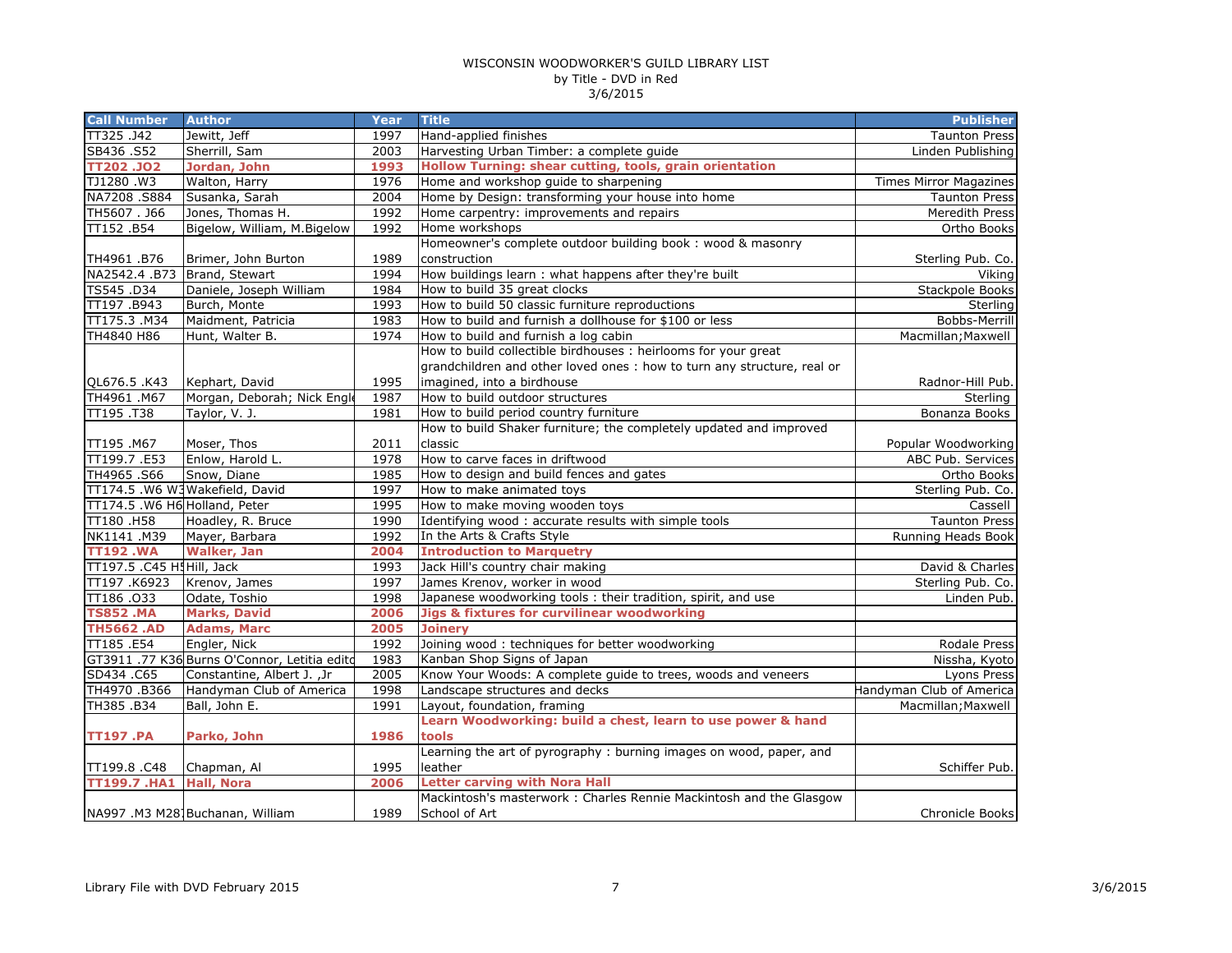| Made by hand: furniture projects from the Unplugged Workshop With<br><b>DVD</b><br>2009<br>TT195.F53<br>Fidgen, Tom<br>TT197.5 .C45 A4Alexander, John D.<br>1994<br>Make a chair from a tree : an introduction to working green wood<br>TT197.5 .C45 D&Dunbar, Michael<br>Make a windsor chair with Michael Dunbar<br>1984<br>1994<br>Make the giant building set: Hi-rise<br>TT197.5 .H43C Hampton, Chuck<br>TT175.5.K39<br>Harper, Maurice ; Tim Benke<br>1995<br>Make your own dolls' house furniture<br>Make Your Own Handcrafted Doors and Windows<br>TH2270.B57<br>Birchard, John<br>1998<br>Sterling<br>NK2542 .M35 M(Myerson, Jeremy ; John Make<br>1995<br>Conran Octopus<br>Makepeace : a spirit of adventure in craft & design<br>Making & decorating fantastic frames : more than 100 unusual<br>techniques & projects<br>1993<br>N8550.B69<br>Boswell, Thom<br>Sterling Pub.<br>Kingshott, Jim<br>Making and Modifying woodworking tools<br>TT186.K56<br>1995<br>TS547.T35<br>Taylor, V. J.; H. A. Babb<br>1986<br>Making and repairing wooden clock cases<br>David & Charles<br>Making authentic Shaker furniture : with measured drawings of museum<br>1992<br>classics<br>NK2407.S5<br>Shea, John G.<br>Dover Publications<br>Making birdhouses & feeders<br>QL676.5.S37<br>Self, Charles R.<br>1985<br>Sterling Pub. Co.<br>TT186 .R5997<br>Roberts, Judy Gale; Jerry Bod<br>1994<br>Making collector plates on your scroll saw<br>Fox Chapel Pub.<br>Making country-rustic furniture<br>TT194.S65<br>Spielman, Patrick E.<br>1985<br>Sterling Pub. Co.<br>TT197.5 .B6 E54 Engler, Nick<br>1993<br>Making desks and bookcases : techniques for better woodworking<br>King, Patricia ; Guild of Maste<br>TT175.5 .K56<br>1991<br>Making dolls' house furniture<br>TT174.5 .W6 P5-Pierce, Sharon<br>1991<br>Making folk toys & weather vanes<br>Sterling<br>Making furniture masterpieces: 30 projects with measured drawings<br>TT195.G675<br>Gottshall, Franklin H.<br>1996<br>TT186.E5<br>Engler, Nick<br>1999<br>Making jigs and fixtures : techniques for better woodworking<br>Reader's Digest Ass.<br>Making kitchen cabinet accessories : custom designs for space savers &<br>1990<br>organizers<br>TT197 .A452<br>Allen, Sam<br><b>Levine, Paul</b><br><b>Making Kitchen Cabinets</b><br><b>TT197.LE</b><br>1988<br>Levine, Paul<br>TT197 .L47<br>1988<br>Making kitchen cabinets: a foolproof system for the home workshop<br><b>Taunton Press</b><br>TT200 .B26<br>Bennett, John<br>1993<br>Making little boxes from wood<br>Guild Master Craftsman<br><b>Making Mantels</b><br>TH2288 .G48<br>Getts, David<br>2002<br>Linden Publishing<br>N8550 .B35<br>Banister, Manly Miles<br>1982<br>Making picture frames in wood<br>TT194 .M3<br>Mack, Daniel<br>Making rustic furniture<br>1992<br>Making Shaker furniture<br>TT197 .J33<br>Jackson, Barry<br>1990<br>Guild Master Craftsman<br><b>Wilson, John</b><br><b>TT195.WI</b><br>1989<br><b>Making Shaker Oval Box and Carriers</b><br>Making small wooden boxes<br>TT200 .J33<br>Jacobson, James A.<br>1986<br>1995<br>Making tables and chairs : techniques for better woodworking<br>TT197.5 .T3 E53 Engler, Nick<br>TT174.5 .W6 S7 Strombeck, Janet ; Richard S<br>Making timeless toys in wood<br>1986<br>1993<br>Making toys in wood<br>TT174.5 .W6 H3 Hayward, Charles Harold; Ala<br>Sterling Pub. Co.<br>TT174.5 .W6 P5 Pierce, Sharon<br>1985<br>Making whirligigs & other wind toys<br>Sterling<br>TT203.5.S62<br>1992<br>Making wood bowls with a router & scroll saw<br>Spielman, Patrick E.; Carl Ro<br>Sterling Pub. Co.<br>Crabb, Tom<br>TT200.C73<br>1985<br>Making wood boxes with a band saw<br>Sterling Pub. Co.<br>Spielman, Patrick E.<br>NK9704.S66<br>1982<br>Making wood decoys<br>ML460 .W28<br>Waring, Dennis<br>1990<br>Making wood folk instruments<br>Sterling<br>TT200.S6<br>Spielman, Patrick E.<br>1982<br>Making wood signs<br>Making wood tables : practical projects for every room<br>TT197.5 .T3 F67 Foster, Hugh<br>1994<br>Sterling Pub. Co.<br>TT174.5 .W6 M3 Martin, Reg<br>1987<br>Making wood trucks & construction vehicles | <b>Call Number</b> | <b>Author</b> | <b>Year</b> | <b>Title</b> | <b>Publisher</b> |
|-------------------------------------------------------------------------------------------------------------------------------------------------------------------------------------------------------------------------------------------------------------------------------------------------------------------------------------------------------------------------------------------------------------------------------------------------------------------------------------------------------------------------------------------------------------------------------------------------------------------------------------------------------------------------------------------------------------------------------------------------------------------------------------------------------------------------------------------------------------------------------------------------------------------------------------------------------------------------------------------------------------------------------------------------------------------------------------------------------------------------------------------------------------------------------------------------------------------------------------------------------------------------------------------------------------------------------------------------------------------------------------------------------------------------------------------------------------------------------------------------------------------------------------------------------------------------------------------------------------------------------------------------------------------------------------------------------------------------------------------------------------------------------------------------------------------------------------------------------------------------------------------------------------------------------------------------------------------------------------------------------------------------------------------------------------------------------------------------------------------------------------------------------------------------------------------------------------------------------------------------------------------------------------------------------------------------------------------------------------------------------------------------------------------------------------------------------------------------------------------------------------------------------------------------------------------------------------------------------------------------------------------------------------------------------------------------------------------------------------------------------------------------------------------------------------------------------------------------------------------------------------------------------------------------------------------------------------------------------------------------------------------------------------------------------------------------------------------------------------------------------------------------------------------------------------------------------------------------------------------------------------------------------------------------------------------------------------------------------------------------------------------------------------------------------------------------------------------------------------------------------------------------------------------------------------------------------------------------------------------------------------------------------------------------------------------------------------------------------------------------------------------------------------------------------------------------------------------------------------------------------------------------------------------------------------------------------------------------------------------------------------------------------------------------------------------------------------------------------------------------------------------------------|--------------------|---------------|-------------|--------------|------------------|
| Popular Woodworking<br><b>Astragal Press</b><br><b>Taunton Press</b><br>Endesigns<br>Sterling<br><b>International Marine</b><br>Rodale Press<br>Guild of Master Craftsman                                                                                                                                                                                                                                                                                                                                                                                                                                                                                                                                                                                                                                                                                                                                                                                                                                                                                                                                                                                                                                                                                                                                                                                                                                                                                                                                                                                                                                                                                                                                                                                                                                                                                                                                                                                                                                                                                                                                                                                                                                                                                                                                                                                                                                                                                                                                                                                                                                                                                                                                                                                                                                                                                                                                                                                                                                                                                                                                                                                                                                                                                                                                                                                                                                                                                                                                                                                                                                                                                                                                                                                                                                                                                                                                                                                                                                                                                                                                                                             |                    |               |             |              |                  |
|                                                                                                                                                                                                                                                                                                                                                                                                                                                                                                                                                                                                                                                                                                                                                                                                                                                                                                                                                                                                                                                                                                                                                                                                                                                                                                                                                                                                                                                                                                                                                                                                                                                                                                                                                                                                                                                                                                                                                                                                                                                                                                                                                                                                                                                                                                                                                                                                                                                                                                                                                                                                                                                                                                                                                                                                                                                                                                                                                                                                                                                                                                                                                                                                                                                                                                                                                                                                                                                                                                                                                                                                                                                                                                                                                                                                                                                                                                                                                                                                                                                                                                                                                       |                    |               |             |              |                  |
|                                                                                                                                                                                                                                                                                                                                                                                                                                                                                                                                                                                                                                                                                                                                                                                                                                                                                                                                                                                                                                                                                                                                                                                                                                                                                                                                                                                                                                                                                                                                                                                                                                                                                                                                                                                                                                                                                                                                                                                                                                                                                                                                                                                                                                                                                                                                                                                                                                                                                                                                                                                                                                                                                                                                                                                                                                                                                                                                                                                                                                                                                                                                                                                                                                                                                                                                                                                                                                                                                                                                                                                                                                                                                                                                                                                                                                                                                                                                                                                                                                                                                                                                                       |                    |               |             |              |                  |
|                                                                                                                                                                                                                                                                                                                                                                                                                                                                                                                                                                                                                                                                                                                                                                                                                                                                                                                                                                                                                                                                                                                                                                                                                                                                                                                                                                                                                                                                                                                                                                                                                                                                                                                                                                                                                                                                                                                                                                                                                                                                                                                                                                                                                                                                                                                                                                                                                                                                                                                                                                                                                                                                                                                                                                                                                                                                                                                                                                                                                                                                                                                                                                                                                                                                                                                                                                                                                                                                                                                                                                                                                                                                                                                                                                                                                                                                                                                                                                                                                                                                                                                                                       |                    |               |             |              |                  |
|                                                                                                                                                                                                                                                                                                                                                                                                                                                                                                                                                                                                                                                                                                                                                                                                                                                                                                                                                                                                                                                                                                                                                                                                                                                                                                                                                                                                                                                                                                                                                                                                                                                                                                                                                                                                                                                                                                                                                                                                                                                                                                                                                                                                                                                                                                                                                                                                                                                                                                                                                                                                                                                                                                                                                                                                                                                                                                                                                                                                                                                                                                                                                                                                                                                                                                                                                                                                                                                                                                                                                                                                                                                                                                                                                                                                                                                                                                                                                                                                                                                                                                                                                       |                    |               |             |              |                  |
|                                                                                                                                                                                                                                                                                                                                                                                                                                                                                                                                                                                                                                                                                                                                                                                                                                                                                                                                                                                                                                                                                                                                                                                                                                                                                                                                                                                                                                                                                                                                                                                                                                                                                                                                                                                                                                                                                                                                                                                                                                                                                                                                                                                                                                                                                                                                                                                                                                                                                                                                                                                                                                                                                                                                                                                                                                                                                                                                                                                                                                                                                                                                                                                                                                                                                                                                                                                                                                                                                                                                                                                                                                                                                                                                                                                                                                                                                                                                                                                                                                                                                                                                                       |                    |               |             |              |                  |
|                                                                                                                                                                                                                                                                                                                                                                                                                                                                                                                                                                                                                                                                                                                                                                                                                                                                                                                                                                                                                                                                                                                                                                                                                                                                                                                                                                                                                                                                                                                                                                                                                                                                                                                                                                                                                                                                                                                                                                                                                                                                                                                                                                                                                                                                                                                                                                                                                                                                                                                                                                                                                                                                                                                                                                                                                                                                                                                                                                                                                                                                                                                                                                                                                                                                                                                                                                                                                                                                                                                                                                                                                                                                                                                                                                                                                                                                                                                                                                                                                                                                                                                                                       |                    |               |             |              |                  |
|                                                                                                                                                                                                                                                                                                                                                                                                                                                                                                                                                                                                                                                                                                                                                                                                                                                                                                                                                                                                                                                                                                                                                                                                                                                                                                                                                                                                                                                                                                                                                                                                                                                                                                                                                                                                                                                                                                                                                                                                                                                                                                                                                                                                                                                                                                                                                                                                                                                                                                                                                                                                                                                                                                                                                                                                                                                                                                                                                                                                                                                                                                                                                                                                                                                                                                                                                                                                                                                                                                                                                                                                                                                                                                                                                                                                                                                                                                                                                                                                                                                                                                                                                       |                    |               |             |              |                  |
|                                                                                                                                                                                                                                                                                                                                                                                                                                                                                                                                                                                                                                                                                                                                                                                                                                                                                                                                                                                                                                                                                                                                                                                                                                                                                                                                                                                                                                                                                                                                                                                                                                                                                                                                                                                                                                                                                                                                                                                                                                                                                                                                                                                                                                                                                                                                                                                                                                                                                                                                                                                                                                                                                                                                                                                                                                                                                                                                                                                                                                                                                                                                                                                                                                                                                                                                                                                                                                                                                                                                                                                                                                                                                                                                                                                                                                                                                                                                                                                                                                                                                                                                                       |                    |               |             |              |                  |
|                                                                                                                                                                                                                                                                                                                                                                                                                                                                                                                                                                                                                                                                                                                                                                                                                                                                                                                                                                                                                                                                                                                                                                                                                                                                                                                                                                                                                                                                                                                                                                                                                                                                                                                                                                                                                                                                                                                                                                                                                                                                                                                                                                                                                                                                                                                                                                                                                                                                                                                                                                                                                                                                                                                                                                                                                                                                                                                                                                                                                                                                                                                                                                                                                                                                                                                                                                                                                                                                                                                                                                                                                                                                                                                                                                                                                                                                                                                                                                                                                                                                                                                                                       |                    |               |             |              |                  |
|                                                                                                                                                                                                                                                                                                                                                                                                                                                                                                                                                                                                                                                                                                                                                                                                                                                                                                                                                                                                                                                                                                                                                                                                                                                                                                                                                                                                                                                                                                                                                                                                                                                                                                                                                                                                                                                                                                                                                                                                                                                                                                                                                                                                                                                                                                                                                                                                                                                                                                                                                                                                                                                                                                                                                                                                                                                                                                                                                                                                                                                                                                                                                                                                                                                                                                                                                                                                                                                                                                                                                                                                                                                                                                                                                                                                                                                                                                                                                                                                                                                                                                                                                       |                    |               |             |              |                  |
|                                                                                                                                                                                                                                                                                                                                                                                                                                                                                                                                                                                                                                                                                                                                                                                                                                                                                                                                                                                                                                                                                                                                                                                                                                                                                                                                                                                                                                                                                                                                                                                                                                                                                                                                                                                                                                                                                                                                                                                                                                                                                                                                                                                                                                                                                                                                                                                                                                                                                                                                                                                                                                                                                                                                                                                                                                                                                                                                                                                                                                                                                                                                                                                                                                                                                                                                                                                                                                                                                                                                                                                                                                                                                                                                                                                                                                                                                                                                                                                                                                                                                                                                                       |                    |               |             |              |                  |
|                                                                                                                                                                                                                                                                                                                                                                                                                                                                                                                                                                                                                                                                                                                                                                                                                                                                                                                                                                                                                                                                                                                                                                                                                                                                                                                                                                                                                                                                                                                                                                                                                                                                                                                                                                                                                                                                                                                                                                                                                                                                                                                                                                                                                                                                                                                                                                                                                                                                                                                                                                                                                                                                                                                                                                                                                                                                                                                                                                                                                                                                                                                                                                                                                                                                                                                                                                                                                                                                                                                                                                                                                                                                                                                                                                                                                                                                                                                                                                                                                                                                                                                                                       |                    |               |             |              |                  |
|                                                                                                                                                                                                                                                                                                                                                                                                                                                                                                                                                                                                                                                                                                                                                                                                                                                                                                                                                                                                                                                                                                                                                                                                                                                                                                                                                                                                                                                                                                                                                                                                                                                                                                                                                                                                                                                                                                                                                                                                                                                                                                                                                                                                                                                                                                                                                                                                                                                                                                                                                                                                                                                                                                                                                                                                                                                                                                                                                                                                                                                                                                                                                                                                                                                                                                                                                                                                                                                                                                                                                                                                                                                                                                                                                                                                                                                                                                                                                                                                                                                                                                                                                       |                    |               |             |              |                  |
|                                                                                                                                                                                                                                                                                                                                                                                                                                                                                                                                                                                                                                                                                                                                                                                                                                                                                                                                                                                                                                                                                                                                                                                                                                                                                                                                                                                                                                                                                                                                                                                                                                                                                                                                                                                                                                                                                                                                                                                                                                                                                                                                                                                                                                                                                                                                                                                                                                                                                                                                                                                                                                                                                                                                                                                                                                                                                                                                                                                                                                                                                                                                                                                                                                                                                                                                                                                                                                                                                                                                                                                                                                                                                                                                                                                                                                                                                                                                                                                                                                                                                                                                                       |                    |               |             |              |                  |
|                                                                                                                                                                                                                                                                                                                                                                                                                                                                                                                                                                                                                                                                                                                                                                                                                                                                                                                                                                                                                                                                                                                                                                                                                                                                                                                                                                                                                                                                                                                                                                                                                                                                                                                                                                                                                                                                                                                                                                                                                                                                                                                                                                                                                                                                                                                                                                                                                                                                                                                                                                                                                                                                                                                                                                                                                                                                                                                                                                                                                                                                                                                                                                                                                                                                                                                                                                                                                                                                                                                                                                                                                                                                                                                                                                                                                                                                                                                                                                                                                                                                                                                                                       |                    |               |             |              |                  |
|                                                                                                                                                                                                                                                                                                                                                                                                                                                                                                                                                                                                                                                                                                                                                                                                                                                                                                                                                                                                                                                                                                                                                                                                                                                                                                                                                                                                                                                                                                                                                                                                                                                                                                                                                                                                                                                                                                                                                                                                                                                                                                                                                                                                                                                                                                                                                                                                                                                                                                                                                                                                                                                                                                                                                                                                                                                                                                                                                                                                                                                                                                                                                                                                                                                                                                                                                                                                                                                                                                                                                                                                                                                                                                                                                                                                                                                                                                                                                                                                                                                                                                                                                       |                    |               |             |              |                  |
|                                                                                                                                                                                                                                                                                                                                                                                                                                                                                                                                                                                                                                                                                                                                                                                                                                                                                                                                                                                                                                                                                                                                                                                                                                                                                                                                                                                                                                                                                                                                                                                                                                                                                                                                                                                                                                                                                                                                                                                                                                                                                                                                                                                                                                                                                                                                                                                                                                                                                                                                                                                                                                                                                                                                                                                                                                                                                                                                                                                                                                                                                                                                                                                                                                                                                                                                                                                                                                                                                                                                                                                                                                                                                                                                                                                                                                                                                                                                                                                                                                                                                                                                                       |                    |               |             |              |                  |
|                                                                                                                                                                                                                                                                                                                                                                                                                                                                                                                                                                                                                                                                                                                                                                                                                                                                                                                                                                                                                                                                                                                                                                                                                                                                                                                                                                                                                                                                                                                                                                                                                                                                                                                                                                                                                                                                                                                                                                                                                                                                                                                                                                                                                                                                                                                                                                                                                                                                                                                                                                                                                                                                                                                                                                                                                                                                                                                                                                                                                                                                                                                                                                                                                                                                                                                                                                                                                                                                                                                                                                                                                                                                                                                                                                                                                                                                                                                                                                                                                                                                                                                                                       |                    |               |             |              |                  |
|                                                                                                                                                                                                                                                                                                                                                                                                                                                                                                                                                                                                                                                                                                                                                                                                                                                                                                                                                                                                                                                                                                                                                                                                                                                                                                                                                                                                                                                                                                                                                                                                                                                                                                                                                                                                                                                                                                                                                                                                                                                                                                                                                                                                                                                                                                                                                                                                                                                                                                                                                                                                                                                                                                                                                                                                                                                                                                                                                                                                                                                                                                                                                                                                                                                                                                                                                                                                                                                                                                                                                                                                                                                                                                                                                                                                                                                                                                                                                                                                                                                                                                                                                       |                    |               |             |              |                  |
| Dover Publications<br>Sterling Pub. Co.<br>Sterling Pub. Co.<br>Sterling Pub. Co.<br>Sterling<br>Rodale Press<br>Rexstrom Co<br>Sterling Pub. Co.<br>Sterling Pub.<br>Sterling                                                                                                                                                                                                                                                                                                                                                                                                                                                                                                                                                                                                                                                                                                                                                                                                                                                                                                                                                                                                                                                                                                                                                                                                                                                                                                                                                                                                                                                                                                                                                                                                                                                                                                                                                                                                                                                                                                                                                                                                                                                                                                                                                                                                                                                                                                                                                                                                                                                                                                                                                                                                                                                                                                                                                                                                                                                                                                                                                                                                                                                                                                                                                                                                                                                                                                                                                                                                                                                                                                                                                                                                                                                                                                                                                                                                                                                                                                                                                                        |                    |               |             |              |                  |
|                                                                                                                                                                                                                                                                                                                                                                                                                                                                                                                                                                                                                                                                                                                                                                                                                                                                                                                                                                                                                                                                                                                                                                                                                                                                                                                                                                                                                                                                                                                                                                                                                                                                                                                                                                                                                                                                                                                                                                                                                                                                                                                                                                                                                                                                                                                                                                                                                                                                                                                                                                                                                                                                                                                                                                                                                                                                                                                                                                                                                                                                                                                                                                                                                                                                                                                                                                                                                                                                                                                                                                                                                                                                                                                                                                                                                                                                                                                                                                                                                                                                                                                                                       |                    |               |             |              |                  |
|                                                                                                                                                                                                                                                                                                                                                                                                                                                                                                                                                                                                                                                                                                                                                                                                                                                                                                                                                                                                                                                                                                                                                                                                                                                                                                                                                                                                                                                                                                                                                                                                                                                                                                                                                                                                                                                                                                                                                                                                                                                                                                                                                                                                                                                                                                                                                                                                                                                                                                                                                                                                                                                                                                                                                                                                                                                                                                                                                                                                                                                                                                                                                                                                                                                                                                                                                                                                                                                                                                                                                                                                                                                                                                                                                                                                                                                                                                                                                                                                                                                                                                                                                       |                    |               |             |              |                  |
|                                                                                                                                                                                                                                                                                                                                                                                                                                                                                                                                                                                                                                                                                                                                                                                                                                                                                                                                                                                                                                                                                                                                                                                                                                                                                                                                                                                                                                                                                                                                                                                                                                                                                                                                                                                                                                                                                                                                                                                                                                                                                                                                                                                                                                                                                                                                                                                                                                                                                                                                                                                                                                                                                                                                                                                                                                                                                                                                                                                                                                                                                                                                                                                                                                                                                                                                                                                                                                                                                                                                                                                                                                                                                                                                                                                                                                                                                                                                                                                                                                                                                                                                                       |                    |               |             |              |                  |
|                                                                                                                                                                                                                                                                                                                                                                                                                                                                                                                                                                                                                                                                                                                                                                                                                                                                                                                                                                                                                                                                                                                                                                                                                                                                                                                                                                                                                                                                                                                                                                                                                                                                                                                                                                                                                                                                                                                                                                                                                                                                                                                                                                                                                                                                                                                                                                                                                                                                                                                                                                                                                                                                                                                                                                                                                                                                                                                                                                                                                                                                                                                                                                                                                                                                                                                                                                                                                                                                                                                                                                                                                                                                                                                                                                                                                                                                                                                                                                                                                                                                                                                                                       |                    |               |             |              |                  |
|                                                                                                                                                                                                                                                                                                                                                                                                                                                                                                                                                                                                                                                                                                                                                                                                                                                                                                                                                                                                                                                                                                                                                                                                                                                                                                                                                                                                                                                                                                                                                                                                                                                                                                                                                                                                                                                                                                                                                                                                                                                                                                                                                                                                                                                                                                                                                                                                                                                                                                                                                                                                                                                                                                                                                                                                                                                                                                                                                                                                                                                                                                                                                                                                                                                                                                                                                                                                                                                                                                                                                                                                                                                                                                                                                                                                                                                                                                                                                                                                                                                                                                                                                       |                    |               |             |              |                  |
|                                                                                                                                                                                                                                                                                                                                                                                                                                                                                                                                                                                                                                                                                                                                                                                                                                                                                                                                                                                                                                                                                                                                                                                                                                                                                                                                                                                                                                                                                                                                                                                                                                                                                                                                                                                                                                                                                                                                                                                                                                                                                                                                                                                                                                                                                                                                                                                                                                                                                                                                                                                                                                                                                                                                                                                                                                                                                                                                                                                                                                                                                                                                                                                                                                                                                                                                                                                                                                                                                                                                                                                                                                                                                                                                                                                                                                                                                                                                                                                                                                                                                                                                                       |                    |               |             |              |                  |
|                                                                                                                                                                                                                                                                                                                                                                                                                                                                                                                                                                                                                                                                                                                                                                                                                                                                                                                                                                                                                                                                                                                                                                                                                                                                                                                                                                                                                                                                                                                                                                                                                                                                                                                                                                                                                                                                                                                                                                                                                                                                                                                                                                                                                                                                                                                                                                                                                                                                                                                                                                                                                                                                                                                                                                                                                                                                                                                                                                                                                                                                                                                                                                                                                                                                                                                                                                                                                                                                                                                                                                                                                                                                                                                                                                                                                                                                                                                                                                                                                                                                                                                                                       |                    |               |             |              |                  |
|                                                                                                                                                                                                                                                                                                                                                                                                                                                                                                                                                                                                                                                                                                                                                                                                                                                                                                                                                                                                                                                                                                                                                                                                                                                                                                                                                                                                                                                                                                                                                                                                                                                                                                                                                                                                                                                                                                                                                                                                                                                                                                                                                                                                                                                                                                                                                                                                                                                                                                                                                                                                                                                                                                                                                                                                                                                                                                                                                                                                                                                                                                                                                                                                                                                                                                                                                                                                                                                                                                                                                                                                                                                                                                                                                                                                                                                                                                                                                                                                                                                                                                                                                       |                    |               |             |              |                  |
|                                                                                                                                                                                                                                                                                                                                                                                                                                                                                                                                                                                                                                                                                                                                                                                                                                                                                                                                                                                                                                                                                                                                                                                                                                                                                                                                                                                                                                                                                                                                                                                                                                                                                                                                                                                                                                                                                                                                                                                                                                                                                                                                                                                                                                                                                                                                                                                                                                                                                                                                                                                                                                                                                                                                                                                                                                                                                                                                                                                                                                                                                                                                                                                                                                                                                                                                                                                                                                                                                                                                                                                                                                                                                                                                                                                                                                                                                                                                                                                                                                                                                                                                                       |                    |               |             |              |                  |
|                                                                                                                                                                                                                                                                                                                                                                                                                                                                                                                                                                                                                                                                                                                                                                                                                                                                                                                                                                                                                                                                                                                                                                                                                                                                                                                                                                                                                                                                                                                                                                                                                                                                                                                                                                                                                                                                                                                                                                                                                                                                                                                                                                                                                                                                                                                                                                                                                                                                                                                                                                                                                                                                                                                                                                                                                                                                                                                                                                                                                                                                                                                                                                                                                                                                                                                                                                                                                                                                                                                                                                                                                                                                                                                                                                                                                                                                                                                                                                                                                                                                                                                                                       |                    |               |             |              |                  |
|                                                                                                                                                                                                                                                                                                                                                                                                                                                                                                                                                                                                                                                                                                                                                                                                                                                                                                                                                                                                                                                                                                                                                                                                                                                                                                                                                                                                                                                                                                                                                                                                                                                                                                                                                                                                                                                                                                                                                                                                                                                                                                                                                                                                                                                                                                                                                                                                                                                                                                                                                                                                                                                                                                                                                                                                                                                                                                                                                                                                                                                                                                                                                                                                                                                                                                                                                                                                                                                                                                                                                                                                                                                                                                                                                                                                                                                                                                                                                                                                                                                                                                                                                       |                    |               |             |              |                  |
|                                                                                                                                                                                                                                                                                                                                                                                                                                                                                                                                                                                                                                                                                                                                                                                                                                                                                                                                                                                                                                                                                                                                                                                                                                                                                                                                                                                                                                                                                                                                                                                                                                                                                                                                                                                                                                                                                                                                                                                                                                                                                                                                                                                                                                                                                                                                                                                                                                                                                                                                                                                                                                                                                                                                                                                                                                                                                                                                                                                                                                                                                                                                                                                                                                                                                                                                                                                                                                                                                                                                                                                                                                                                                                                                                                                                                                                                                                                                                                                                                                                                                                                                                       |                    |               |             |              |                  |
|                                                                                                                                                                                                                                                                                                                                                                                                                                                                                                                                                                                                                                                                                                                                                                                                                                                                                                                                                                                                                                                                                                                                                                                                                                                                                                                                                                                                                                                                                                                                                                                                                                                                                                                                                                                                                                                                                                                                                                                                                                                                                                                                                                                                                                                                                                                                                                                                                                                                                                                                                                                                                                                                                                                                                                                                                                                                                                                                                                                                                                                                                                                                                                                                                                                                                                                                                                                                                                                                                                                                                                                                                                                                                                                                                                                                                                                                                                                                                                                                                                                                                                                                                       |                    |               |             |              |                  |
|                                                                                                                                                                                                                                                                                                                                                                                                                                                                                                                                                                                                                                                                                                                                                                                                                                                                                                                                                                                                                                                                                                                                                                                                                                                                                                                                                                                                                                                                                                                                                                                                                                                                                                                                                                                                                                                                                                                                                                                                                                                                                                                                                                                                                                                                                                                                                                                                                                                                                                                                                                                                                                                                                                                                                                                                                                                                                                                                                                                                                                                                                                                                                                                                                                                                                                                                                                                                                                                                                                                                                                                                                                                                                                                                                                                                                                                                                                                                                                                                                                                                                                                                                       |                    |               |             |              |                  |
|                                                                                                                                                                                                                                                                                                                                                                                                                                                                                                                                                                                                                                                                                                                                                                                                                                                                                                                                                                                                                                                                                                                                                                                                                                                                                                                                                                                                                                                                                                                                                                                                                                                                                                                                                                                                                                                                                                                                                                                                                                                                                                                                                                                                                                                                                                                                                                                                                                                                                                                                                                                                                                                                                                                                                                                                                                                                                                                                                                                                                                                                                                                                                                                                                                                                                                                                                                                                                                                                                                                                                                                                                                                                                                                                                                                                                                                                                                                                                                                                                                                                                                                                                       |                    |               |             |              |                  |
|                                                                                                                                                                                                                                                                                                                                                                                                                                                                                                                                                                                                                                                                                                                                                                                                                                                                                                                                                                                                                                                                                                                                                                                                                                                                                                                                                                                                                                                                                                                                                                                                                                                                                                                                                                                                                                                                                                                                                                                                                                                                                                                                                                                                                                                                                                                                                                                                                                                                                                                                                                                                                                                                                                                                                                                                                                                                                                                                                                                                                                                                                                                                                                                                                                                                                                                                                                                                                                                                                                                                                                                                                                                                                                                                                                                                                                                                                                                                                                                                                                                                                                                                                       |                    |               |             |              |                  |
|                                                                                                                                                                                                                                                                                                                                                                                                                                                                                                                                                                                                                                                                                                                                                                                                                                                                                                                                                                                                                                                                                                                                                                                                                                                                                                                                                                                                                                                                                                                                                                                                                                                                                                                                                                                                                                                                                                                                                                                                                                                                                                                                                                                                                                                                                                                                                                                                                                                                                                                                                                                                                                                                                                                                                                                                                                                                                                                                                                                                                                                                                                                                                                                                                                                                                                                                                                                                                                                                                                                                                                                                                                                                                                                                                                                                                                                                                                                                                                                                                                                                                                                                                       |                    |               |             |              |                  |
|                                                                                                                                                                                                                                                                                                                                                                                                                                                                                                                                                                                                                                                                                                                                                                                                                                                                                                                                                                                                                                                                                                                                                                                                                                                                                                                                                                                                                                                                                                                                                                                                                                                                                                                                                                                                                                                                                                                                                                                                                                                                                                                                                                                                                                                                                                                                                                                                                                                                                                                                                                                                                                                                                                                                                                                                                                                                                                                                                                                                                                                                                                                                                                                                                                                                                                                                                                                                                                                                                                                                                                                                                                                                                                                                                                                                                                                                                                                                                                                                                                                                                                                                                       |                    |               |             |              |                  |
|                                                                                                                                                                                                                                                                                                                                                                                                                                                                                                                                                                                                                                                                                                                                                                                                                                                                                                                                                                                                                                                                                                                                                                                                                                                                                                                                                                                                                                                                                                                                                                                                                                                                                                                                                                                                                                                                                                                                                                                                                                                                                                                                                                                                                                                                                                                                                                                                                                                                                                                                                                                                                                                                                                                                                                                                                                                                                                                                                                                                                                                                                                                                                                                                                                                                                                                                                                                                                                                                                                                                                                                                                                                                                                                                                                                                                                                                                                                                                                                                                                                                                                                                                       |                    |               |             |              |                  |
|                                                                                                                                                                                                                                                                                                                                                                                                                                                                                                                                                                                                                                                                                                                                                                                                                                                                                                                                                                                                                                                                                                                                                                                                                                                                                                                                                                                                                                                                                                                                                                                                                                                                                                                                                                                                                                                                                                                                                                                                                                                                                                                                                                                                                                                                                                                                                                                                                                                                                                                                                                                                                                                                                                                                                                                                                                                                                                                                                                                                                                                                                                                                                                                                                                                                                                                                                                                                                                                                                                                                                                                                                                                                                                                                                                                                                                                                                                                                                                                                                                                                                                                                                       |                    |               |             |              |                  |
|                                                                                                                                                                                                                                                                                                                                                                                                                                                                                                                                                                                                                                                                                                                                                                                                                                                                                                                                                                                                                                                                                                                                                                                                                                                                                                                                                                                                                                                                                                                                                                                                                                                                                                                                                                                                                                                                                                                                                                                                                                                                                                                                                                                                                                                                                                                                                                                                                                                                                                                                                                                                                                                                                                                                                                                                                                                                                                                                                                                                                                                                                                                                                                                                                                                                                                                                                                                                                                                                                                                                                                                                                                                                                                                                                                                                                                                                                                                                                                                                                                                                                                                                                       |                    |               |             |              |                  |
|                                                                                                                                                                                                                                                                                                                                                                                                                                                                                                                                                                                                                                                                                                                                                                                                                                                                                                                                                                                                                                                                                                                                                                                                                                                                                                                                                                                                                                                                                                                                                                                                                                                                                                                                                                                                                                                                                                                                                                                                                                                                                                                                                                                                                                                                                                                                                                                                                                                                                                                                                                                                                                                                                                                                                                                                                                                                                                                                                                                                                                                                                                                                                                                                                                                                                                                                                                                                                                                                                                                                                                                                                                                                                                                                                                                                                                                                                                                                                                                                                                                                                                                                                       |                    |               |             |              |                  |
|                                                                                                                                                                                                                                                                                                                                                                                                                                                                                                                                                                                                                                                                                                                                                                                                                                                                                                                                                                                                                                                                                                                                                                                                                                                                                                                                                                                                                                                                                                                                                                                                                                                                                                                                                                                                                                                                                                                                                                                                                                                                                                                                                                                                                                                                                                                                                                                                                                                                                                                                                                                                                                                                                                                                                                                                                                                                                                                                                                                                                                                                                                                                                                                                                                                                                                                                                                                                                                                                                                                                                                                                                                                                                                                                                                                                                                                                                                                                                                                                                                                                                                                                                       |                    |               |             |              |                  |
|                                                                                                                                                                                                                                                                                                                                                                                                                                                                                                                                                                                                                                                                                                                                                                                                                                                                                                                                                                                                                                                                                                                                                                                                                                                                                                                                                                                                                                                                                                                                                                                                                                                                                                                                                                                                                                                                                                                                                                                                                                                                                                                                                                                                                                                                                                                                                                                                                                                                                                                                                                                                                                                                                                                                                                                                                                                                                                                                                                                                                                                                                                                                                                                                                                                                                                                                                                                                                                                                                                                                                                                                                                                                                                                                                                                                                                                                                                                                                                                                                                                                                                                                                       |                    |               |             |              |                  |
|                                                                                                                                                                                                                                                                                                                                                                                                                                                                                                                                                                                                                                                                                                                                                                                                                                                                                                                                                                                                                                                                                                                                                                                                                                                                                                                                                                                                                                                                                                                                                                                                                                                                                                                                                                                                                                                                                                                                                                                                                                                                                                                                                                                                                                                                                                                                                                                                                                                                                                                                                                                                                                                                                                                                                                                                                                                                                                                                                                                                                                                                                                                                                                                                                                                                                                                                                                                                                                                                                                                                                                                                                                                                                                                                                                                                                                                                                                                                                                                                                                                                                                                                                       |                    |               |             |              |                  |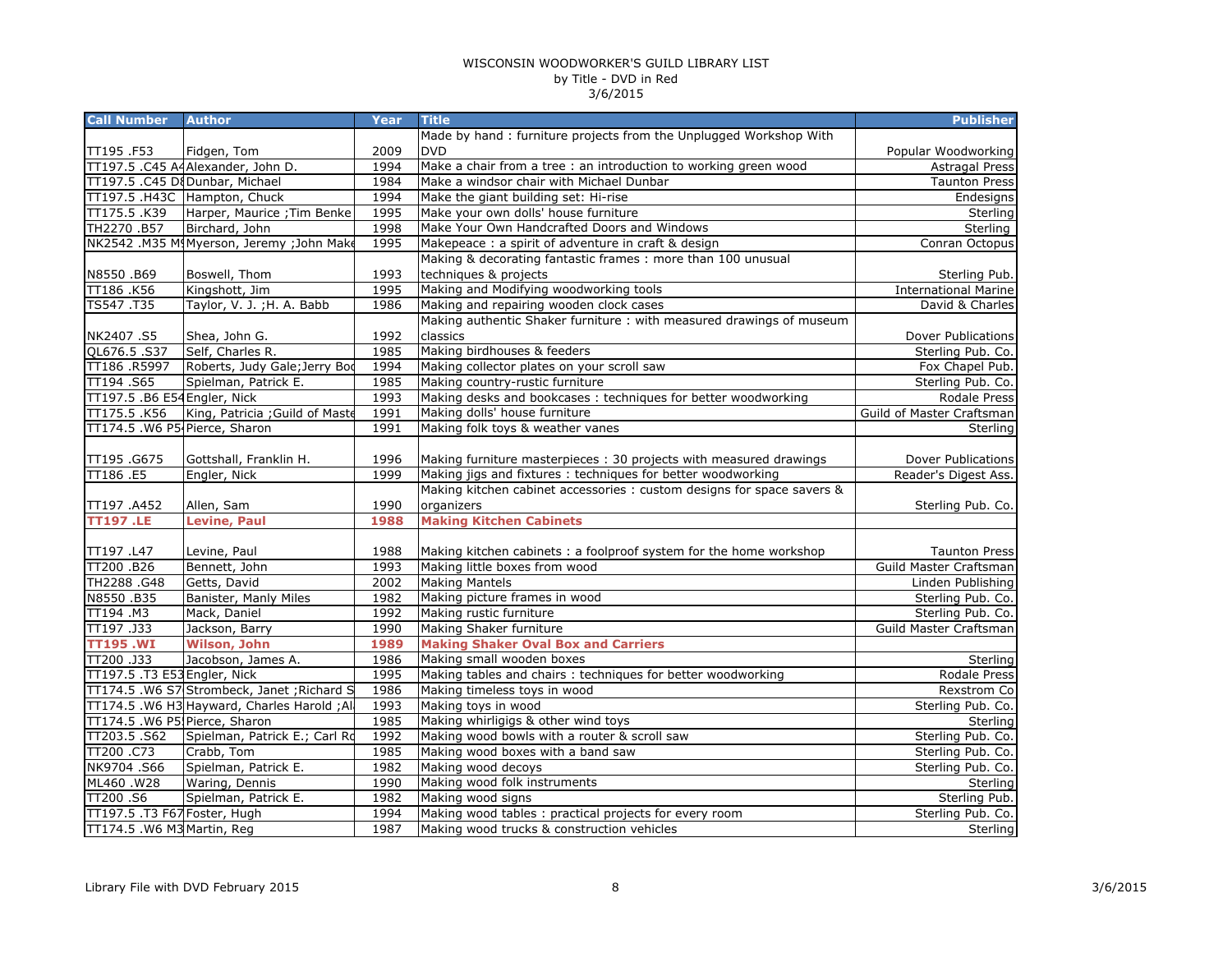| <b>Call Number</b>           | <b>Author</b>                       | <b>Year</b> | <b>Title</b>                                                                | <b>Publisher</b>           |
|------------------------------|-------------------------------------|-------------|-----------------------------------------------------------------------------|----------------------------|
| SH449 .R68                   | Rousseau, Rich                      | 2009        | Making wooden fishing lures                                                 | Fox Chapel                 |
| TT185.B738                   | Bridgewater, Alan; Gill Bridge      | 1995        | Making wooden mechanical models                                             | <b>Betterway Books</b>     |
|                              | TT174.5 .W6 B5 Blizzard, Richard E. | 1982        | Making wooden toys                                                          | Sterling Pub. Co.          |
|                              | TT174.5 .W6 M3 Mapstone, Bryan      | 1989        | Making wooden toys for all ages                                             | David & Charles Publishers |
| TT186 .W4                    | Wearing, Robert                     | 1999        | Making woodwork aids & devices                                              | Guild Master Craftsman     |
| TT197.5 .W6 A4 Allen, Sam    |                                     | 1995        | Making workbenches: planning, building, outfitting                          | Sterling Pub.              |
| NK9704.H3                    | Hasluck, Paul N.                    | 1977        | Manual of traditional wood carving                                          | Dover Publications         |
| NK9920 .R3613 Ramond, Pierre |                                     | 1989        | Marquetry                                                                   | <b>Taunton Press</b>       |
| <b>TT192.AD</b>              | <b>Adams, Marc</b>                  | 2005        | <b>Marquetry and the Art of Veneering</b>                                   |                            |
| NK9920.M37                   | Hobbs, Harry J. ; Allan E. Fito     | 1978        | Marquetry Society of America's modern marquetry handbook                    | A. Constantine             |
|                              |                                     |             | Masons and builders library: bricklaying, plastering, rock masonry, clay    |                            |
|                              | TH533 .D48 Vol Dezettel, Louis M.   | 1972        | tile                                                                        | Audel                      |
|                              | TH533 .D48 Vol Dezettel, Louis M.   | 1972        | Masons and builders library: concrete, block, tile, terrazzo                | Audel                      |
| NK2438.N46                   | Moses, Michael ; Israel Sack        | 1984        | Master craftsmen of Newport : the Townsends and Goddards                    | MMI Americana Press        |
| <b>TT199.7 .HA2</b>          | <b>Hall, Nora</b>                   | 2006        | Master woodcarving tips and shortcuts with Nora Hall                        |                            |
| TT201 .N5                    | Nish, Dale L.                       | 1986        | <b>Master Woodturners</b>                                                   | Craft Supplies USA         |
|                              |                                     |             |                                                                             |                            |
| TT203.R63                    | Roberts, S. Gary                    | 2000        | Masterful Woodturning: Projects and inspiration for the skilled turner      | Sterling                   |
| <b>TJ1195.S45</b>            | <b>Schwarz, Christopher</b>         | 2012        | Mastering hand tools: basic skills for balanced woodworking                 | <b>Popular Woodworking</b> |
| <b>TT186.ZA</b>              | Zaffino, Jeff                       | 2006        | <b>Mastering the Art of Scroll Sawing</b>                                   |                            |
| TT203.5 .F43                 | Fox, Ron                            | 2000        | Mastering the router : a complete course                                    | Guild Master Craftsman     |
| TT186.D85                    | Duginske, Mark                      | 1992        | Mastering woodworking machines                                              | <b>Taunton Press</b>       |
| <b>TT186.DU2</b>             | <b>Duginske, Mark</b>               |             | <b>Mastering Woodworking Machines</b>                                       |                            |
| <b>TT186.ME</b>              | <b>Mehler, Kelly</b>                | 2003        | <b>Mastering Your Tablesaw</b>                                              |                            |
| NK2260.S53                   | Cook Salomonsky, Verna              | 1953        | Masterpieces of furniture, in photos. and measured drawings                 | Dover Publications         |
| TT185.T64                    | Tolpin, Jim                         | 1996        | Measure twice, cut once                                                     | <b>Betterway Books</b>     |
| TT196.08                     | Neff Osburn, Burl; Bernice B.       | 1974        | Measured drawings of early American furniture                               | Dover Publications         |
| TT196 .M68                   | Moser, Thos.                        | 1985        | Measured shop drawings for American furniture                               | Sterling Pub. Co.          |
| <b>TT185.AD</b>              | <b>Adams, Marc</b>                  | 2005        | <b>Methods of Work: Sharing Secrets</b>                                     |                            |
| TH2270 .H65                  | Hiro, John E.                       | 1993        | Millwork handbook                                                           | Sterling Pub. Co.          |
| <b>TT199.7.SO4</b>           | <b>Sommerfeld, Marc</b>             | 2003        | Mini-raised panels made easy                                                |                            |
| TT199.7.L66                  | Longabaugh, Rick                    | 2005        | Miniature clocks for the scroll saw                                         | Fox Chapel                 |
| <b>TT175.5 .GU</b>           | <b>Gundersen, Paul</b>              | 1986        | <b>Miniatures</b>                                                           |                            |
| NK4898 .L64                  | Lodermeier, Doug                    | 2003        | Minnesota Duck Calls: yesterday's and today's folk artists                  | L&M Press                  |
| TT195.W56                    | Windsor, H. H.                      | 1980        | Mission furniture, how to make it: (parts I, II, and III, complete)         | Dover Publications         |
| TT199.7.SO5                  | <b>Sommerfeld, Marc</b>             | 2007        | Mitered raised panels made easy                                             |                            |
| TT197.U47                    | Umstattd, William D.                | 1996        | Modern cabinetmaking                                                        | Goodheart-Willcox Co.      |
|                              |                                     |             | Modern practical joinery : a treatise on the practice of joiner's work by   |                            |
|                              |                                     |             | hand and machine, for the use of workmen, architects, builders, and         |                            |
| TH5662.E49                   | Ellis, George                       | 1987        | machinists                                                                  | Linden Pub. Co.            |
| TT185.W32                    | Wagner, Willis H. ; Clois E. Ki     | 1996        | Modern woodworking: tools, materials, and processes                         | Goodheart-Willcox Co.      |
|                              |                                     |             |                                                                             |                            |
| TT180.J27                    | Jacobson, James A.                  | 1988        | More projects from pine : 33 new plans for the beginning woodworker         | Tab Books                  |
|                              | NK9798 .C58 A4 Marks, Michael F.    | 2004        | Neil Cost - Magic with Wood                                                 | Long Cane Press            |
| TT199.7 .B375 Barton, Wayne  |                                     | 1994        | New & traditional styles of chip carving : from classic to positive imaging | Sterling Pub. Co.          |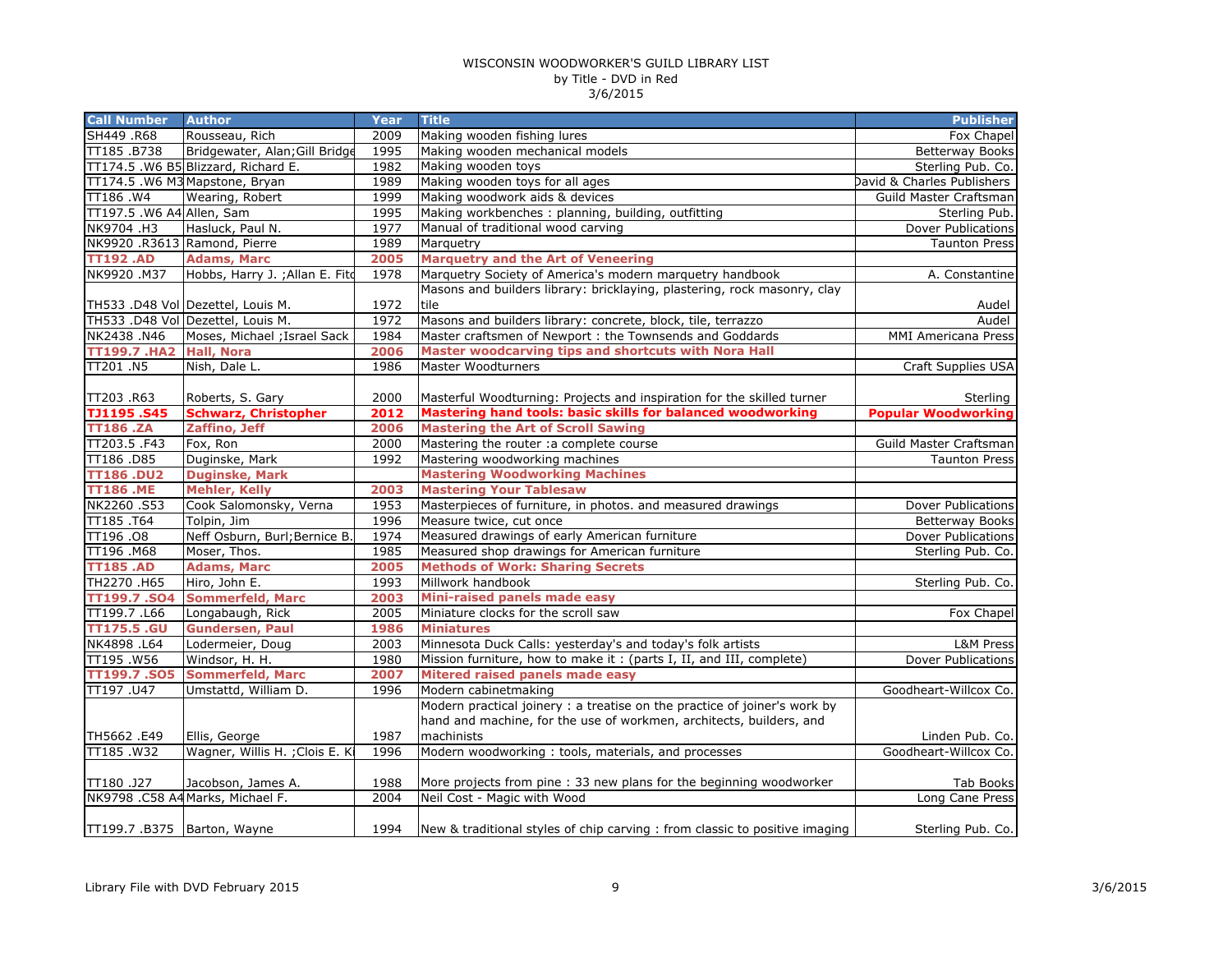| New American Furniture: The second generation of studio<br>1989<br>furnituremakers<br>NK2408.C6<br>Cooke, Jr., Edward S.<br>Museum Fine Arts Boston<br>New England furniture : the Colonial era : selections from the Society for<br>1984<br>the Preservation of New England Antiquities<br>NK2410.J6<br>Jobe, Brock ; Myrna Kaye; Phi<br>Houghton Mifflin<br>New Mexican furniture, 1600-1940 : the origins, survival, and revival of<br>1987<br>furniture making in the Hispanic Southwest<br>Museum New Mexico Press<br>NK2435 .N6 T38 Taylor, Lonn ; Dessa Bokides<br>New Yankee Workshop: poker table #0604D<br>2007<br><b>TT197.5 .AB</b><br><b>Abrams, Norm</b><br><b>TS545 .AB</b><br><b>Abrams, Norm</b><br>2006<br>New Yankee Workshop: shop clock #0605D<br><b>TH4955.AB</b><br><b>Abrams, Norm</b><br>2006<br>New Yankee Workshop: storage shed program #0610D<br><b>Abrams, Norm</b><br>New Yankee Workshop: workshop helpers #0603D<br><b>TT152.AB</b><br>2006<br>1995<br>NK991.N597<br>Nelson, Marion J.; Museum<br>Norwegian folk art : the migration of a tradition<br>Abbeville Press<br>Smith, Nancy A.; Glenna Lan<br>Old furniture : understanding the craftsman's art<br>TT194.S63<br>1991<br>Dover Publications<br>TT197.5 .09 E64 Engler, Nick<br>1988<br>Outdoor furniture<br>Rodale Press<br>Outdoor furniture for the backyard builder : easy-to-build projects for<br>the yard and deck<br>TT197.5 .09 H9(Hylton, William H. ; Fred Mat<br>1999<br>Readers Digest<br>TH4961 .E54<br>Engler, Nick<br>1990<br>Outdoor structures<br>Rodale Press<br>TT323.I56<br>Innes, Jocasta<br>1987<br>Paint magic<br>Pantheon Books<br>TT199.4 .W4<br>Weaver, Diane M.<br>1995<br>Painted furniture : simple techniques for fresh, new looks<br>Sterling Pub. Co.<br>ND1575.H5<br>Hilman, Anthony<br>1985<br>Painting duck decoys: 24 full-color plates and complete instructions<br>Dover Publicatons<br>Period furniture projects : plans and full instructions for 20 distinctive<br>TT195.T393<br>Taylor, V. J.<br>1994<br>pieces<br>David & Charles<br>N8550.M227<br>MacNamara, Desmond<br>Picture framing : a practical guide from basic to Baroque<br>1986<br>David & Charles<br>GV1570.M43<br>Meade, David<br>2006<br>Pinewood derby speed secrets<br>Fox Chapel Publishing<br>TT186 .A45<br>1993<br>Allen, Sam<br>Plane basics<br>Sterling Pub.<br><b>TJ1200.UN</b><br><b>Underhill, Roy</b><br>1995<br><b>Planes</b><br><b>TJ1201.KI</b><br><b>Kingshott, Jim</b><br><b>Planes &amp; Planing Part 2 Special Planes</b><br>Polychromatic assembly for woodturning<br>TT203.B76<br>Brown, Emmett ; Cyril Brown<br>1982<br>Linden Pub. Co.<br>Popular science woodworking projects  Yearbook 1985<br>TT185.P64<br>Popular Science<br>1985<br>Popular Science Books<br>TT185.P64<br>Popular Science<br>1992<br>Popular science woodworking projects  Yearbook 1992<br>Popular Science Books<br>TT186.D433<br>DeCristoforo, R. J.<br>1984<br>Power tool woodworking for everyone<br>Reston Pub. Co.<br>TT185.H9<br>Hylton, Bill<br>2005<br>Power-tool joinery<br>Popular Woodworking<br>TS2020 .R5<br>Richardson, M. T.<br>1994<br>Practical carriage building<br><b>Astragal Press</b><br>Practical design solutions and strategies : key advice for sound<br>2000<br>construction from Fine woodworking<br>TT196.P74<br><b>Taunton Press</b><br><b>Taunton Press</b><br>2009<br>TT196.P76<br>Fine Woodworking<br>Practical furniture design: from drawing board to smart construction<br><b>Taunton Press</b><br>2000<br>TT186 .E93<br>Everett, John<br>Practical scrollsaw patterns<br>Guild Master Craftsman<br>Pain, F. ; James A. Jacobson<br>TT201.P3<br>1990<br>Sterling Pub. Co.<br>Practical woodturner<br>Precision Machinery Techniques: A Woodworker's Handbook With Useful<br>Tips and Jigs for Everyone<br>TT186.D8<br>Duginske, Mark; Karl Eichorr<br>1986<br>TH5695.W55<br>Williams, Rick<br>2003<br>Precision trim carpentry<br>Hylton, William H.<br>1990<br>Projects for outdoor living<br>TH4961.P762<br>Chaffin, Casey ; Nick Engler<br>Projects for the router<br>TT203.5.C47<br>1988<br>TT185.P76<br>Madrigal Pub<br>1987<br>Projects for woodworkers<br>Madrigal Pub. Co.<br>TT200 .V65<br>2009<br>Puzzle boxes : fun and intriguing band saw projects with DVD<br>Vollmer, Jeff<br><b>TT199.8 .WA</b><br><b>Walters, Sue</b><br>2009<br><b>Pyrography Workshop</b> | <b>Call Number</b> | <b>Author</b> | Year | <b>Title</b> | <b>Publisher</b> |
|------------------------------------------------------------------------------------------------------------------------------------------------------------------------------------------------------------------------------------------------------------------------------------------------------------------------------------------------------------------------------------------------------------------------------------------------------------------------------------------------------------------------------------------------------------------------------------------------------------------------------------------------------------------------------------------------------------------------------------------------------------------------------------------------------------------------------------------------------------------------------------------------------------------------------------------------------------------------------------------------------------------------------------------------------------------------------------------------------------------------------------------------------------------------------------------------------------------------------------------------------------------------------------------------------------------------------------------------------------------------------------------------------------------------------------------------------------------------------------------------------------------------------------------------------------------------------------------------------------------------------------------------------------------------------------------------------------------------------------------------------------------------------------------------------------------------------------------------------------------------------------------------------------------------------------------------------------------------------------------------------------------------------------------------------------------------------------------------------------------------------------------------------------------------------------------------------------------------------------------------------------------------------------------------------------------------------------------------------------------------------------------------------------------------------------------------------------------------------------------------------------------------------------------------------------------------------------------------------------------------------------------------------------------------------------------------------------------------------------------------------------------------------------------------------------------------------------------------------------------------------------------------------------------------------------------------------------------------------------------------------------------------------------------------------------------------------------------------------------------------------------------------------------------------------------------------------------------------------------------------------------------------------------------------------------------------------------------------------------------------------------------------------------------------------------------------------------------------------------------------------------------------------------------------------------------------------------------------------------------------------------------------------------------------------------------------------------------------------------------------------------------------------------------------------------------------------------------------------------------------------------------------------------------------------------------------------------------------------------------------------------------------------------------------------------------------------------------------------------------------------------------------------------------------------------------------------------------------------------------------------------------------------------------------------------------------------------------------------------------------------------------------------------------|--------------------|---------------|------|--------------|------------------|
|                                                                                                                                                                                                                                                                                                                                                                                                                                                                                                                                                                                                                                                                                                                                                                                                                                                                                                                                                                                                                                                                                                                                                                                                                                                                                                                                                                                                                                                                                                                                                                                                                                                                                                                                                                                                                                                                                                                                                                                                                                                                                                                                                                                                                                                                                                                                                                                                                                                                                                                                                                                                                                                                                                                                                                                                                                                                                                                                                                                                                                                                                                                                                                                                                                                                                                                                                                                                                                                                                                                                                                                                                                                                                                                                                                                                                                                                                                                                                                                                                                                                                                                                                                                                                                                                                                                                                                                                                  |                    |               |      |              |                  |
|                                                                                                                                                                                                                                                                                                                                                                                                                                                                                                                                                                                                                                                                                                                                                                                                                                                                                                                                                                                                                                                                                                                                                                                                                                                                                                                                                                                                                                                                                                                                                                                                                                                                                                                                                                                                                                                                                                                                                                                                                                                                                                                                                                                                                                                                                                                                                                                                                                                                                                                                                                                                                                                                                                                                                                                                                                                                                                                                                                                                                                                                                                                                                                                                                                                                                                                                                                                                                                                                                                                                                                                                                                                                                                                                                                                                                                                                                                                                                                                                                                                                                                                                                                                                                                                                                                                                                                                                                  |                    |               |      |              |                  |
|                                                                                                                                                                                                                                                                                                                                                                                                                                                                                                                                                                                                                                                                                                                                                                                                                                                                                                                                                                                                                                                                                                                                                                                                                                                                                                                                                                                                                                                                                                                                                                                                                                                                                                                                                                                                                                                                                                                                                                                                                                                                                                                                                                                                                                                                                                                                                                                                                                                                                                                                                                                                                                                                                                                                                                                                                                                                                                                                                                                                                                                                                                                                                                                                                                                                                                                                                                                                                                                                                                                                                                                                                                                                                                                                                                                                                                                                                                                                                                                                                                                                                                                                                                                                                                                                                                                                                                                                                  |                    |               |      |              |                  |
|                                                                                                                                                                                                                                                                                                                                                                                                                                                                                                                                                                                                                                                                                                                                                                                                                                                                                                                                                                                                                                                                                                                                                                                                                                                                                                                                                                                                                                                                                                                                                                                                                                                                                                                                                                                                                                                                                                                                                                                                                                                                                                                                                                                                                                                                                                                                                                                                                                                                                                                                                                                                                                                                                                                                                                                                                                                                                                                                                                                                                                                                                                                                                                                                                                                                                                                                                                                                                                                                                                                                                                                                                                                                                                                                                                                                                                                                                                                                                                                                                                                                                                                                                                                                                                                                                                                                                                                                                  |                    |               |      |              |                  |
|                                                                                                                                                                                                                                                                                                                                                                                                                                                                                                                                                                                                                                                                                                                                                                                                                                                                                                                                                                                                                                                                                                                                                                                                                                                                                                                                                                                                                                                                                                                                                                                                                                                                                                                                                                                                                                                                                                                                                                                                                                                                                                                                                                                                                                                                                                                                                                                                                                                                                                                                                                                                                                                                                                                                                                                                                                                                                                                                                                                                                                                                                                                                                                                                                                                                                                                                                                                                                                                                                                                                                                                                                                                                                                                                                                                                                                                                                                                                                                                                                                                                                                                                                                                                                                                                                                                                                                                                                  |                    |               |      |              |                  |
|                                                                                                                                                                                                                                                                                                                                                                                                                                                                                                                                                                                                                                                                                                                                                                                                                                                                                                                                                                                                                                                                                                                                                                                                                                                                                                                                                                                                                                                                                                                                                                                                                                                                                                                                                                                                                                                                                                                                                                                                                                                                                                                                                                                                                                                                                                                                                                                                                                                                                                                                                                                                                                                                                                                                                                                                                                                                                                                                                                                                                                                                                                                                                                                                                                                                                                                                                                                                                                                                                                                                                                                                                                                                                                                                                                                                                                                                                                                                                                                                                                                                                                                                                                                                                                                                                                                                                                                                                  |                    |               |      |              |                  |
|                                                                                                                                                                                                                                                                                                                                                                                                                                                                                                                                                                                                                                                                                                                                                                                                                                                                                                                                                                                                                                                                                                                                                                                                                                                                                                                                                                                                                                                                                                                                                                                                                                                                                                                                                                                                                                                                                                                                                                                                                                                                                                                                                                                                                                                                                                                                                                                                                                                                                                                                                                                                                                                                                                                                                                                                                                                                                                                                                                                                                                                                                                                                                                                                                                                                                                                                                                                                                                                                                                                                                                                                                                                                                                                                                                                                                                                                                                                                                                                                                                                                                                                                                                                                                                                                                                                                                                                                                  |                    |               |      |              |                  |
|                                                                                                                                                                                                                                                                                                                                                                                                                                                                                                                                                                                                                                                                                                                                                                                                                                                                                                                                                                                                                                                                                                                                                                                                                                                                                                                                                                                                                                                                                                                                                                                                                                                                                                                                                                                                                                                                                                                                                                                                                                                                                                                                                                                                                                                                                                                                                                                                                                                                                                                                                                                                                                                                                                                                                                                                                                                                                                                                                                                                                                                                                                                                                                                                                                                                                                                                                                                                                                                                                                                                                                                                                                                                                                                                                                                                                                                                                                                                                                                                                                                                                                                                                                                                                                                                                                                                                                                                                  |                    |               |      |              |                  |
|                                                                                                                                                                                                                                                                                                                                                                                                                                                                                                                                                                                                                                                                                                                                                                                                                                                                                                                                                                                                                                                                                                                                                                                                                                                                                                                                                                                                                                                                                                                                                                                                                                                                                                                                                                                                                                                                                                                                                                                                                                                                                                                                                                                                                                                                                                                                                                                                                                                                                                                                                                                                                                                                                                                                                                                                                                                                                                                                                                                                                                                                                                                                                                                                                                                                                                                                                                                                                                                                                                                                                                                                                                                                                                                                                                                                                                                                                                                                                                                                                                                                                                                                                                                                                                                                                                                                                                                                                  |                    |               |      |              |                  |
|                                                                                                                                                                                                                                                                                                                                                                                                                                                                                                                                                                                                                                                                                                                                                                                                                                                                                                                                                                                                                                                                                                                                                                                                                                                                                                                                                                                                                                                                                                                                                                                                                                                                                                                                                                                                                                                                                                                                                                                                                                                                                                                                                                                                                                                                                                                                                                                                                                                                                                                                                                                                                                                                                                                                                                                                                                                                                                                                                                                                                                                                                                                                                                                                                                                                                                                                                                                                                                                                                                                                                                                                                                                                                                                                                                                                                                                                                                                                                                                                                                                                                                                                                                                                                                                                                                                                                                                                                  |                    |               |      |              |                  |
|                                                                                                                                                                                                                                                                                                                                                                                                                                                                                                                                                                                                                                                                                                                                                                                                                                                                                                                                                                                                                                                                                                                                                                                                                                                                                                                                                                                                                                                                                                                                                                                                                                                                                                                                                                                                                                                                                                                                                                                                                                                                                                                                                                                                                                                                                                                                                                                                                                                                                                                                                                                                                                                                                                                                                                                                                                                                                                                                                                                                                                                                                                                                                                                                                                                                                                                                                                                                                                                                                                                                                                                                                                                                                                                                                                                                                                                                                                                                                                                                                                                                                                                                                                                                                                                                                                                                                                                                                  |                    |               |      |              |                  |
|                                                                                                                                                                                                                                                                                                                                                                                                                                                                                                                                                                                                                                                                                                                                                                                                                                                                                                                                                                                                                                                                                                                                                                                                                                                                                                                                                                                                                                                                                                                                                                                                                                                                                                                                                                                                                                                                                                                                                                                                                                                                                                                                                                                                                                                                                                                                                                                                                                                                                                                                                                                                                                                                                                                                                                                                                                                                                                                                                                                                                                                                                                                                                                                                                                                                                                                                                                                                                                                                                                                                                                                                                                                                                                                                                                                                                                                                                                                                                                                                                                                                                                                                                                                                                                                                                                                                                                                                                  |                    |               |      |              |                  |
|                                                                                                                                                                                                                                                                                                                                                                                                                                                                                                                                                                                                                                                                                                                                                                                                                                                                                                                                                                                                                                                                                                                                                                                                                                                                                                                                                                                                                                                                                                                                                                                                                                                                                                                                                                                                                                                                                                                                                                                                                                                                                                                                                                                                                                                                                                                                                                                                                                                                                                                                                                                                                                                                                                                                                                                                                                                                                                                                                                                                                                                                                                                                                                                                                                                                                                                                                                                                                                                                                                                                                                                                                                                                                                                                                                                                                                                                                                                                                                                                                                                                                                                                                                                                                                                                                                                                                                                                                  |                    |               |      |              |                  |
|                                                                                                                                                                                                                                                                                                                                                                                                                                                                                                                                                                                                                                                                                                                                                                                                                                                                                                                                                                                                                                                                                                                                                                                                                                                                                                                                                                                                                                                                                                                                                                                                                                                                                                                                                                                                                                                                                                                                                                                                                                                                                                                                                                                                                                                                                                                                                                                                                                                                                                                                                                                                                                                                                                                                                                                                                                                                                                                                                                                                                                                                                                                                                                                                                                                                                                                                                                                                                                                                                                                                                                                                                                                                                                                                                                                                                                                                                                                                                                                                                                                                                                                                                                                                                                                                                                                                                                                                                  |                    |               |      |              |                  |
|                                                                                                                                                                                                                                                                                                                                                                                                                                                                                                                                                                                                                                                                                                                                                                                                                                                                                                                                                                                                                                                                                                                                                                                                                                                                                                                                                                                                                                                                                                                                                                                                                                                                                                                                                                                                                                                                                                                                                                                                                                                                                                                                                                                                                                                                                                                                                                                                                                                                                                                                                                                                                                                                                                                                                                                                                                                                                                                                                                                                                                                                                                                                                                                                                                                                                                                                                                                                                                                                                                                                                                                                                                                                                                                                                                                                                                                                                                                                                                                                                                                                                                                                                                                                                                                                                                                                                                                                                  |                    |               |      |              |                  |
|                                                                                                                                                                                                                                                                                                                                                                                                                                                                                                                                                                                                                                                                                                                                                                                                                                                                                                                                                                                                                                                                                                                                                                                                                                                                                                                                                                                                                                                                                                                                                                                                                                                                                                                                                                                                                                                                                                                                                                                                                                                                                                                                                                                                                                                                                                                                                                                                                                                                                                                                                                                                                                                                                                                                                                                                                                                                                                                                                                                                                                                                                                                                                                                                                                                                                                                                                                                                                                                                                                                                                                                                                                                                                                                                                                                                                                                                                                                                                                                                                                                                                                                                                                                                                                                                                                                                                                                                                  |                    |               |      |              |                  |
|                                                                                                                                                                                                                                                                                                                                                                                                                                                                                                                                                                                                                                                                                                                                                                                                                                                                                                                                                                                                                                                                                                                                                                                                                                                                                                                                                                                                                                                                                                                                                                                                                                                                                                                                                                                                                                                                                                                                                                                                                                                                                                                                                                                                                                                                                                                                                                                                                                                                                                                                                                                                                                                                                                                                                                                                                                                                                                                                                                                                                                                                                                                                                                                                                                                                                                                                                                                                                                                                                                                                                                                                                                                                                                                                                                                                                                                                                                                                                                                                                                                                                                                                                                                                                                                                                                                                                                                                                  |                    |               |      |              |                  |
|                                                                                                                                                                                                                                                                                                                                                                                                                                                                                                                                                                                                                                                                                                                                                                                                                                                                                                                                                                                                                                                                                                                                                                                                                                                                                                                                                                                                                                                                                                                                                                                                                                                                                                                                                                                                                                                                                                                                                                                                                                                                                                                                                                                                                                                                                                                                                                                                                                                                                                                                                                                                                                                                                                                                                                                                                                                                                                                                                                                                                                                                                                                                                                                                                                                                                                                                                                                                                                                                                                                                                                                                                                                                                                                                                                                                                                                                                                                                                                                                                                                                                                                                                                                                                                                                                                                                                                                                                  |                    |               |      |              |                  |
|                                                                                                                                                                                                                                                                                                                                                                                                                                                                                                                                                                                                                                                                                                                                                                                                                                                                                                                                                                                                                                                                                                                                                                                                                                                                                                                                                                                                                                                                                                                                                                                                                                                                                                                                                                                                                                                                                                                                                                                                                                                                                                                                                                                                                                                                                                                                                                                                                                                                                                                                                                                                                                                                                                                                                                                                                                                                                                                                                                                                                                                                                                                                                                                                                                                                                                                                                                                                                                                                                                                                                                                                                                                                                                                                                                                                                                                                                                                                                                                                                                                                                                                                                                                                                                                                                                                                                                                                                  |                    |               |      |              |                  |
|                                                                                                                                                                                                                                                                                                                                                                                                                                                                                                                                                                                                                                                                                                                                                                                                                                                                                                                                                                                                                                                                                                                                                                                                                                                                                                                                                                                                                                                                                                                                                                                                                                                                                                                                                                                                                                                                                                                                                                                                                                                                                                                                                                                                                                                                                                                                                                                                                                                                                                                                                                                                                                                                                                                                                                                                                                                                                                                                                                                                                                                                                                                                                                                                                                                                                                                                                                                                                                                                                                                                                                                                                                                                                                                                                                                                                                                                                                                                                                                                                                                                                                                                                                                                                                                                                                                                                                                                                  |                    |               |      |              |                  |
|                                                                                                                                                                                                                                                                                                                                                                                                                                                                                                                                                                                                                                                                                                                                                                                                                                                                                                                                                                                                                                                                                                                                                                                                                                                                                                                                                                                                                                                                                                                                                                                                                                                                                                                                                                                                                                                                                                                                                                                                                                                                                                                                                                                                                                                                                                                                                                                                                                                                                                                                                                                                                                                                                                                                                                                                                                                                                                                                                                                                                                                                                                                                                                                                                                                                                                                                                                                                                                                                                                                                                                                                                                                                                                                                                                                                                                                                                                                                                                                                                                                                                                                                                                                                                                                                                                                                                                                                                  |                    |               |      |              |                  |
|                                                                                                                                                                                                                                                                                                                                                                                                                                                                                                                                                                                                                                                                                                                                                                                                                                                                                                                                                                                                                                                                                                                                                                                                                                                                                                                                                                                                                                                                                                                                                                                                                                                                                                                                                                                                                                                                                                                                                                                                                                                                                                                                                                                                                                                                                                                                                                                                                                                                                                                                                                                                                                                                                                                                                                                                                                                                                                                                                                                                                                                                                                                                                                                                                                                                                                                                                                                                                                                                                                                                                                                                                                                                                                                                                                                                                                                                                                                                                                                                                                                                                                                                                                                                                                                                                                                                                                                                                  |                    |               |      |              |                  |
|                                                                                                                                                                                                                                                                                                                                                                                                                                                                                                                                                                                                                                                                                                                                                                                                                                                                                                                                                                                                                                                                                                                                                                                                                                                                                                                                                                                                                                                                                                                                                                                                                                                                                                                                                                                                                                                                                                                                                                                                                                                                                                                                                                                                                                                                                                                                                                                                                                                                                                                                                                                                                                                                                                                                                                                                                                                                                                                                                                                                                                                                                                                                                                                                                                                                                                                                                                                                                                                                                                                                                                                                                                                                                                                                                                                                                                                                                                                                                                                                                                                                                                                                                                                                                                                                                                                                                                                                                  |                    |               |      |              |                  |
|                                                                                                                                                                                                                                                                                                                                                                                                                                                                                                                                                                                                                                                                                                                                                                                                                                                                                                                                                                                                                                                                                                                                                                                                                                                                                                                                                                                                                                                                                                                                                                                                                                                                                                                                                                                                                                                                                                                                                                                                                                                                                                                                                                                                                                                                                                                                                                                                                                                                                                                                                                                                                                                                                                                                                                                                                                                                                                                                                                                                                                                                                                                                                                                                                                                                                                                                                                                                                                                                                                                                                                                                                                                                                                                                                                                                                                                                                                                                                                                                                                                                                                                                                                                                                                                                                                                                                                                                                  |                    |               |      |              |                  |
|                                                                                                                                                                                                                                                                                                                                                                                                                                                                                                                                                                                                                                                                                                                                                                                                                                                                                                                                                                                                                                                                                                                                                                                                                                                                                                                                                                                                                                                                                                                                                                                                                                                                                                                                                                                                                                                                                                                                                                                                                                                                                                                                                                                                                                                                                                                                                                                                                                                                                                                                                                                                                                                                                                                                                                                                                                                                                                                                                                                                                                                                                                                                                                                                                                                                                                                                                                                                                                                                                                                                                                                                                                                                                                                                                                                                                                                                                                                                                                                                                                                                                                                                                                                                                                                                                                                                                                                                                  |                    |               |      |              |                  |
|                                                                                                                                                                                                                                                                                                                                                                                                                                                                                                                                                                                                                                                                                                                                                                                                                                                                                                                                                                                                                                                                                                                                                                                                                                                                                                                                                                                                                                                                                                                                                                                                                                                                                                                                                                                                                                                                                                                                                                                                                                                                                                                                                                                                                                                                                                                                                                                                                                                                                                                                                                                                                                                                                                                                                                                                                                                                                                                                                                                                                                                                                                                                                                                                                                                                                                                                                                                                                                                                                                                                                                                                                                                                                                                                                                                                                                                                                                                                                                                                                                                                                                                                                                                                                                                                                                                                                                                                                  |                    |               |      |              |                  |
|                                                                                                                                                                                                                                                                                                                                                                                                                                                                                                                                                                                                                                                                                                                                                                                                                                                                                                                                                                                                                                                                                                                                                                                                                                                                                                                                                                                                                                                                                                                                                                                                                                                                                                                                                                                                                                                                                                                                                                                                                                                                                                                                                                                                                                                                                                                                                                                                                                                                                                                                                                                                                                                                                                                                                                                                                                                                                                                                                                                                                                                                                                                                                                                                                                                                                                                                                                                                                                                                                                                                                                                                                                                                                                                                                                                                                                                                                                                                                                                                                                                                                                                                                                                                                                                                                                                                                                                                                  |                    |               |      |              |                  |
|                                                                                                                                                                                                                                                                                                                                                                                                                                                                                                                                                                                                                                                                                                                                                                                                                                                                                                                                                                                                                                                                                                                                                                                                                                                                                                                                                                                                                                                                                                                                                                                                                                                                                                                                                                                                                                                                                                                                                                                                                                                                                                                                                                                                                                                                                                                                                                                                                                                                                                                                                                                                                                                                                                                                                                                                                                                                                                                                                                                                                                                                                                                                                                                                                                                                                                                                                                                                                                                                                                                                                                                                                                                                                                                                                                                                                                                                                                                                                                                                                                                                                                                                                                                                                                                                                                                                                                                                                  |                    |               |      |              |                  |
|                                                                                                                                                                                                                                                                                                                                                                                                                                                                                                                                                                                                                                                                                                                                                                                                                                                                                                                                                                                                                                                                                                                                                                                                                                                                                                                                                                                                                                                                                                                                                                                                                                                                                                                                                                                                                                                                                                                                                                                                                                                                                                                                                                                                                                                                                                                                                                                                                                                                                                                                                                                                                                                                                                                                                                                                                                                                                                                                                                                                                                                                                                                                                                                                                                                                                                                                                                                                                                                                                                                                                                                                                                                                                                                                                                                                                                                                                                                                                                                                                                                                                                                                                                                                                                                                                                                                                                                                                  |                    |               |      |              |                  |
|                                                                                                                                                                                                                                                                                                                                                                                                                                                                                                                                                                                                                                                                                                                                                                                                                                                                                                                                                                                                                                                                                                                                                                                                                                                                                                                                                                                                                                                                                                                                                                                                                                                                                                                                                                                                                                                                                                                                                                                                                                                                                                                                                                                                                                                                                                                                                                                                                                                                                                                                                                                                                                                                                                                                                                                                                                                                                                                                                                                                                                                                                                                                                                                                                                                                                                                                                                                                                                                                                                                                                                                                                                                                                                                                                                                                                                                                                                                                                                                                                                                                                                                                                                                                                                                                                                                                                                                                                  |                    |               |      |              |                  |
|                                                                                                                                                                                                                                                                                                                                                                                                                                                                                                                                                                                                                                                                                                                                                                                                                                                                                                                                                                                                                                                                                                                                                                                                                                                                                                                                                                                                                                                                                                                                                                                                                                                                                                                                                                                                                                                                                                                                                                                                                                                                                                                                                                                                                                                                                                                                                                                                                                                                                                                                                                                                                                                                                                                                                                                                                                                                                                                                                                                                                                                                                                                                                                                                                                                                                                                                                                                                                                                                                                                                                                                                                                                                                                                                                                                                                                                                                                                                                                                                                                                                                                                                                                                                                                                                                                                                                                                                                  |                    |               |      |              |                  |
|                                                                                                                                                                                                                                                                                                                                                                                                                                                                                                                                                                                                                                                                                                                                                                                                                                                                                                                                                                                                                                                                                                                                                                                                                                                                                                                                                                                                                                                                                                                                                                                                                                                                                                                                                                                                                                                                                                                                                                                                                                                                                                                                                                                                                                                                                                                                                                                                                                                                                                                                                                                                                                                                                                                                                                                                                                                                                                                                                                                                                                                                                                                                                                                                                                                                                                                                                                                                                                                                                                                                                                                                                                                                                                                                                                                                                                                                                                                                                                                                                                                                                                                                                                                                                                                                                                                                                                                                                  |                    |               |      |              |                  |
|                                                                                                                                                                                                                                                                                                                                                                                                                                                                                                                                                                                                                                                                                                                                                                                                                                                                                                                                                                                                                                                                                                                                                                                                                                                                                                                                                                                                                                                                                                                                                                                                                                                                                                                                                                                                                                                                                                                                                                                                                                                                                                                                                                                                                                                                                                                                                                                                                                                                                                                                                                                                                                                                                                                                                                                                                                                                                                                                                                                                                                                                                                                                                                                                                                                                                                                                                                                                                                                                                                                                                                                                                                                                                                                                                                                                                                                                                                                                                                                                                                                                                                                                                                                                                                                                                                                                                                                                                  |                    |               |      |              |                  |
|                                                                                                                                                                                                                                                                                                                                                                                                                                                                                                                                                                                                                                                                                                                                                                                                                                                                                                                                                                                                                                                                                                                                                                                                                                                                                                                                                                                                                                                                                                                                                                                                                                                                                                                                                                                                                                                                                                                                                                                                                                                                                                                                                                                                                                                                                                                                                                                                                                                                                                                                                                                                                                                                                                                                                                                                                                                                                                                                                                                                                                                                                                                                                                                                                                                                                                                                                                                                                                                                                                                                                                                                                                                                                                                                                                                                                                                                                                                                                                                                                                                                                                                                                                                                                                                                                                                                                                                                                  |                    |               |      |              |                  |
|                                                                                                                                                                                                                                                                                                                                                                                                                                                                                                                                                                                                                                                                                                                                                                                                                                                                                                                                                                                                                                                                                                                                                                                                                                                                                                                                                                                                                                                                                                                                                                                                                                                                                                                                                                                                                                                                                                                                                                                                                                                                                                                                                                                                                                                                                                                                                                                                                                                                                                                                                                                                                                                                                                                                                                                                                                                                                                                                                                                                                                                                                                                                                                                                                                                                                                                                                                                                                                                                                                                                                                                                                                                                                                                                                                                                                                                                                                                                                                                                                                                                                                                                                                                                                                                                                                                                                                                                                  |                    |               |      |              |                  |
|                                                                                                                                                                                                                                                                                                                                                                                                                                                                                                                                                                                                                                                                                                                                                                                                                                                                                                                                                                                                                                                                                                                                                                                                                                                                                                                                                                                                                                                                                                                                                                                                                                                                                                                                                                                                                                                                                                                                                                                                                                                                                                                                                                                                                                                                                                                                                                                                                                                                                                                                                                                                                                                                                                                                                                                                                                                                                                                                                                                                                                                                                                                                                                                                                                                                                                                                                                                                                                                                                                                                                                                                                                                                                                                                                                                                                                                                                                                                                                                                                                                                                                                                                                                                                                                                                                                                                                                                                  |                    |               |      |              |                  |
|                                                                                                                                                                                                                                                                                                                                                                                                                                                                                                                                                                                                                                                                                                                                                                                                                                                                                                                                                                                                                                                                                                                                                                                                                                                                                                                                                                                                                                                                                                                                                                                                                                                                                                                                                                                                                                                                                                                                                                                                                                                                                                                                                                                                                                                                                                                                                                                                                                                                                                                                                                                                                                                                                                                                                                                                                                                                                                                                                                                                                                                                                                                                                                                                                                                                                                                                                                                                                                                                                                                                                                                                                                                                                                                                                                                                                                                                                                                                                                                                                                                                                                                                                                                                                                                                                                                                                                                                                  |                    |               |      |              |                  |
| Sterling<br>Popular Woodworking<br>Rodale Press<br>Sterling Pub. Co.<br>Popular Woodworking                                                                                                                                                                                                                                                                                                                                                                                                                                                                                                                                                                                                                                                                                                                                                                                                                                                                                                                                                                                                                                                                                                                                                                                                                                                                                                                                                                                                                                                                                                                                                                                                                                                                                                                                                                                                                                                                                                                                                                                                                                                                                                                                                                                                                                                                                                                                                                                                                                                                                                                                                                                                                                                                                                                                                                                                                                                                                                                                                                                                                                                                                                                                                                                                                                                                                                                                                                                                                                                                                                                                                                                                                                                                                                                                                                                                                                                                                                                                                                                                                                                                                                                                                                                                                                                                                                                      |                    |               |      |              |                  |
|                                                                                                                                                                                                                                                                                                                                                                                                                                                                                                                                                                                                                                                                                                                                                                                                                                                                                                                                                                                                                                                                                                                                                                                                                                                                                                                                                                                                                                                                                                                                                                                                                                                                                                                                                                                                                                                                                                                                                                                                                                                                                                                                                                                                                                                                                                                                                                                                                                                                                                                                                                                                                                                                                                                                                                                                                                                                                                                                                                                                                                                                                                                                                                                                                                                                                                                                                                                                                                                                                                                                                                                                                                                                                                                                                                                                                                                                                                                                                                                                                                                                                                                                                                                                                                                                                                                                                                                                                  |                    |               |      |              |                  |
|                                                                                                                                                                                                                                                                                                                                                                                                                                                                                                                                                                                                                                                                                                                                                                                                                                                                                                                                                                                                                                                                                                                                                                                                                                                                                                                                                                                                                                                                                                                                                                                                                                                                                                                                                                                                                                                                                                                                                                                                                                                                                                                                                                                                                                                                                                                                                                                                                                                                                                                                                                                                                                                                                                                                                                                                                                                                                                                                                                                                                                                                                                                                                                                                                                                                                                                                                                                                                                                                                                                                                                                                                                                                                                                                                                                                                                                                                                                                                                                                                                                                                                                                                                                                                                                                                                                                                                                                                  |                    |               |      |              |                  |
|                                                                                                                                                                                                                                                                                                                                                                                                                                                                                                                                                                                                                                                                                                                                                                                                                                                                                                                                                                                                                                                                                                                                                                                                                                                                                                                                                                                                                                                                                                                                                                                                                                                                                                                                                                                                                                                                                                                                                                                                                                                                                                                                                                                                                                                                                                                                                                                                                                                                                                                                                                                                                                                                                                                                                                                                                                                                                                                                                                                                                                                                                                                                                                                                                                                                                                                                                                                                                                                                                                                                                                                                                                                                                                                                                                                                                                                                                                                                                                                                                                                                                                                                                                                                                                                                                                                                                                                                                  |                    |               |      |              |                  |
|                                                                                                                                                                                                                                                                                                                                                                                                                                                                                                                                                                                                                                                                                                                                                                                                                                                                                                                                                                                                                                                                                                                                                                                                                                                                                                                                                                                                                                                                                                                                                                                                                                                                                                                                                                                                                                                                                                                                                                                                                                                                                                                                                                                                                                                                                                                                                                                                                                                                                                                                                                                                                                                                                                                                                                                                                                                                                                                                                                                                                                                                                                                                                                                                                                                                                                                                                                                                                                                                                                                                                                                                                                                                                                                                                                                                                                                                                                                                                                                                                                                                                                                                                                                                                                                                                                                                                                                                                  |                    |               |      |              |                  |
|                                                                                                                                                                                                                                                                                                                                                                                                                                                                                                                                                                                                                                                                                                                                                                                                                                                                                                                                                                                                                                                                                                                                                                                                                                                                                                                                                                                                                                                                                                                                                                                                                                                                                                                                                                                                                                                                                                                                                                                                                                                                                                                                                                                                                                                                                                                                                                                                                                                                                                                                                                                                                                                                                                                                                                                                                                                                                                                                                                                                                                                                                                                                                                                                                                                                                                                                                                                                                                                                                                                                                                                                                                                                                                                                                                                                                                                                                                                                                                                                                                                                                                                                                                                                                                                                                                                                                                                                                  |                    |               |      |              |                  |
|                                                                                                                                                                                                                                                                                                                                                                                                                                                                                                                                                                                                                                                                                                                                                                                                                                                                                                                                                                                                                                                                                                                                                                                                                                                                                                                                                                                                                                                                                                                                                                                                                                                                                                                                                                                                                                                                                                                                                                                                                                                                                                                                                                                                                                                                                                                                                                                                                                                                                                                                                                                                                                                                                                                                                                                                                                                                                                                                                                                                                                                                                                                                                                                                                                                                                                                                                                                                                                                                                                                                                                                                                                                                                                                                                                                                                                                                                                                                                                                                                                                                                                                                                                                                                                                                                                                                                                                                                  |                    |               |      |              |                  |
|                                                                                                                                                                                                                                                                                                                                                                                                                                                                                                                                                                                                                                                                                                                                                                                                                                                                                                                                                                                                                                                                                                                                                                                                                                                                                                                                                                                                                                                                                                                                                                                                                                                                                                                                                                                                                                                                                                                                                                                                                                                                                                                                                                                                                                                                                                                                                                                                                                                                                                                                                                                                                                                                                                                                                                                                                                                                                                                                                                                                                                                                                                                                                                                                                                                                                                                                                                                                                                                                                                                                                                                                                                                                                                                                                                                                                                                                                                                                                                                                                                                                                                                                                                                                                                                                                                                                                                                                                  |                    |               |      |              |                  |
|                                                                                                                                                                                                                                                                                                                                                                                                                                                                                                                                                                                                                                                                                                                                                                                                                                                                                                                                                                                                                                                                                                                                                                                                                                                                                                                                                                                                                                                                                                                                                                                                                                                                                                                                                                                                                                                                                                                                                                                                                                                                                                                                                                                                                                                                                                                                                                                                                                                                                                                                                                                                                                                                                                                                                                                                                                                                                                                                                                                                                                                                                                                                                                                                                                                                                                                                                                                                                                                                                                                                                                                                                                                                                                                                                                                                                                                                                                                                                                                                                                                                                                                                                                                                                                                                                                                                                                                                                  |                    |               |      |              |                  |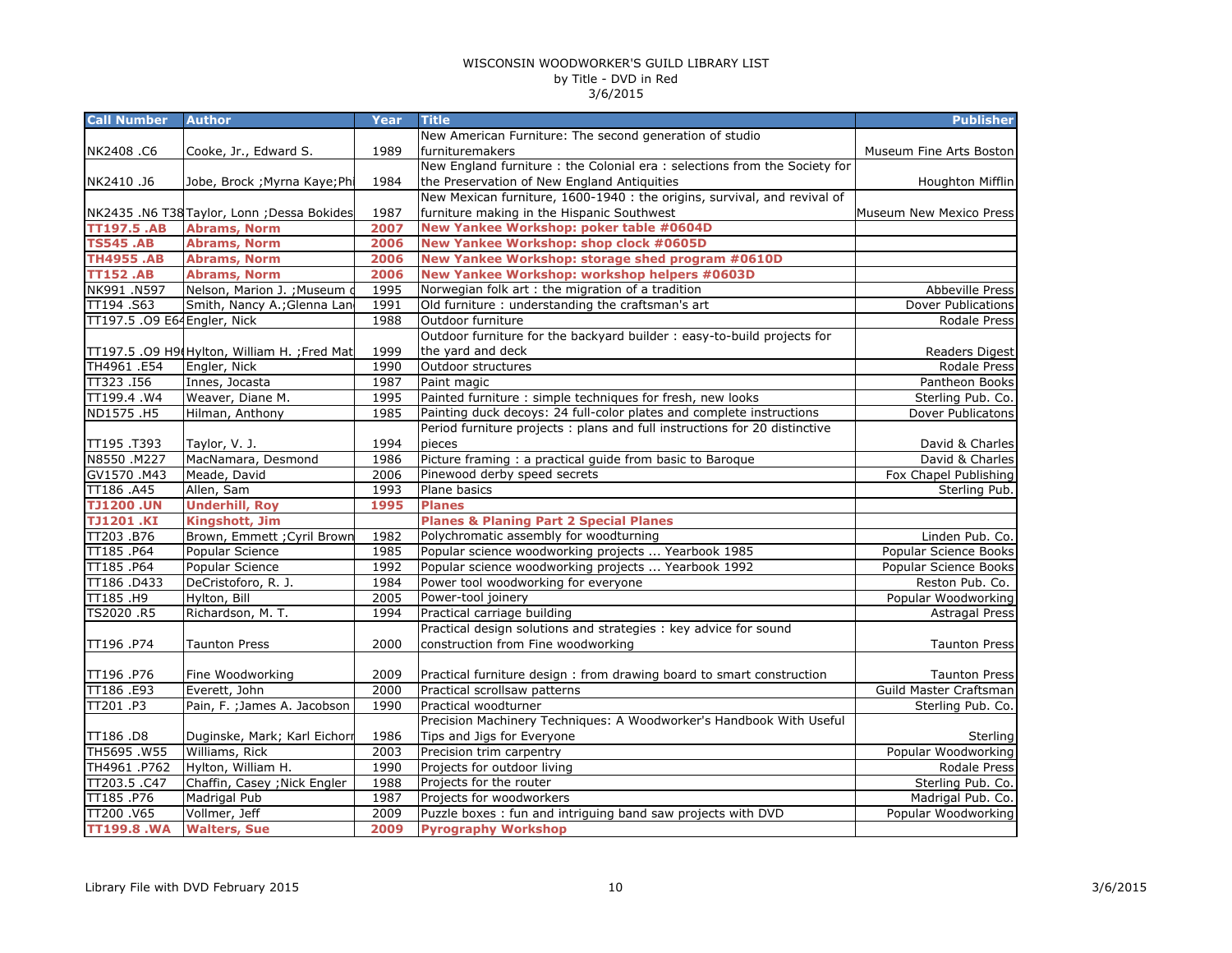| <b>Call Number</b>            | <b>Author</b>                                | <b>Year</b> | <b>Title</b>                                                       | <b>Publisher</b>           |
|-------------------------------|----------------------------------------------|-------------|--------------------------------------------------------------------|----------------------------|
| TT197.V36                     | Vandal, Norman                               | 1990        | Queen Anne furniture: history, design, and construction            | <b>Taunton Press</b>       |
| TT197.5 .C45 P5 Pierce, Kerry |                                              | 2005        | Quick and easy jigs and fixtures                                   | Popular Woodworking        |
| <b>TT325.FL</b>               | <b>Flexner, Bob</b>                          | 1988        | <b>Refiniishing Furniture</b>                                      |                            |
| TH4817 .N38                   | Nash, George                                 | 1996        | Renovating old houses                                              | <b>Taunton Press</b>       |
| TT199 .R62                    | Rodd, John                                   | 1987        | Repairing and restoring antique furniture                          | David & Charles            |
| <b>TT199.FL</b>               | <b>Flexner, Bob</b>                          | 1987        | <b>Repairing Furniture</b>                                         |                            |
| TT186.D863                    | Dunbar, Michael                              | 1989        | Restoring, tuning & using classic woodworking tools                | Sterling Pub. Co.          |
|                               |                                              |             | Rodale's step-by-step quide to outdoor furniture for the weekend   |                            |
|                               | TT197.5 .09 H9(Hylton, William H. ; Fred Mat | 1995        | woodworker: stylish projects for the yard and deck                 | Rodale Press               |
| TT174.5 .W6 P4 Peppe, Rodney  |                                              | 1980        | Rodney Peppe's moving toys with complete plans for every toy       | Sterling                   |
|                               | TT203.5 .S667 Spielman, Patrick E.           | 1990        | Router basics                                                      | Sterling Pub. Co           |
| <b>TT203.5 .CL1</b>           | <b>Cliffe, Roger</b>                         | 1993        | <b>Router drawer basics</b>                                        |                            |
| TT203.5.S63                   | Spielman, Patrick E.                         | 1983        | Router handbook                                                    | Sterling Pub. Co.          |
|                               | TT203.5 .S635 Spielman, Patrick E.           | 1988        | Router jigs & techniques                                           | Sterling Pub. Co.          |
| TT194 .R65                    | Rogowski, Gary                               | 1997        | Router joinery                                                     | <b>Taunton Press</b>       |
| <b>TT194.RO</b>               | Rogowski, Gary                               |             | <b>Router Joinery</b>                                              |                            |
| <b>TT203.5 .SO</b>            | <b>Sommerfeld, Marc</b>                      | 2007        | <b>Router tables made easy</b>                                     |                            |
| TT203.5 .R684                 | Better Homes and Gardens                     | 1993        | Router techniques and projects you can make                        | Meredith Books             |
| TT203.5 .R69                  | Time-Life Books.                             | 1993        | Routing and shaping                                                | Time-Life Books            |
| TT203.5 .E54                  | Engler, Nick                                 | 1992        | Routing and shaping: techniques for better woodworking             | Rodale Press               |
| TT857.R86                     | Ruoff, Abby                                  | 2000        | Rustic country: handmade accents for the home                      | Gibbs-Smith                |
| TT200.S72                     | Stowe, Doug                                  | 2009        | Rustic furniture basics                                            | <b>Taunton Press</b>       |
|                               | NK2439 .M28 A4Maloof, Sam ; Jonathan Pollo   | 1988        | Sam Maloof, woodworker                                             | Kodansha International     |
| TT186.E52                     | Engler, Nick                                 | 1994        | Sanding and planing: techniques for better woodworking             | Rodale Press               |
| <b>TT325.CL1</b>              | <b>Cliffe, Roger</b>                         | 1988        | Sanding and staining the cabinet                                   |                            |
|                               | TT199.7 .W643 Wolfe, Tom ; Douglas Congdo    | 1990        | Santa and his friends : carving with Tom Wolfe                     | Schiffer Pub.              |
|                               |                                              |             |                                                                    |                            |
| TT199.7 .R36                  | Ransom, Ron                                  | 1987        | Santa carving: a carving primer for beginning and advanced carvers | Schiffer Pub.              |
| TT180.S646                    | Spielman, Patrick E.                         | 1991        | Scroll saw basics                                                  | Sterling Pub. Co.          |
| TT186 .S668                   | Spielman, Patrick E.; Sherri                 | 1990        | Scroll saw country patterns                                        | Sterling                   |
| TT186 .S674                   | Spielman, Patrick E.; Patricia               | 1986        | Scroll saw pattern book                                            | Sterling                   |
| TT186.S6743                   | Spielman, Patrick E.; James F                | 1993        | Scroll saw silhouette patterns                                     | Sterling                   |
| <b>TT186.BR</b>               | <b>Brzycki, Bob</b>                          | 1988        | <b>Scroll Saw Tips &amp; Techniques</b>                            |                            |
| TT199.7 .M326                 | Mann, Rip; Tammi Mann; Dou                   | 1994        | Sculpting traditional bowls                                        | Schiffer Pub.              |
| NB1250.L56                    | Lindquist, Mark                              | 1986        | Sculpting wood: contemporary tools & techniques                    | <b>Davis Publications</b>  |
| NB237.C6                      | Cogelow, Fred                                | 1991        | Sculptor in wood: the collected woodcarvings of Fred Cogelor       | <b>Heart Prairie Press</b> |
| TT199 .H64                    | Holdstock, Ricky                             | 1993        | Seat weaving                                                       | Guild Master Craftsman     |
| <b>TT202.TH</b>               | <b>Theobald, Curt</b>                        | 003 & 20    | <b>CSegmented Turning (Double DVD set)</b>                         |                            |
| TT152. N34                    | Nagyszalanczy, Sandor                        | 2001        | Setting up shop                                                    | <b>Taunton Press</b>       |
| TT185.S69                     | Stankus, Bill                                | 1993        | Setting up your own woodworking shop                               | Sterling Pub. Co.          |
| TT186.D853                    | Duginske, Mark; Chris Morris                 | 1994        | Shaker band saw projects                                           | Sterling Pub. Co.          |
|                               |                                              |             | Shaker Heritage Guidebook: Exploring the Historic Sites, Museums & |                            |
| NK2407.M43                    | Murray, Stuart                               | 1994        | Collections                                                        | Golden Hill Press          |
| TT199.7 .SO6                  | <b>Sommerfeld, Marc</b>                      | 2007        | <b>Shaker raised panels made easy</b>                              |                            |
| NK807.066                     | Ord Monroe, Candace ; Manro                  | 1991        | Shaker Style: The Gift of Simplicity                               | Crescent Books             |
| TT195.S57                     | Sonday, Robert                               | 1997        | Shaker-style wood projects                                         | Sterling Pub.              |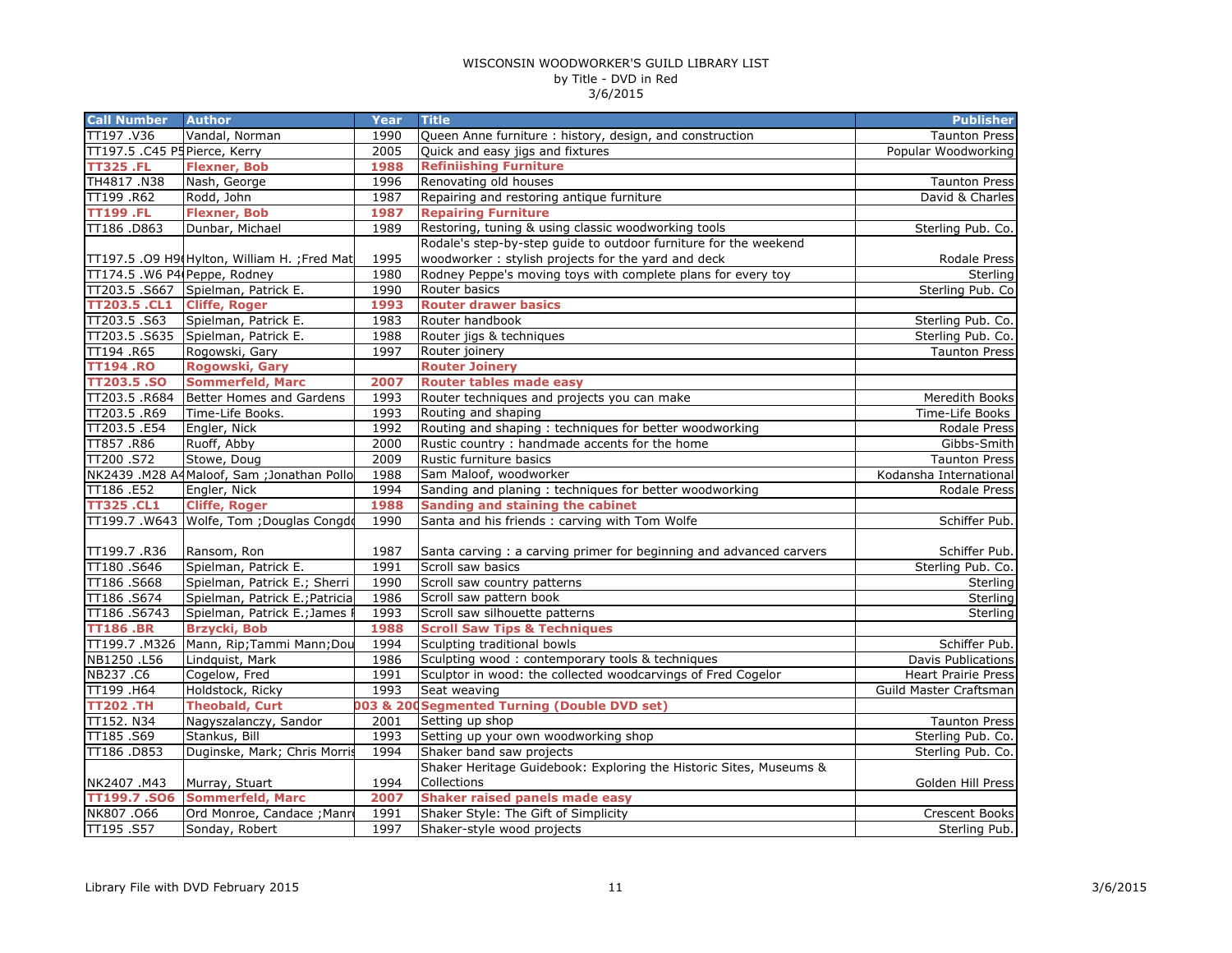| <b>Call Number</b>               | <b>Author</b>                        | <b>Year</b> | <b>Title</b>                                                                        | <b>Publisher</b>          |
|----------------------------------|--------------------------------------|-------------|-------------------------------------------------------------------------------------|---------------------------|
| TT186.E524                       | Engler, Nick                         | 1994        | Sharpening: techniques for better woodworking                                       | Rodale Press              |
| TT186 .K57                       | Kingshott, Jim                       | 1994        | Sharpening: the complete guide                                                      | Guild Master Craftsman    |
| TJ1280.S647                      | Spielman, Patrick E.                 | 1991        | Sharpening basics                                                                   | Sterling Pub. Co.         |
| TJ1280.B79                       | Bradley, Ian                         | 1980        | Sharpening small tools                                                              | Sterling Pub. Co.         |
| TT197.E54                        | Engler, Nick                         | 1988        | Shelving and storage                                                                | Rodale Press              |
| TH2544.V36                       | Van Arsdale, Jay ; Jeffrey We        | 1988        | Shoji : how to design, build, and install Japanese screens                          | Kodansha International    |
| TT186.S56                        | <b>Taunton Press</b>                 | 1996        | Shop accessories you can build                                                      | <b>Taunton Press</b>      |
|                                  |                                      |             | Shop drawings of Shaker furniture and woodenware: measured                          |                           |
|                                  | TT196 .H27 Vol Handberg, Ejner       | 1991        | drawings                                                                            | Berkshire Traveller Press |
|                                  | TT196 .H276 VolHandberg, Ejner       | 1991        | Shop drawings of Shaker furniture and woodenware; measured drawings                 | Berkshire Traveller Press |
| TT203.5 .BA                      | <b>Bartz. Jim</b>                    | 2006        | Sign carving with your router: a step-by-sep quide to making<br>custom wooden signs |                           |
| TT197.5 .H43B                    | Hampton, Chuck                       | 1993        | Sleighs                                                                             | Endesigns                 |
| TT201 .J33                       | Jacobson, James A.                   | 1987        | Small & unusual woodturning projects                                                | Sterling Pub. Co.         |
| <b>TT195.CU</b>                  | <b>Cummins, Jim</b>                  | 1990        | <b>Small shop projects: boxes</b>                                                   |                           |
| <b>TT185.CU</b>                  | <b>Cummins, Jim</b>                  | 1986        | <b>Small Shop Tips &amp; Techniques</b>                                             |                           |
| TT186.S6747                      | Spielman, Patrick E.; Dan Kih        | 1994        | Southwest scroll saw patterns                                                       | Sterling                  |
| TT186.S675                       | Spielman, Patrick E.; Patricia       | 1990        | Spielman's original scroll saw patterns                                             | Sterling                  |
| TT325.J423                       | Jewitt, Jeff                         | 2010        | Spray finishing made simple                                                         | <b>Taunton Press</b>      |
| TT325 .H3                        | Holloway, David                      | 1994        | Staining and varnishing                                                             | Crescent Books            |
| TT325.H4                         | Hayward, Charles Harold              | 1984        | Staining and wood polishing                                                         | Sterling                  |
| <b>TJ1201.LE</b>                 | <b>Leach, Patrick</b>                | 1996        | <b>Stanley planes by the numbers</b>                                                |                           |
|                                  |                                      |             | Step-by-step to a classic fireplace mantel : a complete guide to building           |                           |
| TH2288.P46                       | Penberthy, Steve ; Gary Jone         | 1994        | a classic fireplace mantel from stock materials                                     | Schiffer Pub.             |
|                                  |                                      |             | Stickley craftsman furniture catalogs: unabridged reprints of two                   |                           |
|                                  |                                      |             | mission furniture catalogs, "Craftsman furniture made by Gustav                     |                           |
| TS887.S89                        | Dover Publications Inc.; Gust        | 1979        | Stickley" and "The work of L. & J. G. Stickley"                                     | Dover Publications        |
| TT197.5 .H43                     | Hampton, Chuck                       | 1992        | Super serving carts                                                                 | <b>Endesigns</b>          |
|                                  | TT199.7 .S8613 Sundqvist, Wille      | 1990        | Swedish carving techiques                                                           | <b>Taunton Press</b>      |
| <b>TT195.CO</b>                  | <b>Country Workshop</b>              |             | <b>Swiss Cooperage</b>                                                              |                           |
| TT186.C554                       | Cliffe, Roger W.                     | 1997        | Table saw techniques                                                                | Sterling Pub.             |
| TT197.5 .T3 C66 Conover, Ernie   |                                      | 1996        | Tables you can customize                                                            | <b>Betterway Books</b>    |
|                                  | TT197.5 .T3 T33 Woodworker's Journal | 2008        | Tables you can make: from classic to contemporary                                   | Fox Chapel Pub.           |
|                                  | TT197.5 .T3 G85 Guidice, Anthony     | 2000        | Tables: outstanding projects from America's best craftsmam                          | <b>Taunton Press</b>      |
| TT180 .F77 Vol 1Frid, Tage       |                                      | 1979        | Tage Frid Teaches Woodworking: Furniture making                                     | Taunton                   |
| TT180 .F77 Vol 1Frid, Tage       |                                      | 1979        | Tage Frid Teaches Woodworking: Joinery: Tools & Techniques                          | Taunton                   |
| TT180 .F77 Vol 1Frid, Tage       |                                      | 1979        | Tage Frid Teaches Woodworking: Shaping, Veneering, Finishing                        | Taunton                   |
| TT199.4.J48                      | Jewitt, Jeff                         | 2004        | Taunton's Complete Illustrated Guide to Finishing                                   | <b>Taunton Press</b>      |
| TT186 .L54                       | Lie-Nielsen, Thomas                  | 2004        | Taunton's Complete Illustrated Guide to Sharpening                                  | <b>Taunton Press</b>      |
| TT180.R34                        | Rae, Andy                            | 2005        | Taunton's Complete Illustrated Guide to Working with Wood                           | <b>Taunton Press</b>      |
|                                  | TT180 .F55 Supp Hodges, Harriet      | 1993        | Taunton's fine woodworking index: issues 1-100                                      | <b>Taunton Press</b>      |
| TT199.7.N67                      | Norbury, Ian                         | 1994        | Techniques of creative woodcarving                                                  | Linden Pub.               |
|                                  |                                      |             | Techniques of spiral work : a practical guide to the craft of making twists         |                           |
| TT201.M67                        | Mortimer, Stuart                     | 1995        | by hand                                                                             | Linden Pub.               |
| TT174.5 .W6 T7 Trill, Joan E. D. |                                      | 1987        | Terrific toys you can make                                                          | Sterling Pub. Co.         |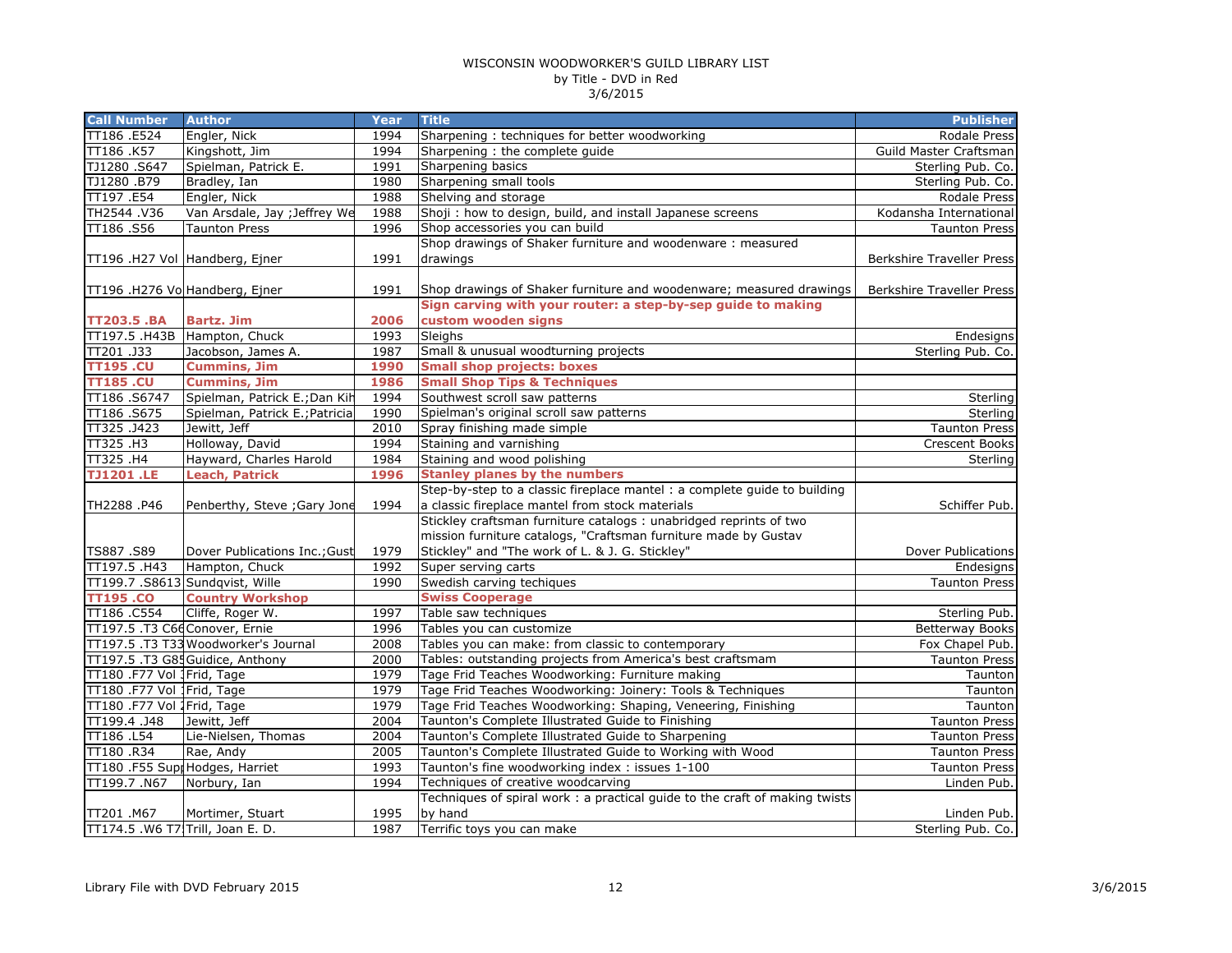| <b>Call Number</b>             | <b>Author</b>                                 | Year | <b>Title</b>                                                               | <b>Publisher</b>          |
|--------------------------------|-----------------------------------------------|------|----------------------------------------------------------------------------|---------------------------|
|                                | NK2439 .S8 A4 Stickley, Gustav ; Craftsman    | 1991 | The 1912 and 1915 Gustav Stickley craftsman furniture catalogs             | Athenaeum ; Dover Pub     |
| TT186 .K574                    | Kirby, Ian J.                                 | 1998 | The accurate table saw: simple jigs and safe setups                        | Cambium Press             |
|                                |                                               |      | The American country woodworker: 50 country accents you can build in       |                           |
| TT180.D78                      | Dunbar, Michael                               | 1993 | a weekend                                                                  | Rodale Press              |
|                                |                                               |      | The American Shakers and Their Furniture: with measured drawings of        |                           |
| NK2407.S5                      | Shea, John G.                                 | 1971 | museum classics                                                            | Van Nostrand Reinhold     |
|                                |                                               |      | The Answer book: a self help guide to maintenance, improvements and        |                           |
| TH4817.3 .A57 Reston Pub       |                                               | 1981 | repairs                                                                    | Reston Pub. Co.           |
| TT195.P75                      | Kathy Prochnow; Dave Proch                    | 1993 | The art of fine furniture building                                         | <b>Betterway Books</b>    |
| TT200 .L9397                   | Lydgate, Tony                                 | 1996 | The art of making elegant jewelry boxes : design & techniques              | Sterling Publishing       |
| TT185 .L89                     | Lydgate, Tony                                 | 1998 | The art of making fine wood jewelry                                        | Sterling Pub.             |
| TT195 .A77                     | Makepeace, John; Piers Dudg                   | 1981 | The Art of making furniture                                                | Sterling Pub. Co.         |
| TT178.S64                      | Smith, Harry W.                               | 1993 | The art of making furniture in miniature                                   | Kalmbach Pub              |
| TT185.S73                      | Stevenson, Peter                              | 1971 | The art of making wooden toys                                              | Chilton Book Co.          |
| TT192.V26                      | Vandall Stevens, Craig                        | 1997 | The art of marquetry                                                       | Schiffer Books            |
| TT203. T53                     | Tibbetts, Malcolm                             | 2004 | The Art of Segmented Wood Turning: a step-by-step guide                    | Linden Publishing         |
| TT186.S6634                    | Spielman, Patrick E.                          | 1995 | The art of the scroll saw                                                  | Sterling                  |
| <b>TT180.WM</b>                | <b>Woodwork Magazine</b>                      | 2009 | The best of Woodwork Magazine: 20 great stories                            |                           |
|                                | NK2435 .V4 Z64 Zogry, Kenneth Joel ; Philip 2 | 1995 | The best the country affords : Vermont furniture, 1765-1850                | <b>Bennington Museum</b>  |
|                                |                                               |      | The bird feeder book: how to build unique bird feeders from the purely     |                           |
| QL676.5.B66                    | Boswell, Thom                                 | 1993 | practical to the simply outrageous                                         | Sterling Pub. Co.         |
| NK2406 .K36                    | Kassay, John                                  | 1980 | The Book Of Shaker Furniture                                               | University of Mass. Press |
| NK9704.S3                      | Sayers, Charles Marshall                      | 1978 | The book of wood carving: technique, designs, and projects                 | <b>Dover Publications</b> |
|                                |                                               |      | The chairmaker's workshop: handcrafting Windsor and post-and-rung          |                           |
| TT197.5 .C45 L3 Langsner, Drew |                                               | 1997 | chairs                                                                     | Lark                      |
| TH4975.S77                     | Strombeck, Janet ; Richard S                  | 1980 | The classic outhouse book: a complete guide to privy design                | Sun Designs               |
| $\overline{1199.4.02}$         | Oates, Lou                                    | 1984 | The complete book of ready-to-finish furniture                             | Prentice-Hall             |
| NK2407.R54                     | Rieman, Timothy D. ; Jean M                   | 1993 | The complete book of Shaker furniture                                      | H.N. Abrams               |
| TT175.3 .N57                   | Nisbett, Jean ; Guild of Maste                | 1993 | The complete dolls' house book                                             | Guild Master Craftsman    |
| TT199.4 .C78                   | Crump, Derrick                                | 1992 | The complete quide to wood finishes                                        | Simon & Schuster          |
|                                |                                               |      |                                                                            |                           |
| TS405 .E77                     | Ettinger, Steve                               | 1993 | The complete illustrated guide to everything sold in hardware stores       | MacMillan                 |
| TT195.R34                      | Rae, Andy                                     | 2001 | The complete illustrated guide to furniture & cabinet construction         | <b>Taunton Press</b>      |
| TT185.R73                      | Rogowski, Gary                                | 2002 | The complete illustrated guide to joinery                                  | <b>Taunton Press</b>      |
| TT180.B57                      | Bird, Lonnie                                  | 2001 | The complete illustrated guide to shaping wood                             | <b>Taunton Press</b>      |
| TT199.8 .P66                   | Poole, Stephen                                | 1995 | The complete pyrography                                                    | Guild Master Craftsman    |
|                                |                                               |      |                                                                            |                           |
| NK2410.W43                     | Wood, David F., editor                        | 1996 | The Concord Museum: decorative arts from a New England collection          | Concord Museum            |
| TS837 .B697                    | Brown, W. H.                                  | 1995 | The conversion and seasoning of wood                                       | Linden Pub.               |
| TT202 .C48                     | Child, Peter ; Roy Child                      | 1997 | The craftsman woodturner                                                   | Guild Master Craftsman    |
| TT175.3.D62                    | Dodge, Venus ; Martin Dodge                   | 1990 | The dolls' house do-it-yourself book                                       | David & Charles           |
| VM298.P395                     | Payson, Harold H.                             | 1997 | The Dory model book                                                        | WoodenBoat Books          |
| TJ1260.D437                    | DeCristoforo, R. J.                           | 1991 | The drill press book : including 80 jigs & accessories you can make        | Tab Books                 |
|                                | NK2439 .D86 A4Zea, Philip ;Donald Dunlap      | 1994 | The Dunlap cabinetmakers : a tradition in craftsmanship                    | Stackpole Books           |
|                                |                                               |      | The Elements of style : a practical encyclopedia of interior architectural |                           |
| NA2850 .E44                    | Calloway, Stephen ; Elizabeth                 | 1991 | details, from 1485 to the present                                          | Simon and Schuster        |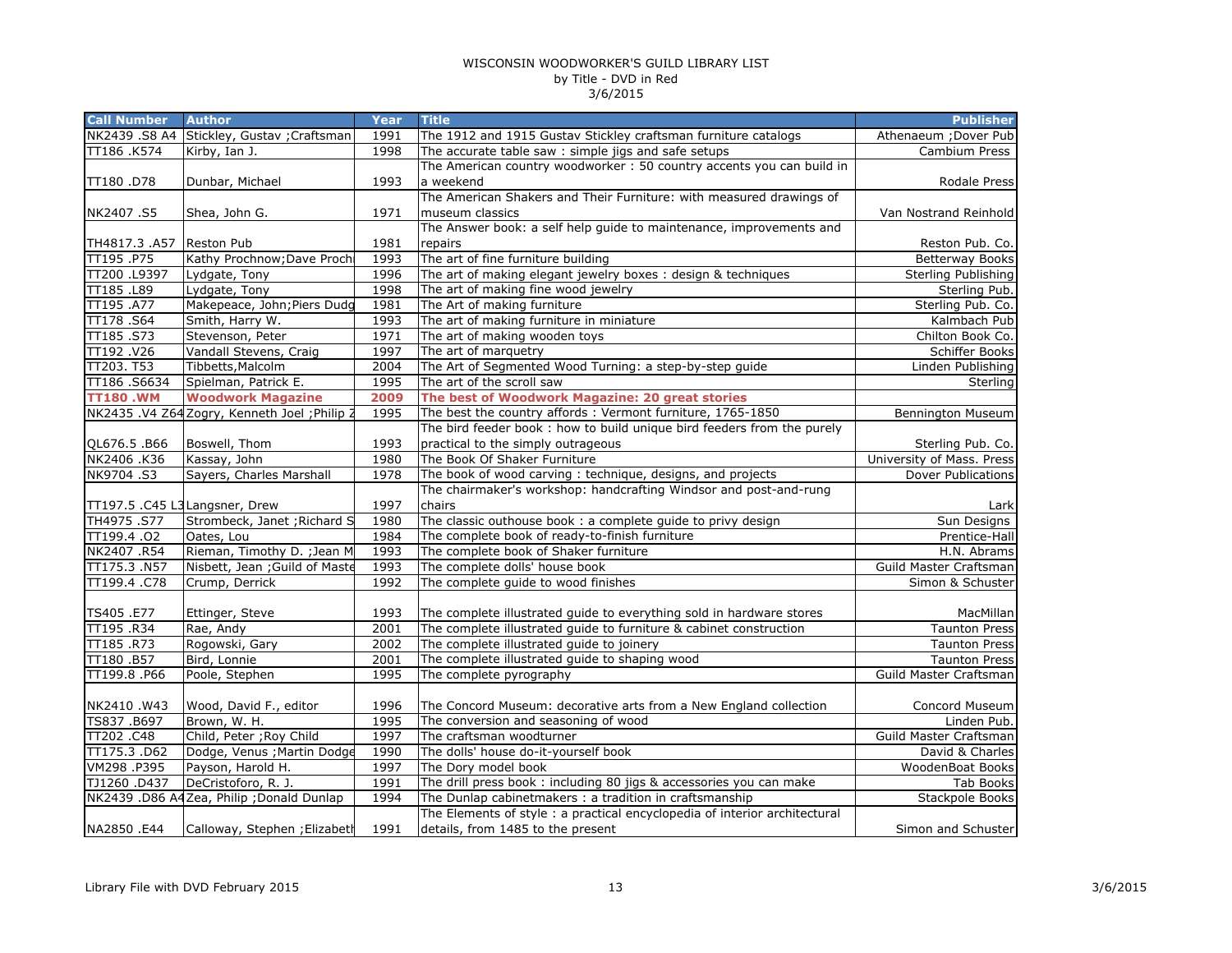| <b>Call Number</b>          | <b>Author</b>                               | Year | <b>Title</b>                                                           | <b>Publisher</b>                 |
|-----------------------------|---------------------------------------------|------|------------------------------------------------------------------------|----------------------------------|
| TA419.W78                   | Sterling Pub.                               | 1989 | The Encyclopedia of wood                                               | Sterling Pub.                    |
| TT197.K68                   | Krenov, James                               | 1992 | The fine art of cabinetmaking                                          | Sterling Pub. Co.                |
| NK9701 .D48 D4Fike, Bonita  |                                             | 2000 | The Fine Art of Wood: The Bohlen collection                            | Abbeville Press                  |
| NK2435 .N8 B58 Bivins, John |                                             | 1988 | The furniture of coastal North Carolina, 1700-1820                     | Mus Early South Dec Arts         |
|                             | TS805 .S74 B38 Bavaro, Joseph J. ; Thomas L | 1982 | The furniture of Gustav Stickley : history, techniques, and projects   | Van Nostrand Reinhold            |
| TT197.B35                   | Bavaro, Joseph J.; Thomas L                 | 1996 | The furniture of Gustav Stickley: history, techniques, projects        | Linden Pub.                      |
| TS850 .C382                 | Chinn, Gary ; John A. Sainsbi               | 1979 | The Garrett Wade book of woodworking tools                             | Crowell                          |
|                             | NK2542 .C5 A3 Chippendale, Thomas           | 1966 | The Gentleman & Cabinet Maker's Director                               | Dover Books                      |
|                             | TT174.5 .W6 B5 Blandford, Percy W.          | 1982 | The giant book of wooden toys                                          | Tab Books                        |
| TP968.Y68                   | Young, William Tandy                        | 1999 | The glue book                                                          | <b>Taunton Press</b>             |
| NK1127.G873                 | Kraus, Bill, Toni Fountain Sik              | 1995 | The Guild : the sourcebook for artists                                 | Kraus Sikes                      |
| TT186.H33                   | Hack, Garrett                               | 1997 | The handplane book                                                     | <b>Taunton Press</b>             |
|                             |                                             |      | The home cabinetmaker: woodworking techniques, furniture building,     |                                  |
| TT197.B94                   | Burch, Monte                                | 1987 | and installing millwork                                                | Sterling Pub. Co.                |
| TT197.K69                   | Krenov, James                               | 1979 | The impractical cabinetmaker                                           | Prentice Hall                    |
| TT186.D43                   | Duginske, Mark                              | 1984 | The INCA woodworking machinery handbook                                | INCA, Ltd.                       |
| TA419 .I49                  | Bramwell, Martyn, editor                    | 1984 | The International Book of Wood                                         | <b>Crescent Books</b>            |
|                             |                                             |      | The Kids' Building Workshop: 15 woodworking projects for kids &        |                                  |
| TT185.R656                  | Robertson, J. Craig, Barbara                | 2004 | parents to build together                                              | Storey Kids                      |
|                             | TT197.5 .K57 B8Buchanan, George             | 1995 | The kitchen: timeless traditional woodworking projects                 | Cassell                          |
| TT201.C66                   | Conover, Ernie                              | 1993 | The lathe book : a complete guide to the wood craftsman                | <b>Taunton Press</b>             |
| KF390 .A69 D8               | DuBoff, Leonard D.                          | 1993 | The law (in plain English) for craftspeople                            | <b>Interweave Press Copeland</b> |
| TT199.T38                   | Taylor, V. J.                               | 1994 | The manual of furniture restoration                                    | David & Charles                  |
| TT192 .L56                  | Lincoln, W. A.                              | 1990 | The marquetry manual                                                   | Linden Pub.                      |
| <b>TT192.KO</b>             | <b>Kopf, Silar</b>                          | 2004 | <b>The Master Techniques of Marquetry</b>                              |                                  |
| NK2439.G43                  | Gray, Stephen                               | 1983 | The Mission Furniture of L. and J. G. Stickley                         | Turn of Century Edition          |
| TT180.S3947                 | Scott, Ernest; Mitchell Beazle              | 1995 | The Mitchell Beazley illustrated encyclopedia of working in wood       | Crescent Books                   |
| TT178.M64                   | Mott, Barbara; Elizabeth Mot                | 1995 | The Mott's miniature furniture workshop manual                         | Fox Books                        |
| NK1510 .P9                  | Pye, David                                  | 1978 | The nature and aesthetics of design                                    | Barrie and Jenkins               |
|                             |                                             |      |                                                                        |                                  |
| TT185.F743                  | Frost, Rodney                               | 2000 | The nature of woodworking: the quiet pleasures of crafting by hand     | Sterling Pub.                    |
| NA7551.T65                  | Tolpin, Jim                                 | 1998 | The new cottage home                                                   | <b>Taunton Press</b>             |
|                             |                                             |      | The new fine points of furniture : Early American, good, better, best, |                                  |
| NK2406.S292                 | Sack, Albert                                | 1993 | superior, masterpiece                                                  | Crown Publishers                 |
| TT325.D73                   | Dresdner, Michael M.                        | 1999 | The new wood finishing book                                            | <b>Taunton Press</b>             |
| TT197 .A27                  | Abram, Norm ; Tim Snyder                    | 1989 | The new Yankee workshop                                                | Little Brown                     |
| TT197.5 .09 A27Abram, Norm  |                                             | 1994 | The New Yankee workshop outdoor projects                               | Little Brown                     |
| NA7125.S87                  | Susanka, Sarah ; Kira Oboler                | 1998 | The not so big house : a blueprint for the way we really live          | <b>Taunton Press</b>             |
| NA7208 .S87                 | Susanka, Sarah                              | 1998 | The Not So Big House: a blueprint for the way we really live           | <b>Taunton Press</b>             |
| NK2442.Q5F5                 | Fleming, John A. ; Canadian                 | 1994 | The painted furniture of French Canada, 1700-1840                      | Camden House                     |
|                             |                                             |      |                                                                        |                                  |
| TT186.H615                  | Hock, Ron                                   | 2009 | The perfect edge: the ultimate guide to sharpening for woodworkers     | Popular Woodworking              |
| N8550 .B464                 | Bingham, Pete                               | 1997 | The picture framing course                                             | Stackpole Books                  |
| TT203.5.G44                 | Geller, Doug                                | 1987 | The Popular science router book                                        | Popular Science Books            |
| TT203.5.D43                 | DeCristoforo, R. J.                         | 1994 | The portable router book                                               | <b>TAB Books</b>                 |
| TT174.5 .W6 D4 Dew, Anthony |                                             | 1993 | The rocking-horse maker: nine easy-to-follow projects                  | David & Charles                  |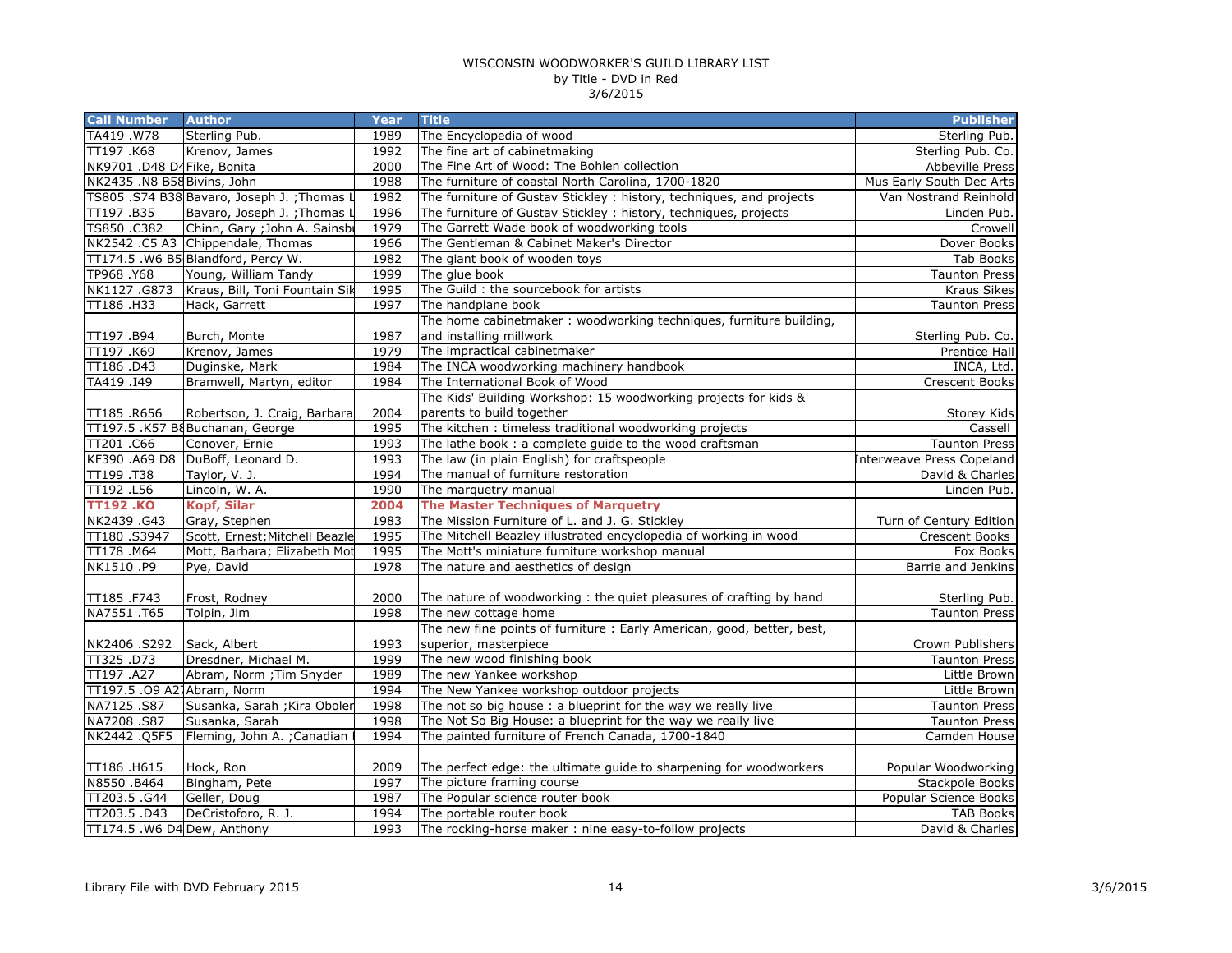| <b>Call Number</b>           | <b>Author</b>                               | Year | <b>Title</b>                                                               | <b>Publisher</b>          |
|------------------------------|---------------------------------------------|------|----------------------------------------------------------------------------|---------------------------|
| TT203.5 .C66                 | Conover, Ernie                              | 1994 | The router table book                                                      | <b>Taunton Press</b>      |
|                              |                                             |      |                                                                            |                           |
| TT194.M314                   | Mack, Daniel                                | 1996 | The rustic furniture companion: traditions, techniques, and inspirations   | Lark Books                |
| TT186 .E94                   | Everett, John                               | 1999 | The Scrollsaw Twenty Projects                                              | Guild Master Craftsman    |
| <b>TT186 .RO2</b>            | Rogowski, Gary                              | 2004 | The Shop Class Series: Bandsaw set-up & operation                          |                           |
| <b>TT186.RO3</b>             | Rogowski, Gary                              | 2004 | The Shop Class Series: Jointer & Planer set-up & operation                 |                           |
| <b>TT186.CO</b>              | <b>Cook, Nick</b>                           | 2004 | The Shop Class Series: Lathe set-up and operation                          |                           |
| <b>TT186.RO1</b>             | Rogowski, Gary                              | 2004 | The Shop Class Series: Tablesaw set-up & operation                         |                           |
| <b>TJ1195.LA1</b>            | Lacer, Alan                                 |      | <b>The Skew Chisel</b>                                                     | Lacer, Alan               |
| TT185.S587                   | <b>Taunton Press</b>                        | 1993 | The Small wood shop                                                        | <b>Taunton Press</b>      |
| <b>TJ1195.LA2</b>            | Lacer, Alan                                 | 2004 | <b>The Son of Skew</b>                                                     | Lacer, Alan               |
|                              |                                             |      | The Stanley catalog collection, 1855-1898 : four decades of rules, levels, |                           |
| TJ1200.S79                   | Stanley Rule and Level Co.; A               | 1989 | try-squares, planes, and other Stanley tools and hardware                  | <b>Astragal Press</b>     |
|                              | TT174.5 .W6 S7 Strombeck, Janet ; Richard S | 1983 | The Strom toys : a perpetual wish book                                     | Rexstrom Co               |
| TT186.M45                    | Mehler, Kelly                               | 1993 | The table saw book                                                         | <b>Taunton Press</b>      |
| TH4818 .W6 B46 Benson, Tedd  |                                             | 1997 | The timber-frame home: design, construction, finishing                     | <b>Taunton Press</b>      |
| TT197.5 .T65 T6 Tolpin, Jim  |                                             | 1995 | The tool box book                                                          | <b>Taunton Press</b>      |
|                              | NK1071 .A1 Y36 Yanagi, Muneyoshi            | 1989 | The Unknown Craftsman: a Japanese insight into beauty                      | Kodansha International    |
| TT200.S67                    | Shath Square, David                         | 1995 | The veneering book                                                         | <b>Taunton Press</b>      |
| TT180 .N44                   | Nelson, John A.                             | 1990 | The weekend woodworker: 101 easy-to-build projects                         | Rodale Press              |
|                              |                                             |      | The Weekend woodworker: projects for the home craftsman: cabinets          |                           |
|                              |                                             |      | and chests, tables and chairs, kitchen projects, accents, outdoor          |                           |
| TT180.W3462                  | Rodale Books.                               | 1993 | projects, toys                                                             | Rodale Press              |
| NK2406.S36                   | Satore, Charles                             | 1992 | The Windsor Style in America: volumes 1 & 2                                | Running Press Book Pub    |
| TA419 .J64                   | Johnston, David Robert                      | 1983 | The wood handbook for craftsmen                                            | Arco Pub.                 |
|                              |                                             |      |                                                                            |                           |
| TT186.N337                   | Nagyszalanczy, Sandor                       | 1997 | The wood sanding book: a guide to abrasives, machines, and methods         | <b>Taunton Press</b>      |
|                              | TJ1201 .P55 W4 Whelan, John M.              | 1993 | The Wooden Plane: its history, form and function                           | <b>Astragal Press</b>     |
| <b>TT199.4 .DR</b>           | <b>Dresdner, Michael</b>                    | 1992 | <b>The Woodfinishing Video</b>                                             |                           |
| TT201.B57                    | Blandford, Percy W.                         | 1990 | The woodturner's bible                                                     | <b>Tab Books</b>          |
| TT196.G7                     | Graves, Garth                               | 1997 | The woodworker's guide to furniture design                                 | Popular Woodworking       |
| TT186 .K67                   | Korn, Peter                                 | 1998 | The woodworker's guide to hand tools                                       | <b>Taunton Press</b>      |
| TT180.R36                    | Ramsey, Dan                                 | 2000 | The woodworker's guide to pricing your work                                | Popular Woodworking       |
| HD9773 .A2 E34 Edic, Martin  |                                             | 1995 | The woodworker's marketing guide                                           | <b>Taunton Press</b>      |
|                              |                                             |      | The woodworkers guide to making and using jigs, fixtures, and setups :     |                           |
| TT186.S34                    | Schiff, David ; Kenneth S. Bu               | 1992 | how to get the most from every tool in your shop                           | Rodale Press              |
|                              |                                             |      |                                                                            |                           |
|                              |                                             |      | The woodworkers visual handbook: from standards to styles, from tools      |                           |
| TT180 .A74                   | Arno, Jon                                   | 1999 | to techniques : the ultimate guide to every phase of woodworking           | Reader's Digest           |
|                              |                                             |      | The Woodwright's Apprentice: 20 favorite projects from the woodwright's    |                           |
| TT197.U55                    | Underhill, Roy                              | 1996 | shop                                                                       | Univ North Carolina Press |
| TT180.U47                    | Underhill, Roy                              | 1981 | The Woodwright's Shop: a practical guide to traditional woodcraft          | Univ North Carolina Press |
| TT197.5 .W6 L3(Landis, Scott |                                             | 1998 | The workbench book                                                         | <b>Taunton Press</b>      |
| TT152 .L36                   | Landis, Scott                               | 1998 | The workshop book                                                          | <b>Taunton Press</b>      |
| TT197.5 .C45 M(Moser, Thos.  |                                             | 1982 | Thos. Moser's Windsor chairmaking                                          | Sterling Pub. Co.         |
| <b>TT202.EL1</b>             | <b>Ellsworth, David</b>                     | 1994 | Tips for Turners 1: sharpening gouges, faceplates, chucks                  |                           |
|                              |                                             |      |                                                                            |                           |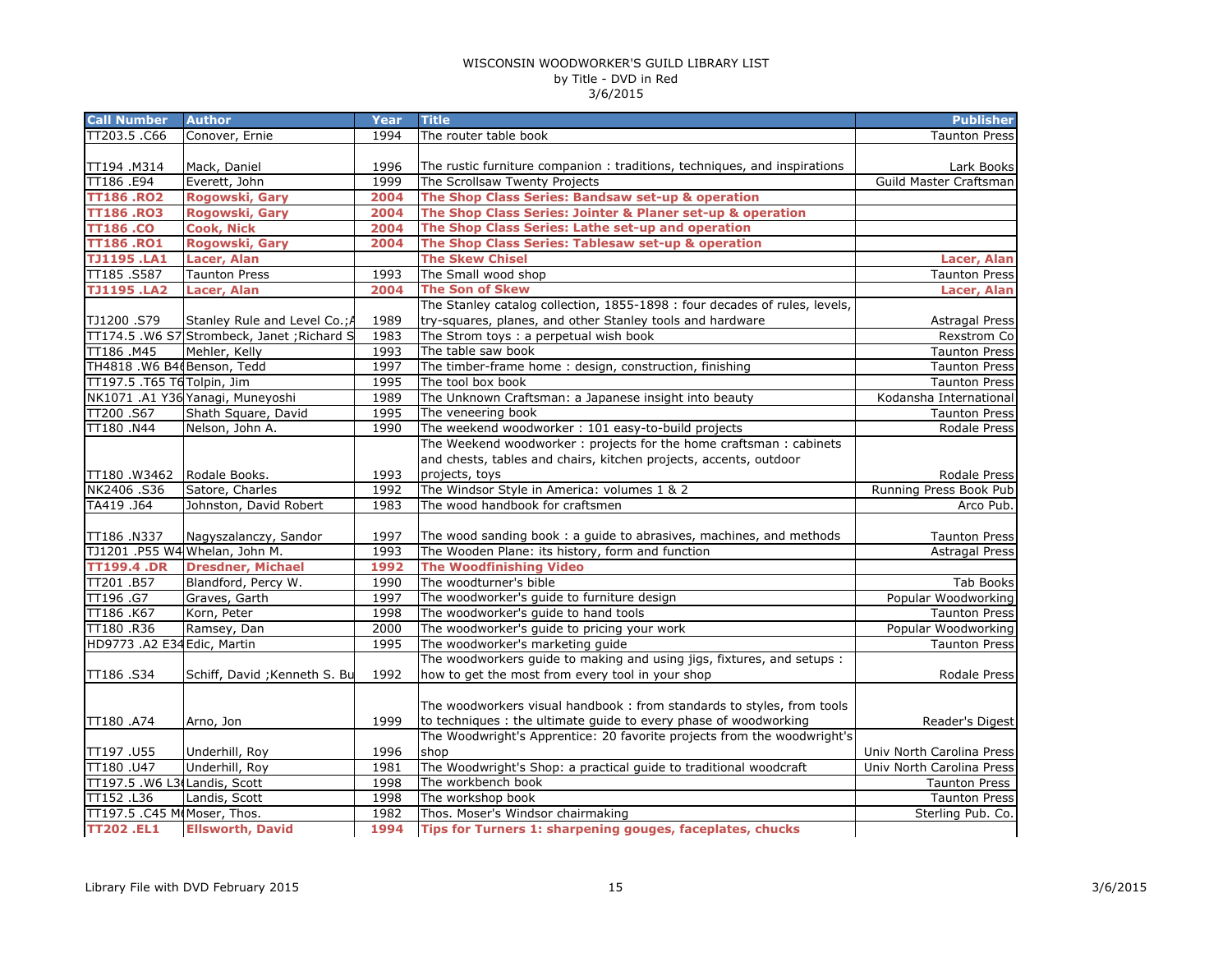| <b>Call Number</b>           | <b>Author</b>                                 | Year | <b>Title</b>                                                                                         | <b>Publisher</b>          |
|------------------------------|-----------------------------------------------|------|------------------------------------------------------------------------------------------------------|---------------------------|
| <b>TT202.EL2</b>             | <b>Ellsworth, David</b>                       | 1994 | Tips for Turners 2: lathe, vacuum chucks, dust, heating                                              |                           |
| <b>TT202.EL3</b>             | <b>Ellsworth, David</b>                       | 1994 | Tips for Turners 3: materials, orientation, hollowing, finishing                                     |                           |
| TT186 .L37                   | Larsen, Ray                                   | 1997 | Tool Making for Woodworkers                                                                          | Cambium Press             |
| TT186.G39                    | Gaynor, James M. ; Nancy L.                   | 1993 | Tools : working wood in eighteenth-century America                                                   | Colonial Williamsburg Fnd |
| <b>TT202.ELT</b>             | <b>Ellsworth, David</b>                       | 1994 | Tools for Hollow Turning: history, bent tool design, form                                            |                           |
|                              | TT174.5 .W6 W3 Wakefield, David               | 1993 | Toymaking basics                                                                                     | Sterling Pub. Co.         |
| TT194.B46                    | <b>Taunton Press</b>                          | 1991 | Traditional furniture projects                                                                       | <b>Taunton Press</b>      |
| TT186.B53                    | Blackburn, Graham                             | 1998 | Traditional woodworking handtools                                                                    | Lyons Press               |
| TT186.M33                    | Maccarone, Sal                                | 1996 | Tune up your tools : the woodshop maintenance handbook                                               | <b>Betterway Books</b>    |
| TT201 .C664                  | Conover, Ernie                                | 2000 | Turn a bowl: getting great results the first time around                                             | <b>Taunton Press</b>      |
| TT202.D38                    | Darlow, Mike                                  | 2004 | Turned chessman: for collectors, players & woodworkers                                               | Fox Chapel                |
| <b>TT201.CO2</b>             | <b>Conover, Ernie</b>                         | 1996 | <b>Turning for Furniture</b>                                                                         |                           |
| TT202.C66                    | Conover, Ernie                                | 1996 | Turning for furniture : creating furniture parts on your lathe                                       | <b>Taunton Press</b>      |
| TT201 .CO                    | <b>Conover, Ernie</b>                         |      | <b>Turning Furniture Spindles</b>                                                                    |                           |
| TT201.C74                    | Cripps, Mike ; Jeffrey B. Snyd                | 1996 | Turning pens and desk accessories                                                                    | Schiffer Pub.             |
| TT201.R338                   | Raffan, Richard                               | 1991 | Turning projects                                                                                     | <b>Taunton Press</b>      |
| <b>TT202.RA</b>              | <b>Raffan, Richard</b>                        | 1995 | <b>Turning Projects</b>                                                                              |                           |
| TT201.R34                    | Raffan, Richard                               | 2001 | Turning wood with Richard Raffan                                                                     | <b>Taunton Press</b>      |
| TT203.D57                    | Ditmer, Judy ; Douglas Cong                   | 1994 | Turning wooden jewelry                                                                               | Schiffer Pub.             |
| <b>TT202.WH</b>              | <b>White, Dennis</b>                          | 2008 | <b>Twists and advanced turning</b>                                                                   |                           |
|                              | TT180 .H59674 Hoadley, R. Bruce               | 1980 | Understanding wood: a craftsman's guide to wood technology                                           | <b>Taunton Press</b>      |
| TT325.F53                    | Flexner, Bob                                  | 1999 | Understanding wood finishing : how to select and apply the right finish                              | Reader's Digest           |
| TT201 .U83                   | Guild Master Craftsman                        | 1995 | Useful woodturning projects : the best from Woodturning magazine                                     | Guild Master Craftsman    |
| TT186 .E526                  | Engler, Nick                                  | 1995 | Using hand tools: techniques for better woodworking                                                  | Rodale Press              |
| TT186 .E543                  | Engler, Nick                                  | 1992 | Using the band saw                                                                                   | Rodale Press              |
| TJ1260.E53                   | Engler, Nick                                  | 1995 | Using the drill press: techniques for better woodworking                                             | Rodale Press              |
| TT186 .E527                  | Engler, Nick                                  | 1994 | Using the scroll saw: techniques for better woodworking                                              | Rodale Press              |
| TT186 .E544                  | Engler, Nick                                  | 1992 | Using the table saw: techniques for better woodworking                                               | Rodale Press              |
| <b>TT200.VA</b>              | <b>Vacuum Pressing Sytems</b>                 |      | <b>Veneering and Laminating with Vacuum</b>                                                          |                           |
| <b>TT200 .FR</b>             | <b>Frid, Tage</b>                             | 1992 | <b>Veneering Solid Wood - Fine Woodworking</b>                                                       |                           |
| TT186.S677                   | Spielman, Patrick E.; James                   | 1992 | Victorian gingerbread : patterns & techniques                                                        | Sterling                  |
| N7665.L33                    | LeMaster, Richard                             | 1983 | Waterfowl: the artist's guide to anatomy, attitude, and color                                        | Contemporary Books        |
| NK9704.V4                    | Veasey, William                               | 1982 | Waterfowl carving                                                                                    | Schiffer Pub.             |
| TT180.E65                    | Engler, Nick                                  | 1991 | Weekend projects                                                                                     | Rodale Press              |
| NK2715.B43                   | Brown, John                                   | 1990 | <b>Welsch Stick Chairs</b>                                                                           | <b>Stobart Davies</b>     |
| TT174.5 .W6 F61Frost, Rodney |                                               | 2002 | Whacky toys, whirligigs & whatchamacallits                                                           | Sterling Pub.             |
| SD536 .E3                    | Edlin, Herbert L.                             | 1969 | What wood is that? A manual of wood identification                                                   | Thames & Hudson           |
|                              | TT174.5 .W6 L8(Lunde, Anders S.               | 1986 | Whirligigs: design and construction                                                                  | Chilton Book Co.          |
|                              | TT174.5 .W6 S3 Schoonmaker, David ; Bruce     | 1991 | Whirligigs & weathervanes: a celebration of wind gadgets with dozens of<br>creative projects to make | Sterling                  |
|                              | TT199.7 .H533 Higginbotham, Bill              | 1982 | Whittling                                                                                            | Sterling Pub. Co.         |
| NK9704.T3                    | Tangerman, Elmer J.                           | 1936 | Whittling and woodcarving                                                                            | Dover Publications        |
| SK335 .B3                    | Barber, Joel David                            | 1954 | Wild fowl decoys                                                                                     | Dover Publications        |
| ND1575.H67                   | Hopper, Beebe                                 | 1985 | Wildfowl painting: the art of feather stroke painting                                                | Martin/F Weber Co         |
|                              | TT174.5 .W6 L5! Lindeman, Lee ; Patricia Hars | 1993 | Wildlife toys in wood                                                                                | Sterling Pub. Co.         |
|                              |                                               |      |                                                                                                      |                           |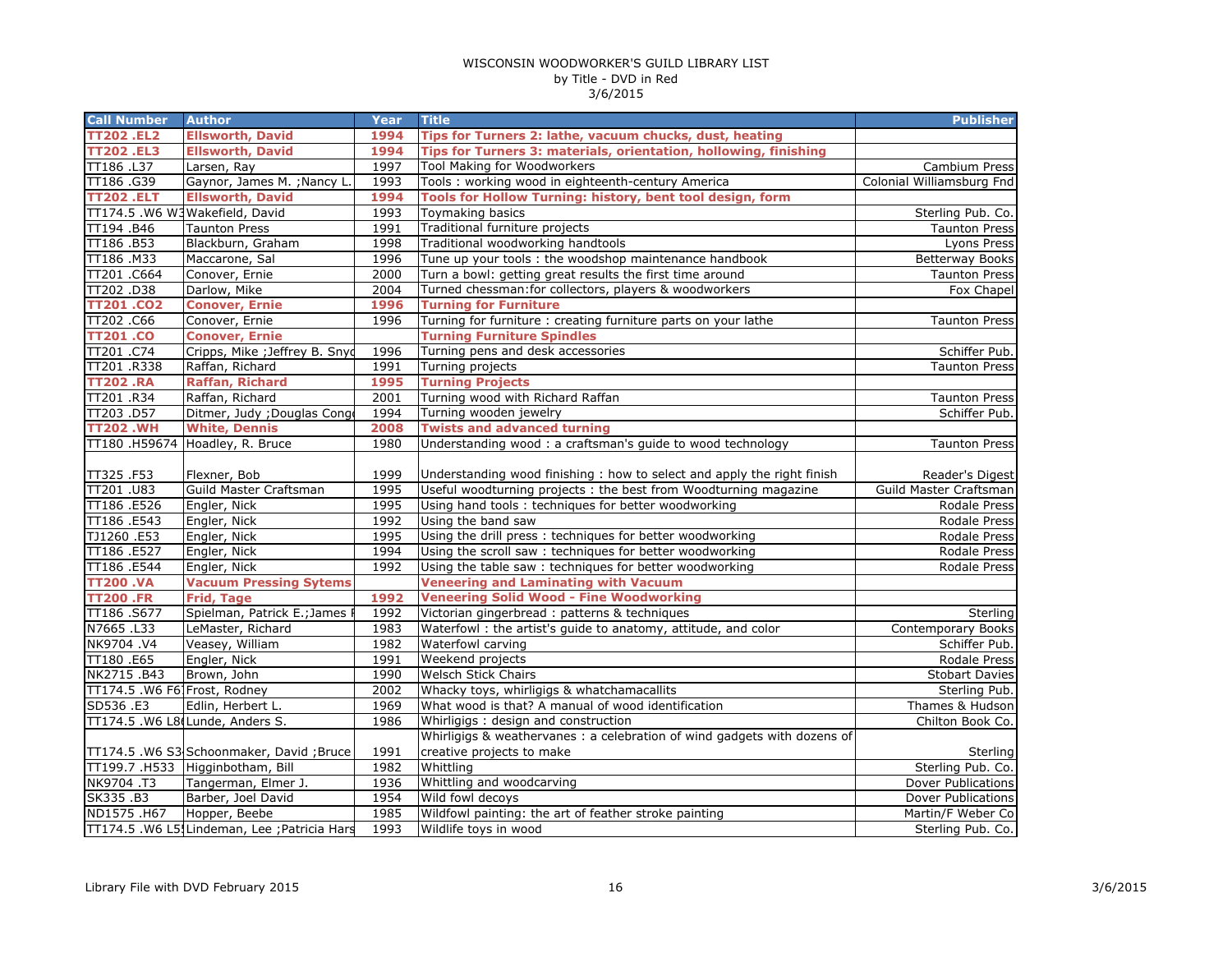| <b>Call Number</b>            | <b>Author</b>                                 | Year | <b>Title</b>                                                           | <b>Publisher</b>                 |
|-------------------------------|-----------------------------------------------|------|------------------------------------------------------------------------|----------------------------------|
|                               |                                               |      | With Hammer in Hand: The Dominy craftsmen of East Hampton, New         |                                  |
| TJ1195 .H86                   | Hummel, Charles F.                            | 1968 | York                                                                   | Univ Press of Virginia           |
|                               |                                               |      |                                                                        |                                  |
| TT180 .E66                    | Engler, Nick                                  | 1995 | Wood and woodworking materials : techniques for better woodworking     | Rodale Press                     |
| <b>TS852.AD1</b>              | <b>Adams, Marc</b>                            | 2005 | <b>Wood Bending</b>                                                    |                                  |
| TS852.S75                     | Stevens, William Cornwall; N                  | 1978 | Wood bending handbook                                                  | Woodcraft Supply Corp.           |
| NK9712.K55                    | Klamkin, Marian; Klamkin, C                   | 1974 | Wood Carvings: North American Folk Sculptures                          | Hawthorne Books                  |
| TT325 .A45                    | Allen, Sam                                    | 1984 | Wood finisher's handbook                                               | Sterling Pub. Co.                |
| TT325.F54                     | Flexner, Bob                                  | 2011 | Wood finishing 101 : the step by step guide                            | Popular Woodworking              |
| TT325 .F655                   | Frank, George                                 | 1988 | Wood finishing with George Frank                                       | Sterling Pub. Co.                |
|                               | TH2529 .W6 P-Peterson, Charles                | 2010 | <b>Wood Flooring</b>                                                   |                                  |
| TT195.B64                     | Boller, F. Richard                            | 1979 | Wood furniture projects                                                | <b>Bobbs-Merrill Educational</b> |
|                               | S21 .A37 no. 72 USDA Forest Service           | 1999 | Wood handbook: wood as an engineering material                         | <b>USDA Forest Service</b>       |
| TH5662.A45                    | Allen, Sam                                    | 1990 | Wood joiner's handbook                                                 | Sterling Pub. Co.                |
| TT186.W63                     | Better Homes and Gardens                      | 2004 | Wood magazine scrollsaw patterns                                       | Sterling                         |
| TT174.5 .W6 M4 McGuire, Kevin |                                               | 1995 | Wood on wheels : making toys that rock & roll, wiggle & shake          | Sterling Pub. Co.                |
| TT201.T87                     | Better Homes and Gardens                      | 1993 | Wood turning techniques and projected you can make                     | Meredith Books                   |
| <b>TT180.BE</b>               | <b>Better Homes &amp; Gardens</b>             | 1994 | <b>Wood: 10 best woodworking tips</b>                                  |                                  |
| TT200.S74                     | Stevens, W.C., N. Turner                      | 2008 | Woodbending Handbook                                                   | Fox Chapel Pub.                  |
| TT199.7.T377                  | Tangerman, E. J.; E. Zimme                    | 1984 | Woodcarver's library                                                   | Greenwich House                  |
| TT199.7.B86                   | Bull, Graham R.                               | 2001 | Woodcarver's problem solver                                            | Sterling                         |
| TT199.7.M49                   | Wheeler, William ; Charles Ha                 | 1972 | Woodcarving                                                            | Fox Chapel                       |
| TT186.P94                     | Pye, Chris                                    | 1994 | Woodcarving: tools, materials & equipment                              | Guild Master Craftsman           |
| TT199.7 .R44                  | Refsal, Harley                                | 1992 | Woodcarving in the Scandinavian style                                  | Sterling                         |
| NK9704.J6                     | Johnstone, James B.                           | 1971 | Woodcarving; techniques & projects                                     | Lane Books                       |
| <b>TJ1201.KR</b>              | <b>Krenov, James</b>                          | 1985 | <b>Wooden Planes &amp; Cabinet Scrapes</b>                             |                                  |
| TT174.5 .W6 W4 Wells, Kenneth |                                               | 1983 | Wooden puzzles and games : intriguing projects you can make            | Sterling Pub. Co.                |
|                               | TT174.5 .W6 P3 Parkinson, Ralph F.            | 1983 | Wooden toys and games: patterns and assembly instructions              | Chilton Book Co.                 |
| <b>TT199.4 .KL</b>            | <b>Klausz, Frank</b>                          | 1985 | <b>Woodfinishing</b>                                                   |                                  |
|                               |                                               |      |                                                                        |                                  |
| TA419.S29                     | Schiffer, Nancy; Herbert F. S                 | 1977 | Woods we live with : a guide to the identification of wood in the home | Schiffer Ltd.                    |
| TT180.N27                     | Nagyszalanczy, Sandor                         | 1996 | Woodshop dust control                                                  | <b>Taunton Press</b>             |
| TT186 .N34                    | Nagyszalanczy, Sandor                         | 1994 | Woodshop jigs & fixtures                                               | <b>Taunton Press</b>             |
| TT201 .A75                    | Ashby, Tim ; Peter Ashby                      | 1993 | Woodturner's wooden clock cases                                        | Linden Pub.                      |
| TT201 .H775                   | Hunnex, John                                  | 1993 | Woodturning: a source book of shapes                                   | Guild Master Craftsman           |
| TT201.K49                     | Key, Ray                                      | 1985 | Woodturning & design                                                   | <b>B.T. Batsford</b>             |
| TT203 .D86                    | Dunbar, Michael                               | 1990 | Woodturning for cabinetmakers                                          | Sterling Pub. Co.                |
| TT203.H96                     | Hunnex, John                                  | 2003 | Woodturning Forms and Materials                                        | Guild Master Craftsman           |
| <b>TT202.KL</b>               | <b>Klein, Bonnie</b>                          | 1993 | <b>Woodturning II: bowls and other projects</b>                        |                                  |
| ML1066.J3                     | Jacobson, James A.                            | 1983 | Woodturning music boxes                                                | Sterling Pub. Co.                |
| TT201.B43                     | Baker, Mark                                   | 2003 | Woodturning projects: a workshop guide to shapes                       | Guild Master Craftsman           |
|                               | TT174.5 .W6 B7 Bridgewater, Alan ; Gill Bridg | 1994 | Woodturning traditional folk toys                                      | Sterling Pub.                    |
| <b>TT202.SP1</b>              | <b>Springett, David</b>                       | 2008 | <b>Woodturning wizardry</b>                                            |                                  |
| TT180 .H4                     | Hayward, Charles H.                           | 1975 | Woodwork Joints                                                        | Sterling Publishing              |
| TT185.W659                    | <b>Tab Books</b>                              | 1988 | Woodworker's 30 best projects                                          | <b>Tab Books</b>                 |
| <b>TT197.HU2</b>              | <b>Huey, Glen</b>                             |      | <b>Woodworker's Edge: Chippendale Small Chest</b>                      |                                  |
|                               |                                               |      |                                                                        |                                  |